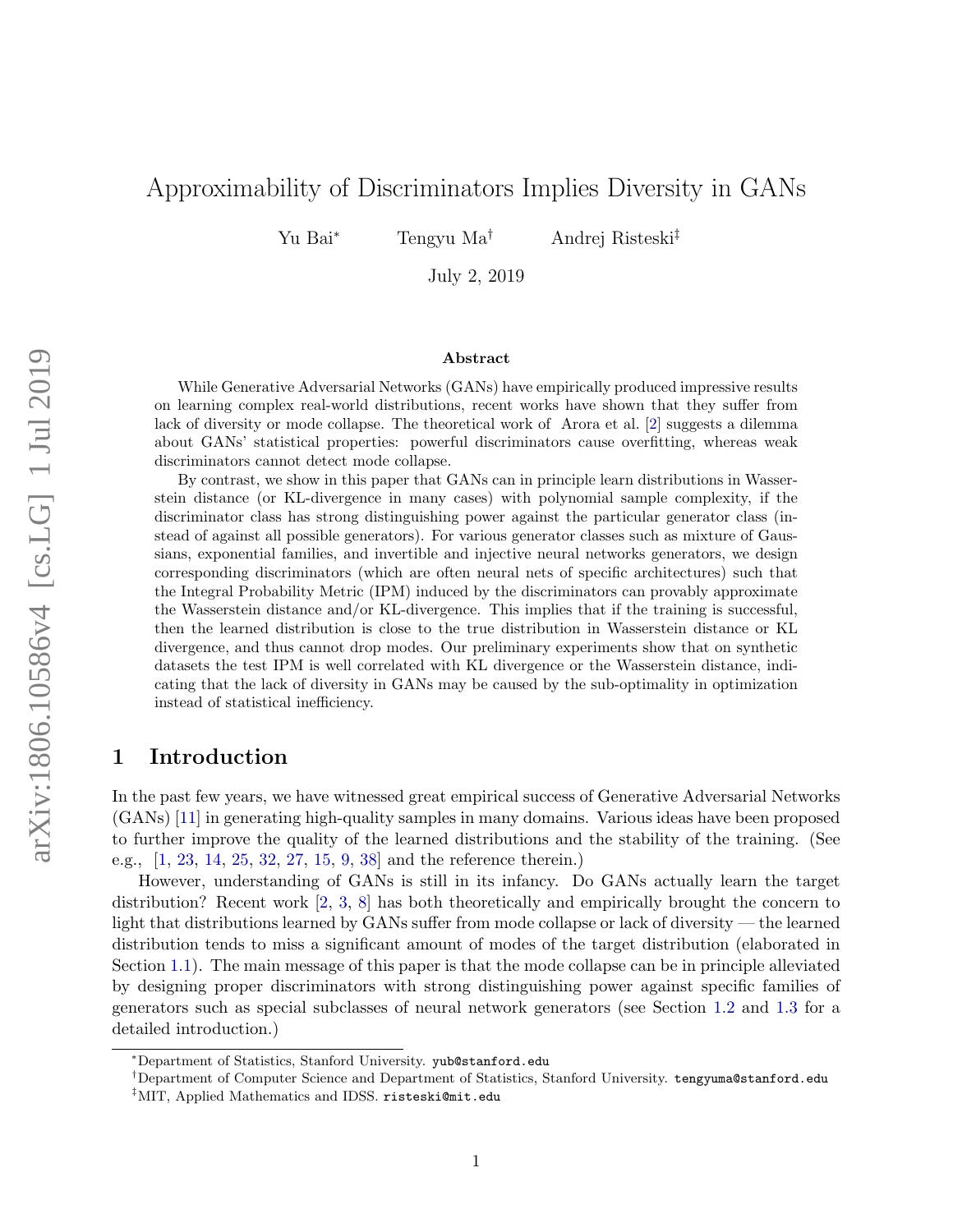### <span id="page-1-0"></span>1.1 Background on mode collapse in GANs

We mostly focus on the Wasserstein GAN (WGAN) formulation [\[1\]](#page-11-1) in this paper. Define the F-Integral Probability Metric (F-IPM) [\[21\]](#page-12-5) between distributions  $p, q$  as

$$
W_{\mathcal{F}}(p,q) := \sup_{f \in \mathcal{F}} \left| \mathbb{E}_{X \sim p}[f(X)] - \mathbb{E}_{X \sim q}[f(X)] \right|.
$$
 (1)

Given samples from distribution p, WGAN sets up a family of generators  $\mathcal{G}$ , a family of discriminators  $\mathcal F$ , and aims to learn the data distribution  $p$  by solving

<span id="page-1-3"></span><span id="page-1-1"></span>
$$
\min_{q \in \mathcal{G}} \quad W_{\mathcal{F}}(\hat{p}^n, \hat{q}^m) \tag{2}
$$

where  $\hat{p}^n$  denotes "the empirical version of the distribution  $p$ ", meaning the uniform distribution over a set of *n* i.i.d samples from *p* (and similarly  $\hat{q}^m$ .)

When  $\mathcal{F} = \{\text{all 1-Lipschitz functions}\}\$ , IPM reduces to the Wasserstein-1 distance  $W_1$ . In practice, parametric families of functions  $\mathcal F$  such as multi-layer neural networks are used for approximating Lipschitz functions, so that we can empirically optimize this objective eq. [\(2\)](#page-1-1) via gradient-based algorithms as long as distributions in the family  $\mathcal G$  have parameterized samplers. (See Section [2](#page-4-0) for more details.)

One of the main theoretical and empirical concerns with GANs is the issue of "mode-collapse"[\[2,](#page-11-0)  $27$  – the learned distribution q tends to generate high-quality but low-diversity examples. Mathematically, the problem apparently arises from the fact that IPM is weaker than  $W_1$ , and the mode-dropped distribution can fool the former [\[2\]](#page-11-0): for a typical distribution  $p$ , there exists a distribution  $q$  such that simultaneously the followings happen:

<span id="page-1-2"></span>
$$
W_{\mathcal{F}}(p,q) \lesssim \varepsilon \text{ and } W_1(p,q) \gtrsim 1.
$$
 (3)

where  $\leq, \geq$  hide constant factors. In fact, setting  $q = \hat{p}^N$  with  $N = R(\mathcal{F})/\varepsilon^2$ , where  $R(\mathcal{F})$  is a complexity measure of  $\mathcal F$  (such as Rademacher complexity), q satisfies eq. [\(3\)](#page-1-2) but is clearly a mode-dropped version of  $p$  when  $p$  has an exponential number of modes.

Reasoning that the problem is with the strength of the discriminator, a natural solution is to increase it to larger families such as all 1-Lipschitz functions. However, Arora et al. [\[2\]](#page-11-0) points out that Wasserstein-1 distance doesn't have good generalization properties: the empirical Wasserstein distance used in the optimization is very far from the population distance. Even for a spherical Gaussian distribution  $p = N(0, \frac{1}{d})$  $\frac{1}{d}I_{d\times d}$ ) (or many other typical distributions), when the distribution q is exactly equal to p, letting  $\hat{q}^m$  and  $\hat{p}^n$  be two empirical versions of q and p with  $m, n = \text{poly}(d)$ , we have with high probability,

$$
W_1(\hat{p}^n, \hat{q}^m) \gtrsim 1 \quad \text{even though} \quad W_1(p, q) = 0. \tag{4}
$$

Therefore even when learning succeeds  $(p = q)$ , it cannot be gleaned from the empirical version of  $W_1$ .

The observations above pose a dilemma in establishing the theories of GANs: powerful discriminators cause overfitting, whereas weak discriminators result in diversity issues because IPM doesn't approximate the Wasserstein distance The lack of diversity has also been observed empirically by [\[30,](#page-13-5) [7,](#page-12-6) [5,](#page-12-7) [3\]](#page-11-2).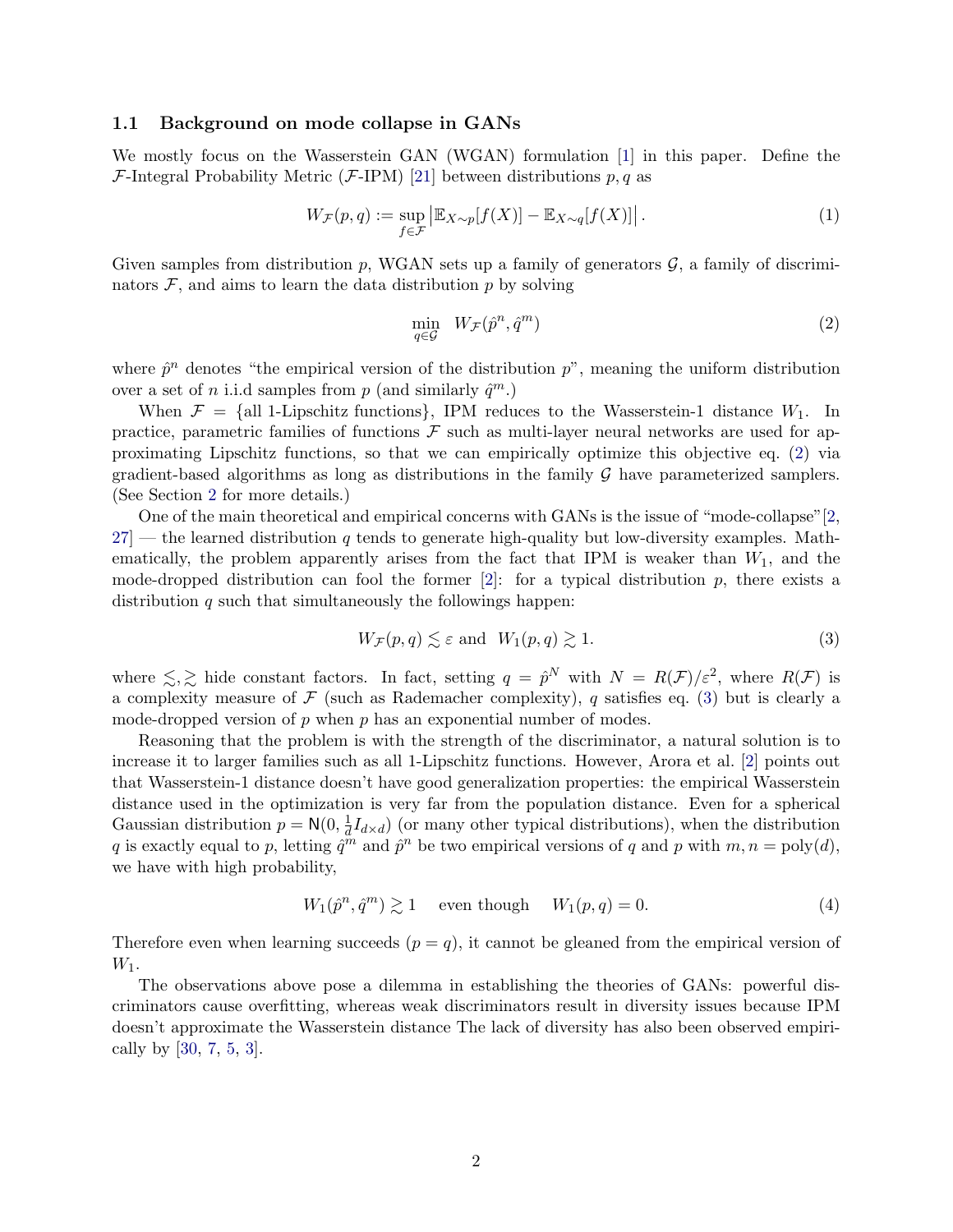## <span id="page-2-0"></span>1.2 An approach to diversity: discriminator families with restricted approximability

This paper proposes a resolution to the conundrum by designing a discriminator class  $\mathcal F$  that is particularly strong against a specific generator class  $\mathcal{G}$ . We say that a discriminator class  $\mathcal{F}$  (and its IPM  $W_{\mathcal{F}}$  has restricted approximability w.r.t. a generator class G and the data distribution p, if F can distinguish p and any  $q \in \mathcal{G}$  approximately as well as all 1-Lipschitz functions can do:

<span id="page-2-2"></span> $W_{\mathcal{F}}$  has restricted approximability w.r.t.  $\mathcal G$  and  $p$ 

$$
\triangleq \forall q \in \mathcal{G}, \ \gamma_L(W_1(p,q)) \lesssim W_{\mathcal{F}}(p,q) \lesssim \gamma_U(W_1(p,q)),\tag{5}
$$

where  $\gamma_L(\cdot)$  and  $\gamma_U(\cdot)$  are two monotone nonnegative functions with  $\gamma_L(0) = \gamma_U(0) = 0$ . The paper mostly focuses on  $\gamma_L(t) = t^{\alpha}$  with  $1 \leq \alpha \leq 2$  and  $\gamma_U(t) = t$ , although we use the term "restricted" approximability" more generally for this type of result (without tying it to a concrete definition of  $\gamma$ ). In other words, we are looking for discriminators F so that F-IPM can approximate the Wasserstein distance  $W_1$  for the data distribution p and any  $q \in \mathcal{G}$ .

Throughout the rest of this paper, we will focus on the realizable case, that is, we assume  $p \in \mathcal{G}$ , in which case we say  $W_{\mathcal{F}}$  has restricted approximability with respect to  $\mathcal{G}$  if eq. [\(5\)](#page-2-2) holds for all  $p, q \in \mathcal{G}$ . We note, however, that such a framework allows the non-realizible case  $p \notin \mathcal{G}$ in full generality (for example, results can be established through designing  $\mathcal F$  that satisfies the requirement in Lemma [4.3\)](#page-8-0).

A discriminator class  $\mathcal F$  with restricted approximability resolves the dilemma in the following way.

First,  $\mathcal F$  avoids mode collapse – if the IPM between p and q is small, then by the left hand side of eq.  $(5)$ , p and q are also close in Wasserstein distance and therefore significant mode-dropping cannot happen.<sup>[1](#page-2-3)</sup>

Second, we can pass from population-level guarantees to empirical-level guarantees – as shown in Arora et al. [\[2\]](#page-11-0), classical capacity bounds such as the Rademacher complexity of  $\mathcal F$  relate  $W_{\mathcal F}(p,q)$ to  $W_{\mathcal{F}}(\hat{p}^n, \hat{q}^m)$ . Therefore, as long as the capacity is bounded, we can expand on eq. [\(5\)](#page-2-2) to get a full picture of the statistical properties of Wasserstein GANs:

$$
\forall q \in \mathcal{G}, \ \gamma_L(W_1(p,q)) \lesssim W_{\mathcal{F}}(p,q) \approx W_{\mathcal{F}}(\hat{p}^n, \hat{q}^m) \lesssim \gamma_U(W_1(p,q)).
$$

Here the first inequality addresses the **diversity property** of the distance  $W_{\mathcal{F}}$ , and the second approximation addresses the generalization of the distance, and the third inequality provides the reverse guarantee that if the training fails to find a solution with small IPM, then indeed  $p$  and  $q$ are far away in Wasserstein distance.<sup>[2](#page-2-4)</sup> To the best of our knowledge, this is the first theoretical framework that tackles the statistical theory of GANs with polynomial samples.

The main body of the paper will develop techniques for designing discriminator class  $\mathcal F$  with restricted approximability for several examples of generator classes including simple classes like mixtures of Gaussians, exponential families, and more complicated classes like distributions generated by invertible neural networks. In the next subsection, we will show that properly chosen  $\mathcal F$ provides diversity guarantees such as inequalities eq. [\(5\)](#page-2-2).

### <span id="page-2-1"></span>1.3 Design of discriminators with restricted approximability

We start with relatively simple families of distributions  $\mathcal G$  such as Gaussian distributions and exponential families, where we can directly design  $\mathcal F$  to distinguish pairs of distribution in  $\mathcal G$ . As we

<span id="page-2-3"></span><sup>&</sup>lt;sup>1</sup>Informally, if most of the modes of p are  $\varepsilon$ -far away from each other, then as long as  $W_1(p,q) \ll \varepsilon$ , q has to contain most of the modes of p.

<span id="page-2-4"></span><sup>&</sup>lt;sup>2</sup>We also note that the third inequality can hold for all  $p, q$  as long as  $\mathcal F$  is a subset of Lipschitz functions.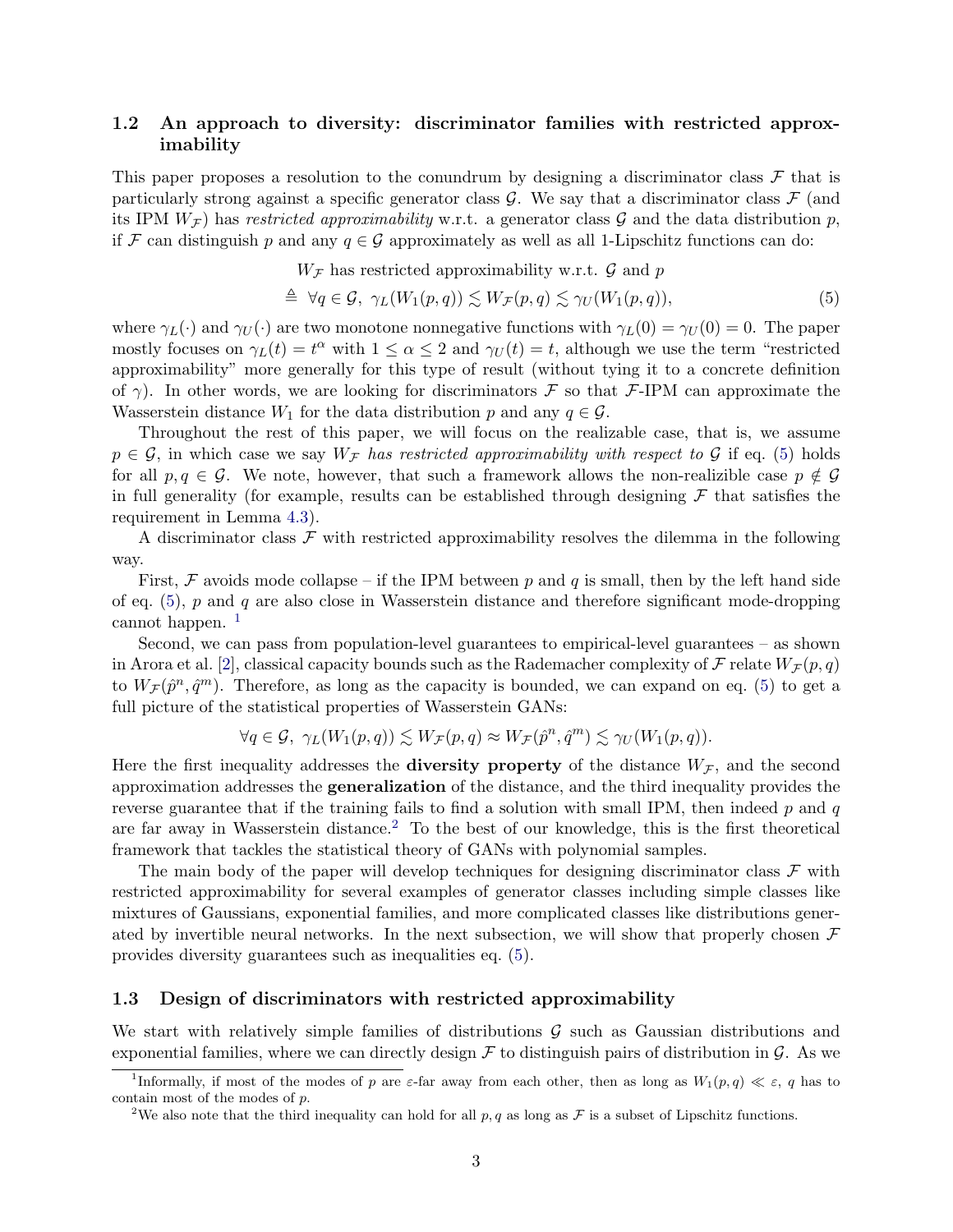show in Section [3,](#page-5-0) for Gaussians it suffices to use one-layer neural networks with ReLU activations as discriminators, and for exponential families to use linear combinations of the sufficient statistics.

In Section [4,](#page-6-0) we study the family of distributions generated by invertible neural networks. We show that a special type of neural network discriminators with one additional layer than the generator has restricted approximability<sup>[3](#page-3-0)</sup>. We show this discriminator class guarantees that  $W_1(p,q)^2 \lesssim W_{\mathcal{F}}(p,q) \lesssim W_1(p,q)$  where here we hide polynomial dependencies on relevant parameters (Theorem [4.2\)](#page-7-0). We remark that such networks can also produce an exponentially large number of modes due to the non-linearities, and our results imply that if  $W_{\mathcal{F}}(p,q)$  is small, then most of these exponential modes will show up in the learned distribution  $q$ .

One limitation of the invertibility assumption is that it only produces distributions supported on the entire space. The distribution of natural images is often believed to reside approximately on a low-dimensional manifold. When the distribution  $p$  have a Lebesgue measure-zero support. the KL-divergence (or the reverse KL-divergence) is infinity unless the support of the estimated distribution coincides with the support of  $p$ .<sup>[4](#page-3-1)</sup> Therefore, while our proof makes crucial use of the KLdivergence in the invertible case, the KL-divergence is fundamentally not the proper measurement of the statistical distance for the cases where both  $p$  and  $q$  have low-dimensional supports.

The crux of the technical part of the paper is to establish the approximation of Waserstein distance by IPMs for generators with low-dimensional supports. We will show that a variant of an IPM can still be sandwiched by Wasserstein distance as in form of eq. [\(5\)](#page-2-2) without relating to KL-divergence (Theorem [4.5\)](#page-9-0). This demonstrates the advantage of GANs over MLE approach on learning distributions with low-dimensional supports. As the main proof technique, we develop tools for approximating the log-density of a smoothed neural network generator.

We demonstrate in synthetic and controlled experiments that the IPM correlates with the Wasserstein distance for low-dimensional distributions with measure-zero support and correlates with KL-divergence for the invertible generator family (where computation of KL is feasible) (Section [5](#page-9-1) and Appendix [G.](#page-40-0)) The theory suggests the possibility that when the KL-divergence or Wasserstein distance is not measurable in more complicated settings, the test IPM could serve as a candidate alternative for measuring the diversity and quality of the learned distribution. We also remark that on real datasets, often the optimizer is tuned to carefully balance the learning of generators and discriminators, and therefore the reported training loss is often not the test IPM (which requires optimizing the discriminator until optimality.) Anecdotally, the distributions learned by GANs can often be distinguished by a well-trained discriminator from the data distribution, which suggests that the IPM is not well-optimized (See Lopez-Paz and Oquab [\[19\]](#page-12-8) for analysis of for the original GANs formulation.) We conjecture that the lack of diversity in real experiments may be caused by sub-optimality of the optimization, rather than statistical inefficiency.

#### 1.4 Related work

Various empirical proxy tests for diversity, memorization, and generalization have been developed, such as interpolation between images [\[25\]](#page-13-1), semantic combination of images via arithmetic in latent space [\[4\]](#page-11-3), classification tests [\[28\]](#page-13-6), etc. These results by and large indicate that while "memorization" is not an issue with most GANs, lack of diversity frequently is.

As discussed thoroughly in the introduction, Arora et al. [\[2,](#page-11-0) [3\]](#page-11-2) formalized the potential theoretical sources of mode collapse from a weak discriminator, and proposed a "birthday paradox"

<span id="page-3-0"></span> $3$ This is consistent with the empirical finding that generators and discriminators with similar depths are often near-optimal choices of architectures.

<span id="page-3-1"></span><sup>&</sup>lt;sup>4</sup>The formal mathematical statement is that  $D_{kl}(p||q)$  is infinity unless p is absolutely continuous with respect to q.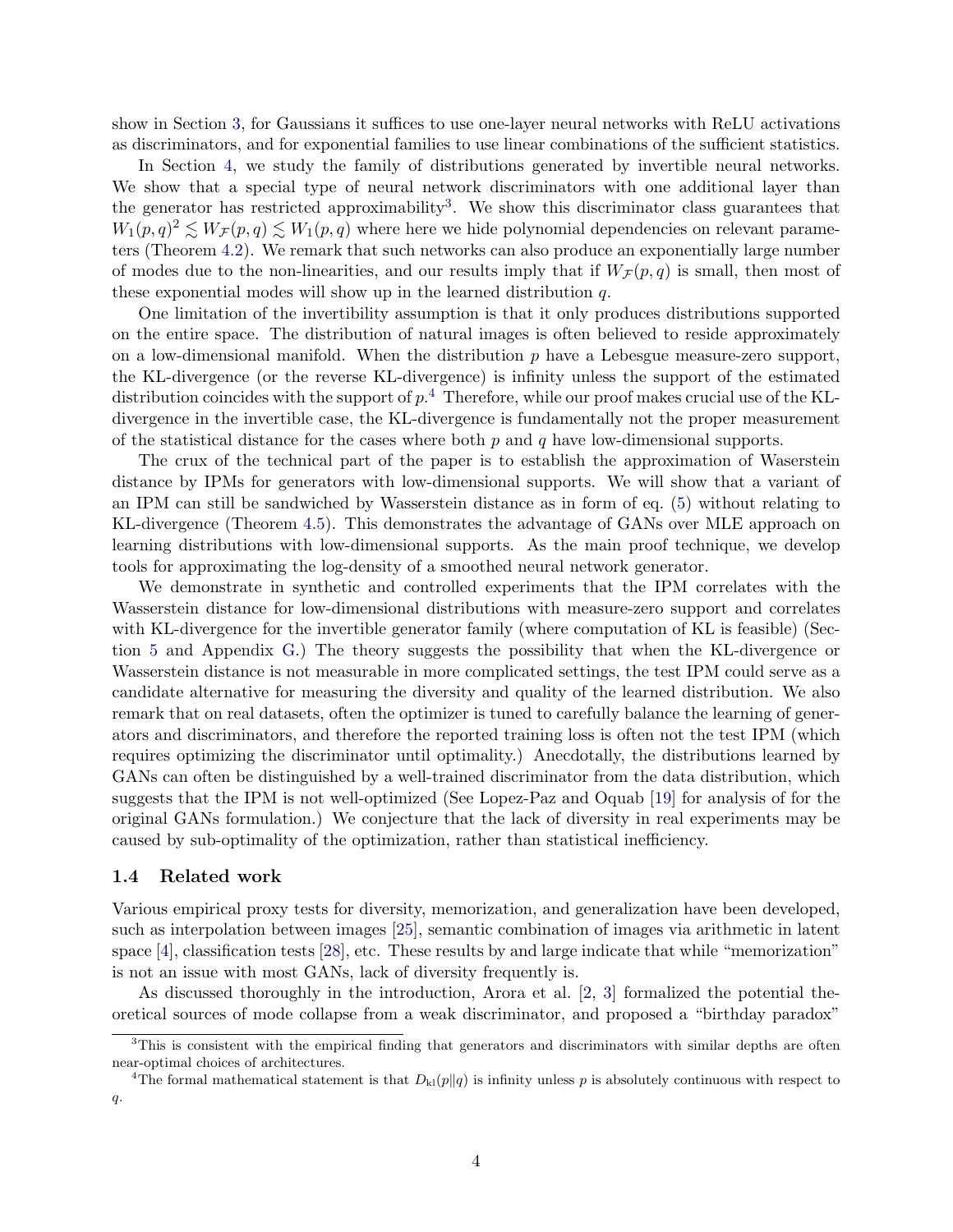that convincingly demonstrates this phenomenon is real. Many architectures and algorithms have been proposed to remedy or ameliorate mode collapse [\[8,](#page-12-4) [30,](#page-13-5) [7,](#page-12-6) [5,](#page-12-7) [18\]](#page-12-9) with varying success. Feizi et al. [\[10\]](#page-12-10) showed provable guarantees of training GANs with quadratic discriminators when the generators are Gaussians. However, to the best of our knowledge, there are no provable solutions to this problem in more substantial generality.

The inspiring work of Zhang et al. [\[39\]](#page-14-0) shows that the IPM is a proper metric (instead of a pseudo-metric) under a mild regularity condition. Moreover, it provides a KL-divergence bound with finite samples when the densities of the true and estimated distributions exist. Our Section [4.1](#page-6-1) can be seen as an extension of [\[39,](#page-14-0) Proposition 2.9 and Corollary 3.5]. The strength in our work is that we develop statistical guarantees in Wasserstein distance for distributions such as injective neural network generators, where the data distribution resides on a low-dimensional manifold and thus does not have proper density.

Liang [\[17\]](#page-12-11) considers GANs in a non-parametric setup, one of the messages being that the sample complexity for learning GANs improves with the smoothness of the generator family. However, the rate they derive is non-parametric – exponential in the dimension – unless the Fourier spectrum of the target family decays extremely fast, which can potentially be unrealistic in practical instances.

The invertible generator structure was used in Flow-GAN [\[12\]](#page-12-12), which observes that GAN training blows up the KL on real dataset. Our theoretical result and experiments show that successful GAN training (in terms of the IPM) does imply learning in KL-divergence when the data distribution can be generated by an invertible neural net. This suggests, along with the message in [\[12\]](#page-12-12), that the real data cannot be generated by an invertible neural network. In addition, our theory implies that if the data can be generated by an injective neural network (Section [4.2\)](#page-8-1), we can bound the closeness between the learned distribution and the true distribution in Wasserstein distance (even though in this case, the KL divergence is no longer an informative measure for closeness.)

## <span id="page-4-0"></span>2 Preliminaries and Notation

The notion of IPM (recall the definition in eq.  $(1)$ ) includes a number of statistical distances such as TV (total variation) and Wasserstein-1 distance by taking  $F$  to be 1-bounded and 1-Lipschitz functions respectively. When  $\mathcal F$  is a class of neural networks, we refer to the  $\mathcal F$ -IPM as the neural net IPM. [5](#page-4-1)

There are many distances of interest between distributions that are not IPMs, two of which we will particularly focus on: the KL divergence  $D_{\text{kl}}(p||q) = \mathbb{E}_p[\log p(X) - \log q(X)]$  (when the densities exist), and the Wasserstein-2 distance, defined as  $W_2(p,q)^2 = \inf_{\pi \in \Pi} \mathbb{E}_{(X,Y) \sim \pi} [\|X - Y\|^2]$ where  $\Pi$  be the set of couplings of  $(p, q)$ . We will only consider distributions with finite second moments, so that  $W_1$  and  $W_2$  exist.

For any distribution p, we let  $\hat{p}^n$  be the empirical distribution of n i.i.d. samples from p. The Rademacher complexity of a function class  $\mathcal F$  on a distribution p is  $R_n(\mathcal F, p)$  =  $\mathbb{E} \left[ \sup_{f \in \mathcal{F}} \left| \frac{1}{n} \right. \right]$  $\frac{1}{n}\sum_{i=1}^n \varepsilon_i f(X_i)$  where  $X_i \sim p$  i.i.d. and  $\varepsilon_i \sim {\pm 1}$  are independent. We define  $R_n(\mathcal{F}, \mathcal{G}) = \sup_{p \in \mathcal{G}} R_n(\mathcal{F}, p)$  to be the largest Rademacher complexity over  $p \in \mathcal{G}$ . The training IPM loss (over the entire dataset) for the Wasserstein GAN, assuming discriminator reaches optimality, is  $\mathbb{E}_{\hat{q}^n}[W_{\mathcal{F}}(\hat{p}^n, \hat{q}^n)]^6$  $\mathbb{E}_{\hat{q}^n}[W_{\mathcal{F}}(\hat{p}^n, \hat{q}^n)]^6$ . Generalization of the IPM is governed by the quantity  $R_n(\mathcal{F}, \mathcal{G})$ , as stated in the following result (see Appendix [A.1](#page-14-1) for the proof):

<span id="page-4-3"></span><span id="page-4-1"></span><sup>5</sup>This was defined as neural net distance in [\[2\]](#page-11-0).

<span id="page-4-2"></span><sup>&</sup>lt;sup>6</sup>In the ideal case we can take the expectation over q, as the generator q is able to generate infinitely many samples.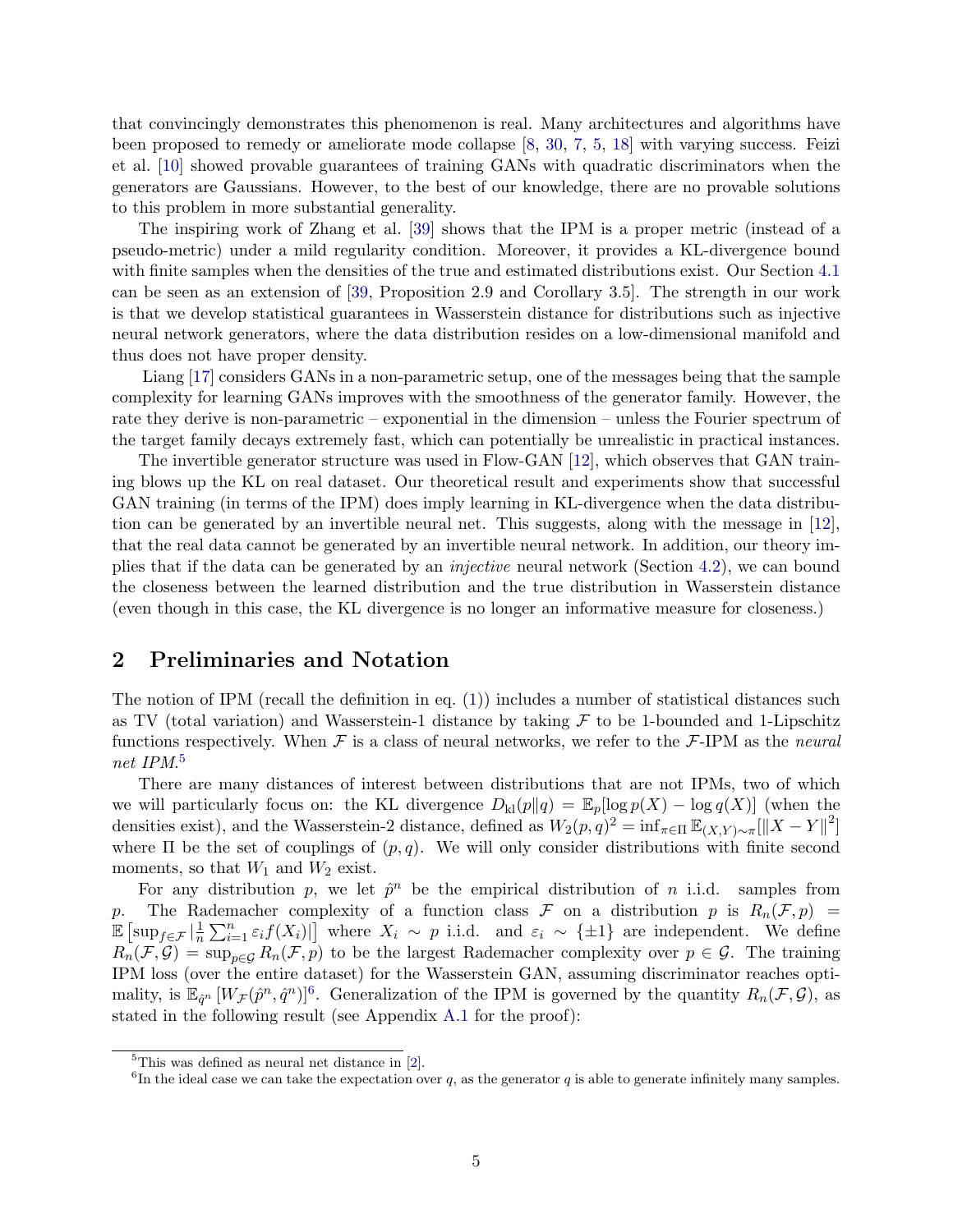**Theorem 2.1** (Generalization, c.f. [\[2\]](#page-11-0)). For any  $p \in \mathcal{G}$ , we have that

$$
\forall q \in \mathcal{G}, \quad \mathbb{E}_{\hat{p}^n} |W_{\mathcal{F}}(p,q) - \mathbb{E}_{\hat{q}^n} [W_{\mathcal{F}}(\hat{p}^n, \hat{q}^n)]| \leq 4R_n(\mathcal{F}, \mathcal{G}).
$$

**Miscellaneous notation.** We let  $N(\mu, \Sigma)$  denote a (multivariate) Gaussian distribution with mean  $\mu$  and covariance Σ. For quantities  $a, b > 0$  a  $\leq b$  denotes that  $a \leq Cb$  for a universal constant  $C > 0$  unless otherwise stated explicitly.

# <span id="page-5-0"></span>3 Restricted Approximability for Basic Distributions

### 3.1 Gaussian distributions

As a warm-up, we design discriminators with restricted approximability for relatively simple parameterized distributions such Gaussian distributions, exponential families, and mixtures of Gaussians. We first prove that one-layer neural networks with ReLU activation are strong enough to distinguish Gaussian distributions with the restricted approximability guarantees.

We consider the set of Gaussian distributions with bounded mean and well-conditioned covariance  $\mathcal{G} = \{ p_\theta = \mathsf{N}(\mu, \Sigma) : ||\mu||_2 \leq D, \sigma_{\min}^2 I_d \leq \Sigma \leq \sigma_{\max}^2 I_d \}.$  Here  $D, \sigma_{\min}$  and  $\sigma_{\max}$  are considered as given hyper-parameters. We will show that the IPM  $W_{\mathcal{F}}$  induced by the following discriminators has restricted approximability w.r.t.  $\mathcal{G}$ :

<span id="page-5-1"></span>
$$
\mathcal{F} := \left\{ x \mapsto \text{ReLU}(v^{\top} x + b) : ||v||_2 \le 1, |b| \le D \right\},\tag{6}
$$

<span id="page-5-3"></span>**Theorem 3.1.** The set of one-layer neural networks (F defined in eq. [\(6\)](#page-5-1)) has restricted approximability w.r.t. the Gaussian distributions in G in the sense that for any  $p, q \in \mathcal{G}$ 

$$
\kappa \cdot W_1(p,q) \lesssim W_{\mathcal{F}}(p,q) \leq W_1(p,q).
$$

with  $\kappa = \frac{1}{\sqrt{2}}$ d  $\sigma_{\rm min}$  $\frac{\sigma_{\min}}{\sigma_{\max}}$ . Moreover, F satisfies Rademacher complexity bound  $R_n(\mathcal{F}, \mathcal{G}) \lesssim \frac{D + \sigma_{\max} \sqrt{n}}{\sqrt{n}}$  $\sigma_{\rm max} \sqrt{d}$  $\frac{\ln x \sqrt{d}}{n}$ .

Apart from absolute constants, the lower and upper bounds differ by a factor of 1/ √ the constants, the lower and upper bounds differ by a factor of  $1/\sqrt{d}$ .<sup>[7](#page-5-2)</sup> We point out that the  $1/\sqrt{d}$  factor is not improvable unless using functions more sophisticated than Lipschitz functions of one-dimensional projections of x. Indeed,  $W_{\mathcal{F}}(p,q)$  is upper bounded by the maximum Wasserstein distance between one-dimensional projections of  $p, q$ , which is on the order of  $W_1(p,q)/\sqrt{d}$  when p, q have spherical covariances. The proof is deferred to Section [B.1.](#page-14-2)

Extension to mixture of Gaussians. Discriminator family  $\mathcal F$  with restricted approximability can also be designed for mixture of Gaussians. We defer this result and the proof to Appendix [C.](#page-18-0)

### 3.2 Exponential families

Now we consider exponential families and show that the linear combinations of the sufficient statistics are a family of discriminators with restricted approximability. Concretely, let  $\mathcal{G} = \{p_\theta : \theta \in \Theta \subset \Theta\}$  $\mathbb{R}^k$  be an exponential family, where  $p_\theta(x) = \frac{1}{Z(\theta)} \exp(\langle \theta, T(x) \rangle)$ ,  $\forall x \in \mathcal{X} \subset \mathbb{R}^d$ : here  $T : \mathbb{R}^d \to \mathbb{R}^k$ is the vector of sufficient statistics, and  $Z(\theta)$  is the partition function. Let the discriminator family be all linear functionals over the features  $T(x): \mathcal{F} = \{x \to \langle v, T(x) \rangle : ||v||_2 \leq 1\}.$ 

<span id="page-5-4"></span><span id="page-5-2"></span> ${}^{7}$ As shown in [\[10\]](#page-12-10), the optimal discriminator for Gaussian distributions are quadratic functions.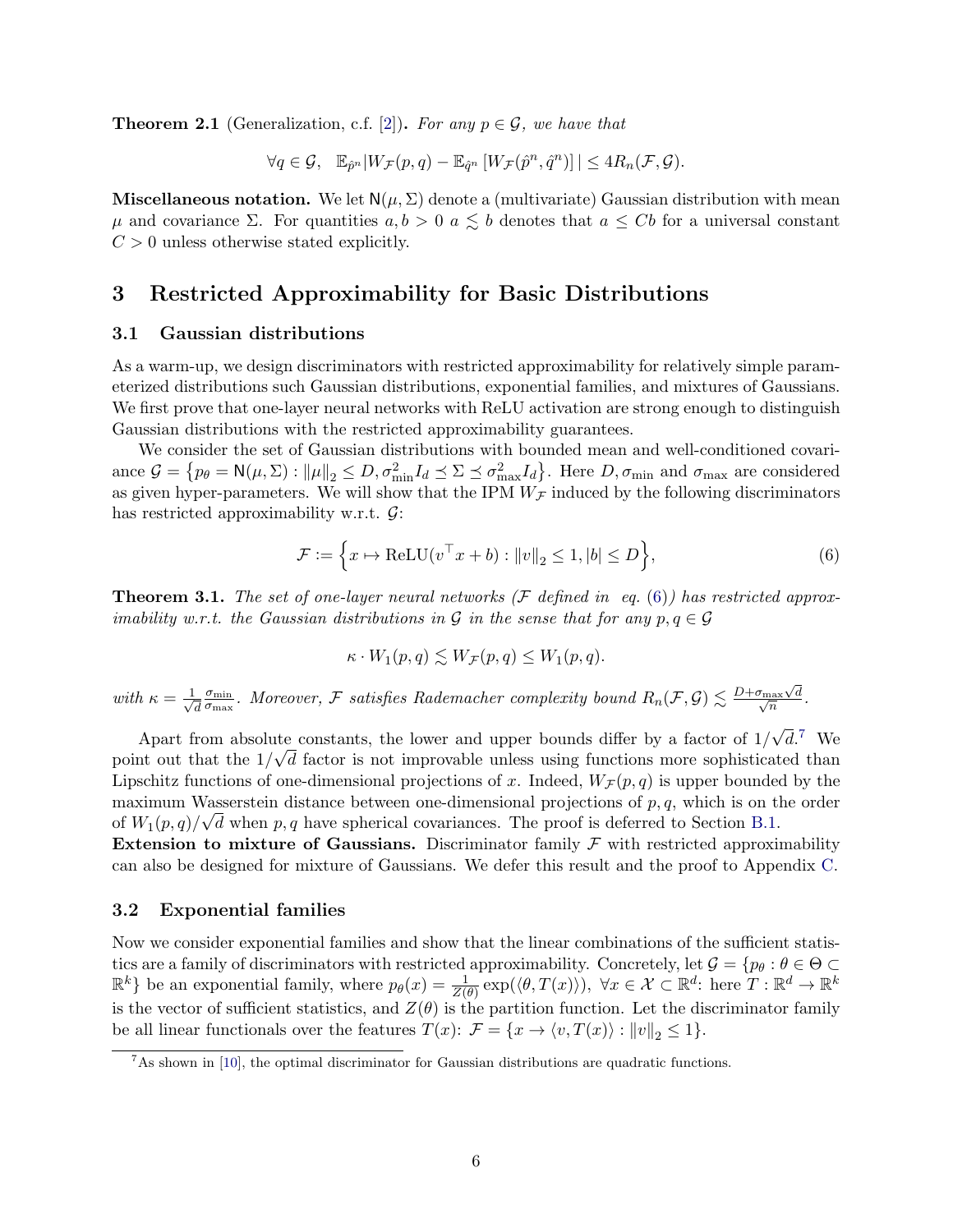**Theorem 3.2.** Let G be the exponential family and F be the discriminators defined above. Assume that the log partition function  $\log Z(\theta)$  satisfies that  $\gamma I \preceq \nabla^2 \log Z(\theta) \preceq \beta I$ . Then we have for any  $p, q \in \mathcal{G}$ ,

<span id="page-6-3"></span>
$$
\frac{\gamma}{\sqrt{\beta}}\sqrt{D_{\mathrm{kl}}(p\|q)} \le W_{\mathcal{F}}(p,q) \le \frac{\beta}{\sqrt{\gamma}}\sqrt{D_{\mathrm{kl}}(p\|q)}.\tag{7}
$$

If we further assume  $\mathcal X$  has diameter D and  $T(x)$  is L-Lipschitz in  $\mathcal X$ . Then,

<span id="page-6-2"></span>
$$
\frac{D\gamma}{\sqrt{\beta}}W_1(p,q) \lesssim W_{\mathcal{F}}(p,q) \le L \cdot W_1(p,q) \tag{8}
$$

Moreover, F has Rademacher complexity bound  $R_n(\mathcal{F}, \mathcal{G}) \leq \sqrt{\frac{\sup_{\theta \in \Theta} E_{p_\theta}[||T(X)||_2^2]}{n}}$  $\frac{n}{n}$ .

We note that the log partition function  $\log Z(\theta)$  is always convex, and therefore our assumptions only require in addition that the curvature (i.e. the Fisher information matrix) has a strictly positive lower bound and a global upper bound. For the bound eq. [\(8\)](#page-6-2), some geometric assumptions on the sufficient statistics are necessary because the Wasserstein distance intrinsically depends on the underlying geometry of  $x$ , which are not specified in exponential families by default. The proof of eq. [\(7\)](#page-6-3) follows straightforwardly from the standard theory of exponential families. The proof of eq. [\(8\)](#page-6-2) requires machinery that we will develop in Section [4](#page-6-0) and is therefore deferred to Section [B.2.](#page-17-0)

## <span id="page-6-0"></span>4 Restricted Approximability for Neural Net Generators

In this section, we design discriminators with restricted approximability for neural net generators, a family of distributions that are widely used in GANs to model real data.

In Section [4.1](#page-6-1) we consider the invertible neural networks generators which have proper densities. In Section [4.2,](#page-8-1) we extend the results to the more general and challenging setting of injective neural networks generators, where the latent variables are allowed to have lower dimension than the observable dimensions (Theorem [4.5\)](#page-9-0) and the distributions no longer have densities.

### <span id="page-6-1"></span>4.1 Invertible neural network generators

In this section, we consider the generators that are parameterized by invertible neural networks<sup>[8](#page-6-4)</sup>. Concretely, let  $\mathfrak G$  be a family of neural networks  $\mathfrak G = \{G_\theta : \theta \in \Theta\}$ . Let  $p_\theta$  be the distribution of

<span id="page-6-5"></span>
$$
X = G_{\theta}(Z), \quad Z \sim \mathsf{N}(0, \text{diag}(\gamma^2)).
$$
\n(9)

where  $G_{\theta}$  is a neural network with parameters  $\theta$  and  $\gamma \in \mathbb{R}^d$  standard deviation of hidden factors. By allowing the variances to be non-spherical, we allow each hidden dimension to have a different impact on the output distribution. In particular, the case  $\gamma = [\mathbf{1}_k, \delta \mathbf{1}_{d-k}]$  for some  $\delta \ll 1$  has the ability to model data around a "k-dimensional manifold" with some noise on the level of  $\delta$ .

We are interested in the set of invertible neural networks  $G_{\theta}$ . We let our family  $\mathcal G$  consist of standard  $\ell$ -layer feedforward nets  $x = G_{\theta}(z)$  of the form

$$
x = W_{\ell} \sigma(W_{\ell-1} \sigma(\cdots \sigma(W_1 z + b_1) \cdots) + b_{\ell-1}) + b_{\ell},
$$

where  $W_i \in \mathbb{R}^{d \times d}$  are invertible,  $b_i \in \mathbb{R}^d$ , and  $\sigma : \mathbb{R} \to \mathbb{R}$  is the activation function, on which we make the following assumption:

<span id="page-6-6"></span><span id="page-6-4"></span><sup>8</sup>Our techniques also applies to other parameterized invertible generators but for simplicity we only focus on neural networks.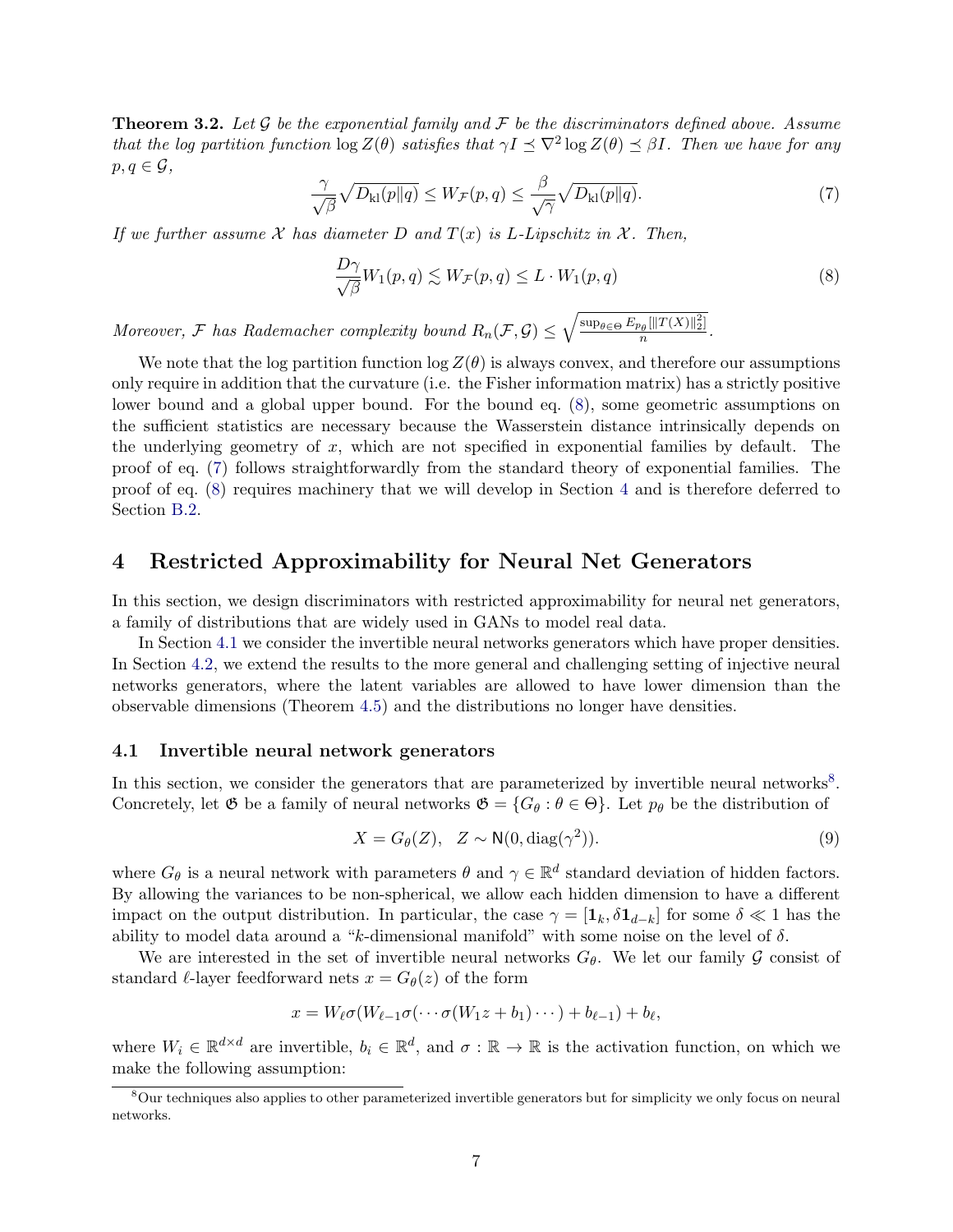**Assumption 1** (Invertible generators). Let  $R_W, R_b, \kappa_{\sigma}, \beta_{\sigma} > 0, \delta \in (0, 1]$  be parameters which are considered as constants (that may depend on the dimension). We consider neural networks  $G_{\theta}$  that are parameterized by parameters  $\theta = (W_i, b_i)_{i \in [\ell]}$  belonging to the set

$$
\Theta = \Big\{ (W_i, b_i)_{i \in [\ell]} : \max \Big\{ ||W_i||_{\text{op}}, ||W_i^{-1}||_{\text{op}} \Big\} \le R_W, ||b_i||_2 \le R_b, \ \forall i \in [\ell] \Big\}.
$$

The activation function  $\sigma$  is twice-differentiable with  $\sigma(0) = 0$ ,  $\sigma'(t) \in [\kappa_{\sigma}^{-1}, 1]$ , and  $|(\sigma^{-1})''/(\sigma^{-1})'| \leq \beta_{\sigma}$ . The standard deviation of the hidden factors satisfy  $\gamma_i \in [\delta,1]$ .

Clearly, such a neural net is invertible, and its inverse is also a feedforward neural net with activation  $\sigma^{-1}$ . We note that a smoothed version of Leaky ReLU [\[37\]](#page-13-7) satisfies all the conditions on the activation functions. Further, it is necessary to impose some assumptions on the generator networks because arbitrary neural networks are likely to be able to implement pseudo-random functions which can't be distinguished from random functions by even any polynomial time algorithms.

<span id="page-7-1"></span>**Lemma 4.1.** For any  $\theta \in \Theta$ , the function  $\log p_{\theta}$  can be computed by a neural network with at most  $\ell + 1$  layers,  $O(\ell d^2)$  parameters, and activation function among  $\{\sigma^{-1}, \log \sigma^{-1'}, (\cdot)^2\}$  of the form

<span id="page-7-2"></span>
$$
f_{\phi}(x) = \frac{1}{2} \left\langle h_1, \text{diag}(\gamma^{-2}) h_1 \right\rangle + \sum_{k=2}^{\ell} \left\langle \mathbf{1}_d, \log \sigma^{-1}(h_j) \right\rangle + C,\tag{10}
$$

where  $h_{\ell} = W_{\ell}(x - b_{\ell}), h_k = W_k(\sigma^{-1}(h_{k+1}) - b_k)$  for  $k \in {\ell - 1, ..., 1}$ , and the parameter  $\phi = ((W_j, b_j)_{j=1}^{\ell}, C)$  satisfies  $\phi \in \Phi = {\phi : ||W_j||}_{op} \le R_W$ ,  $||b_j||_2 \le R_b$ ,  $|C| \le (\ell - 1)d \log R_W$ . As a direct consequence, the following family  $\mathcal F$  of neural networks with activation functions above of at most  $\ell + 2$  layers contains all the functions  $\{\log p - \log q : p, q \in \mathcal{G}\}$ :

<span id="page-7-3"></span>
$$
\mathcal{F} = \{ f_{\phi_1} - f_{\phi_2} : \phi_1, \phi_2 \in \Phi \}. \tag{11}
$$

We note that the exact form of the parameterized family  $\mathcal F$  is likely not very important in practice, since other family of neural nets also possibly contain good approximations of  $\log p - \log q$ (which can be seen partly from experiments in Section [G.](#page-40-0))

The proof builds on the change-of-variable formula  $\log p_{\theta}(x) = \log \phi_{\gamma}(G_{\theta}^{-1})$  $\frac{\partial}{\partial q}^{-1}(x)$  + log | det  $\frac{\partial G_{\theta}^{-1}(x)}{\partial x}$  | (where  $\phi_{\gamma}$  is the density of  $Z \sim \mathsf{N}(0, \text{diag}(\gamma^2))$ ) and the observation that  $G_{\theta}^{-1}$  $_{\theta}^{-1}$  is a feedforward neural net with  $\ell$  layers. Note that the log-det of the Jacobian involves computing the determinant of the (inverse) weight matrices. A priori such computation is non-trivial for a given  $G_{\theta}$ . However, it's just some constant that does not depend on the input, therefore it can be representable by adding a bias on the final output layer. This frees us from further structural assumptions on the weight matrices (in contrast to the architectures in flow-GANs [\[13\]](#page-12-13)). We defer the proof of Lemma [4.1](#page-7-1) to Section [D.2.](#page-23-0)

<span id="page-7-0"></span>**Theorem 4.2.** Suppose  $\mathcal{G} = \{p_\theta : \theta \in \Theta\}$  is the set of invertible-generator distributions as defined in eq. [\(9\)](#page-6-5) satisfying Assumption [1.](#page-6-6) Then, the discriminator class  $\mathcal F$  defined in Lemma [4.1](#page-7-1) has restricted approximability w.r.t.  $\mathcal G$  in the sense that for any  $p, q \in \mathcal G$ ,

$$
W_1(p,q)^2 \lesssim D_{\mathrm{kl}}(p\|q) + D_{\mathrm{kl}}(q\|p) \leq W_{\mathcal{F}}(p,q) \lesssim \frac{\sqrt{d}}{\delta^2} \left(W_1(p,q) + d\exp(-10d)\right),
$$

When  $n \gtrsim \max\left\{d, \delta^{-8} \log 1/\delta\right\}$ , we have the generalization bound  $R_n(\mathcal{F}, \mathcal{G}) \leq \varepsilon_{\text{gen}} := \sqrt{\frac{d^4 \log n}{\delta^4 n}}$  $\frac{\log n}{\delta^4 n}$  .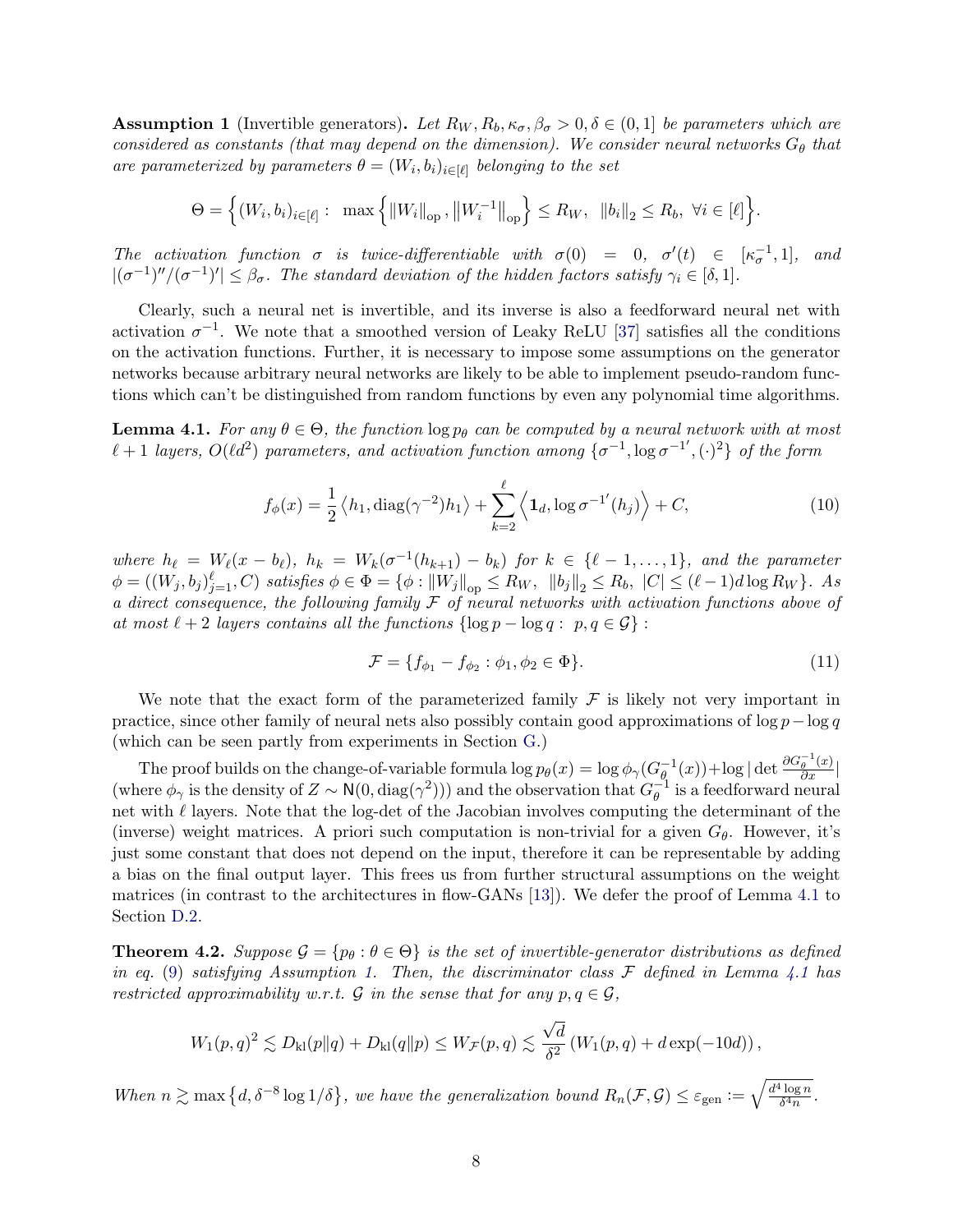The proof of Theorem [4.2](#page-7-0) uses the following lemma that relates the KL divergence to the IPM when the log densities exist and belong to the family of discriminators.

<span id="page-8-0"></span>**Lemma 4.3** (Special case of [\[39,](#page-14-0) Proposition 2.9]). Let  $\varepsilon > 0$ . Suppose F satisfies that for every  $q \in \mathcal{G}$ , there exists  $f \in \mathcal{F}$  such that  $||f - (\log p - \log q)||_{\infty} \leq \epsilon$ , and that all the functions in  $\mathcal{F}$  are L-Lipschitz. Then,

$$
D_{\mathrm{kl}}(p||q) + D_{\mathrm{kl}}(q||p) - \varepsilon \le W_{\mathcal{F}}(p,q) \le L \cdot W_1(p,q). \tag{12}
$$

We outline a proof sketch of Theorem [4.2](#page-7-0) below and defer the full proof to Appendix [D.3.](#page-23-1) As we choose the discriminator class as in Lemma [4.1](#page-7-1) which implements  $\log p - \log q$  for any  $p, q \in \mathcal{G}$ , by Lemma [4.3,](#page-8-0)  $W_{\mathcal{F}}(p,q)$  is lower bounded by  $D_{kl}(p||q) + D_{kl}(q||p)$ . It thus suffices to (1) lower bound this quantity by the Wasserstein distance and (2) upper bound  $W_{\mathcal{F}}(p,q)$  by the Wasserstein distance.

To establish (1), we will prove in Lemma [D.3](#page-23-2) that for any  $p, q \in \mathcal{G}$ ,

$$
W_1(p,q)^2 \le W_2(p,q)^2 \lesssim D_{kl}(p||q) + D_{kl}(q||p).
$$

Such a result is the simple implication of *transportation inequalities* by Bobkov-Götze and Gozlan (Theorem [D.1\)](#page-21-0), which state that if  $X \sim p$  (or q) and f is 1-Lipschitz implies that  $f(X)$  is sub-Gaussian, then the inequality above holds. In our invertible generator case, we have  $X = G_{\theta}(Z)$ where Z are independent Gaussians, so as long as  $G_{\theta}$  is suitably Lipschitz,  $f(X) = f(G_{\theta}(Z))$  is a sub-Gaussian random variable by the standard Gaussian concentration result [\[34\]](#page-13-8).

The upper bound (2) would have been immediate if functions in  $\mathcal F$  are Lipschitz globally in the whole space. While this is not strictly true, we give two workarounds – by either doing a truncation argument to get a  $W_1$  bound with some tail probability, or a  $W_2$  bound which only requires the Lipschitz constant to grow at most linearly in  $||x||_2$ . This is done in Theorem [D.2](#page-21-1) as a straightforward extension of the result in [\[24\]](#page-13-9).

Combining the restricted approximability and the generalization bound, we immediately obtain that if the training succeeds with small expected IPM (over the randomness of the learned distributions), then the estimated distribution  $q$  is close to the true distribution  $p$  in Wasserstein distance.

**Corollary 4.4.** In the setting of Theorem [4.2,](#page-7-0) with high probability over the choice of training data  $\hat{p}^n$ , we have that if the training process returns a distribution  $q \in \mathcal{G}$  such that  $\mathbb{E}_{\hat{q}^n}[W_{\mathcal{F}}(\hat{p}^n, \hat{q}^n)] \leq$  $\varepsilon_{\text{train}}$ , then with  $\varepsilon_{\text{gen}} := \sqrt{\frac{d^4 \log n}{\delta^4 n}}$  $\frac{\log n}{\delta^4 n}$ , we have

$$
W_1(p,q) \le W_2(p,q) \lesssim (\varepsilon_{\text{train}} + \varepsilon_{\text{gen}})^{1/2}.
$$
\n(13)

We note that the training error is measured by  $\mathbb{E}_{\hat{q}^m}[W_{\mathcal{F}}(\hat{p}^n, \hat{q}^m)]$ , the expected IPM over the randomness of the learned distributions, which is a measurable value because one can draw fresh samples from  $q$  to estimate the expectation. It's an important open question to design efficient algorithms to achieve a small training error according to this definition, and this is left for future work.

### <span id="page-8-1"></span>4.2 Injective neural network generators

In this section we consider injective neural network generators (defined below) which generate distributions residing on a low dimensional manifold. This is a more realistic setting than Section [4.1](#page-6-1) for modeling real images, but technically more challenging because the KL divergence becomes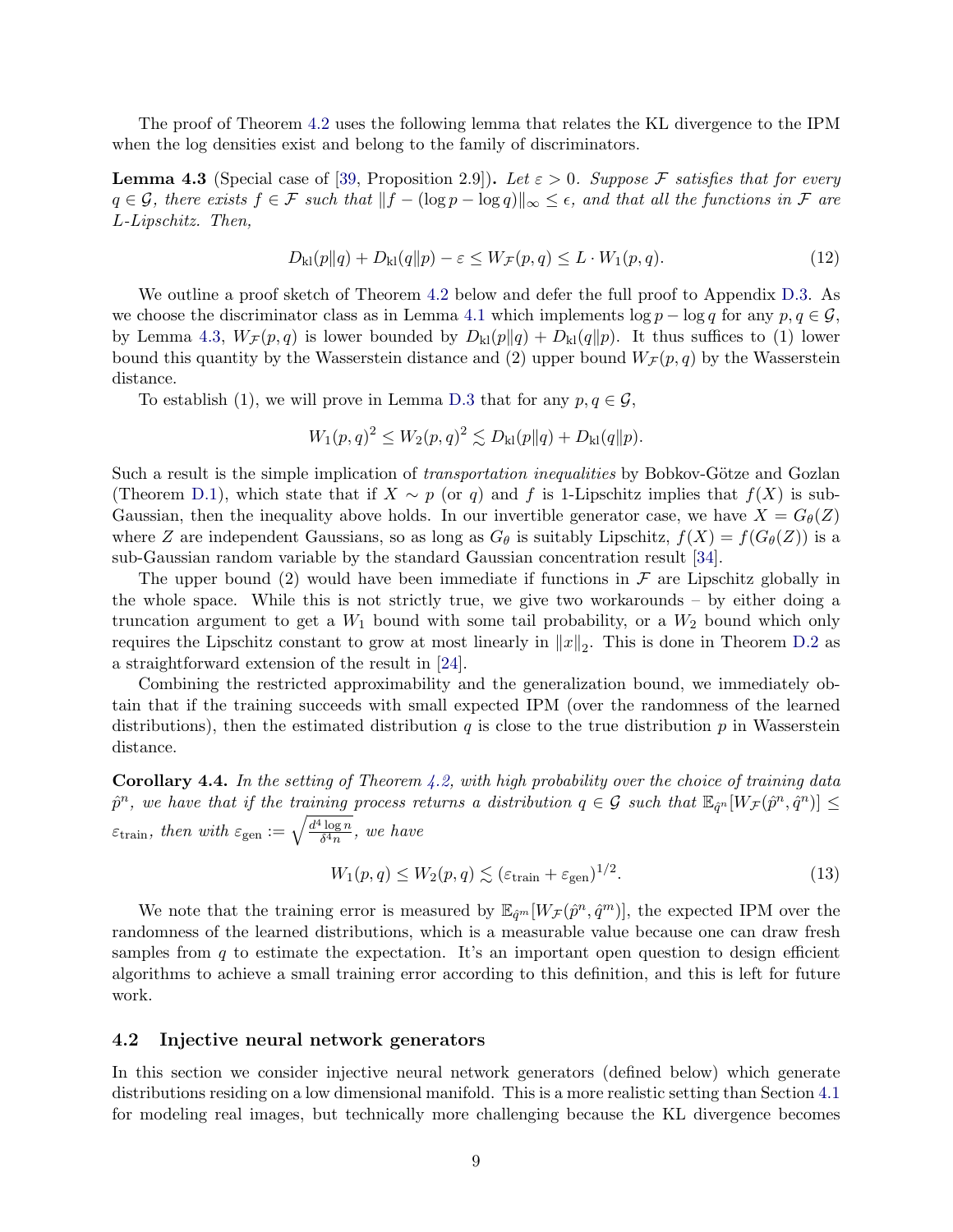infinity, rendering Lemma [4.3](#page-8-0) useless. Nevertheless, we design a novel divergence between two distributions that is sandwiched by Wasserstein distance and can be optimized as IPM.

Concretely, we consider a family of neural net generators  $\mathfrak{G} = \{G_\theta : \mathbb{R}^k \to \mathbb{R}^d\}$  where  $k < d$ and  $G_{\theta}$  is injective function. <sup>[9](#page-9-2)</sup> Therefore,  $G_{\theta}$  is invertible only on the image of  $G_{\theta}$ , which is a k-dimensional manifold in  $\mathbb{R}^d$ . Let G be the corresponding family of distributions generated by neural nets in G.

Our key idea is to design a variant of the IPM, which provably approximates the Wasserstein distance. Let  $p^{\beta}$  denote the convolution of the distribution p with a Gaussian distribution  $N(0, \beta^2 I)$ . We define a smoothed  $\mathcal{F}\text{-IPM}$  between p, q as

$$
\tilde{d}_{\mathcal{F}}(p,q) \triangleq \inf_{\beta \ge 0} \left( W_{\mathcal{F}}(p^{\beta}, q^{\beta}) + \beta \log 1/\beta \right)^{1/2},\tag{14}
$$

Clearly  $\tilde{d}_{\mathcal{F}}$  can be optimized as  $W_{\mathcal{F}}$  with an additional variable  $\beta$  introduced in the optimization. We show that for certain discriminator class (see Section [E](#page-30-0) for the details of the construction) such that  $d_{\mathcal{F}}$  approximates the Wasserstein distance.

<span id="page-9-0"></span>**Theorem 4.5** (Informal version of Theorem [E.1\)](#page-30-1). Let  $\mathcal G$  be defined as above. There exists a discriminator class F such that for any pair of distributions  $p, q \in \mathcal{G}$ , we have

$$
W_1(p,q) \lesssim \tilde{d}_{\mathcal{F}}(p,q) \lesssim \text{poly}(d) \cdot W_1(p,q)^{1/6} + \exp(-\Omega(d)).\tag{15}
$$

Furthermore, when  $n \geq poly(d)$ , we have the generalization bound

$$
R_n(\mathcal{F}, \mathcal{G}) \lesssim \mathrm{poly}(d) \sqrt{\frac{\log n}{n}}
$$

Here  $poly(d)$  hides polynomial dependencies on d and several other parameters that will be defined in the formal version (Theorem [E.1.](#page-30-1))

The direct implication of the theorem is that if  $\tilde{d}(\hat{p}^n, \hat{q}^n)$  is small for  $n \gtrsim \text{poly}(d)$ , then  $W(p, q)$ is guaranteed to be also small and thus we don't have mode collapse.

## <span id="page-9-1"></span>5 Simulation

Our theoretical results on neural network generators in Section [4](#page-6-0) convey the message that mode collapse will not happen as long as the discriminator family  $\mathcal F$  has restricted approximability with respect to the generator family G. In particular, the IPM  $W_{\mathcal{F}}(p,q)$  is upper and lower bounded by the Wasserstein distance  $W_1(p,q)$  given the restricted approximability. We design certain specific discriminator classes in our theory to guarantee this, but we suspect it holds more generally in GAN training in practice.

We perform two sets of synthetic experiments to confirm that the practice is indeed consistent with our theory. We design synthetic datasets, set up suitable generators, and train GANs with either our theoretically proposed discriminator class with restricted approximability, or vanilla neural network discriminators of reasonable capacity. In both cases, we show that IPM is well correlated with the Wasserstein / KL divergence, suggesting that the restricted approximability may indeed hold in practice. This suggests that the difficulty of GAN training in practice may come from the optimization difficulty rather than statistical inefficiency, as we observe evidence of good statistical behaviors on "typcial" discriminator classes.

We briefly describe the experiments here and defer details of the second experiment to Appendix [G.](#page-40-0)

<span id="page-9-2"></span><sup>&</sup>lt;sup>9</sup>In other words,  $G_{\theta}(x) \neq G_{\theta}(y)$  if  $x \neq y$ .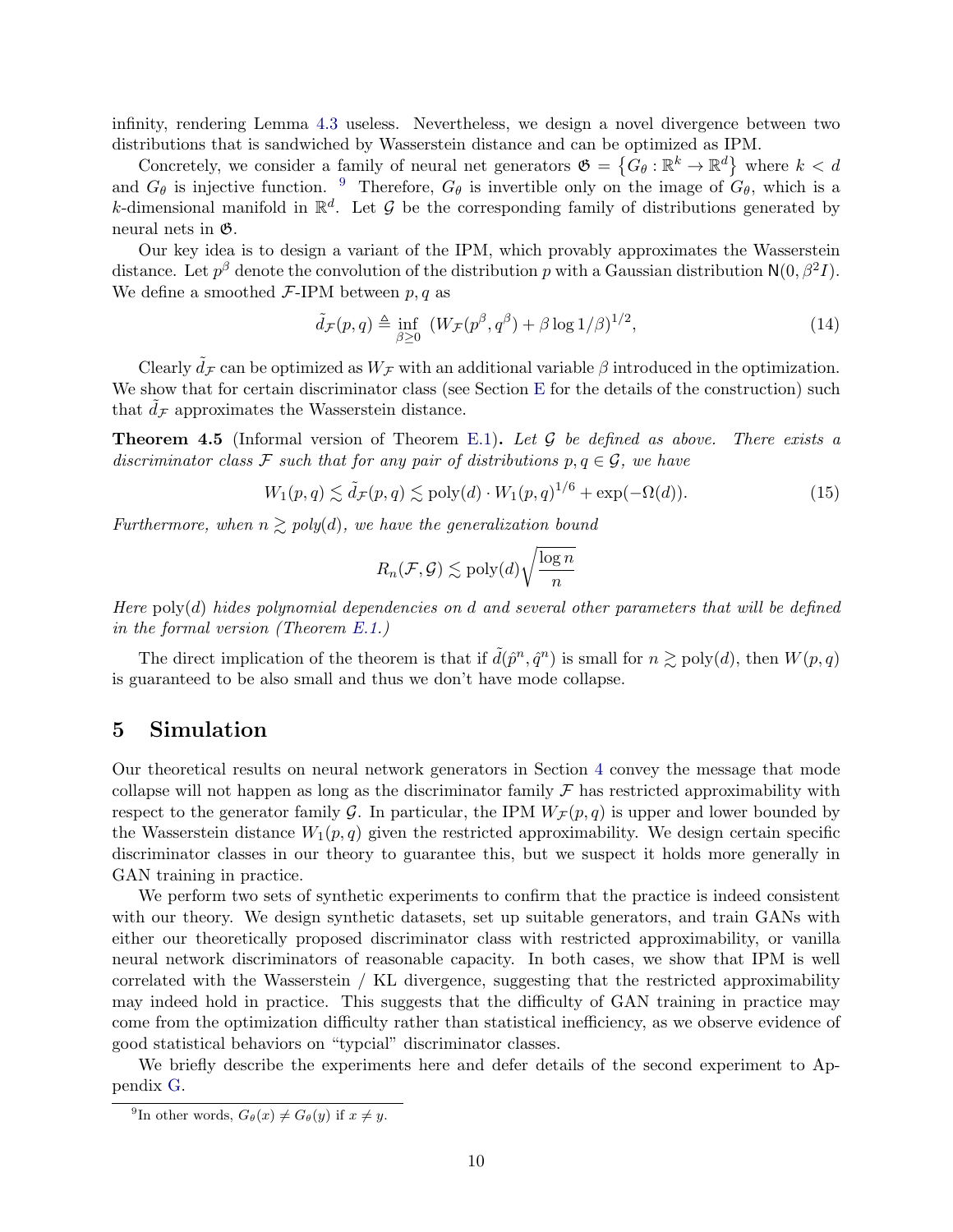- (a) We learn synthetic 2D datasets with neural net generators and discriminators and show that the IPM is well-correlated with the Wasserstein distance (Section [5.1\)](#page-10-0).
- (b) We learn invertible neural net generators with discriminators of restricted approximability and vanilla architectures (Appendix [G\)](#page-40-0). We show that the IPM is well-correlated with the KL divergence, both along training and when we consider two generators that are perturbations of each other (the purpose of the latter being to eliminate any effects of the optimization).

### <span id="page-10-0"></span>5.1 Experiments on Synthetic 2d Datasets

In this section, we perform synthetic experiments with WGANs that learn various curves in two dimensions. In particular, we will train GANs that learn the unit circle and a "swiss roll" curve [\[13\]](#page-12-13) – both distributions are supported on a one-dimensional manifold in  $\mathbb{R}^2$ , therefore the KL divergence does not exist, but one can use the Wasserstein distance to measure the quality of the learned generator.

We show that WGANs are able to learn both distributions pretty well, and the IPM  $W_{\mathcal{F}}$  is strongly correlated with the Wasserstein distance  $W_1$ . These ground truth distributions are not covered in our Theorems [4.2](#page-7-0) and [4.5,](#page-9-0) but our results show evidence that restricted approximability is still quite likely to hold here.

Ground truth distributions We set the ground truth distribution to be a unit circle or a Swiss roll curve, sampled from

Circle: 
$$
(x, y) \sim \text{Uniform}(\{(x, y) : x^2 + y^2 = 1\})
$$
  
Swiss roll:  $(x, y) = (z \cos(4\pi z), z \sin(4\pi z)) : z \sim \text{Uniform}([0.25, 1]).$ 

Generators and discriminators We use standard two-hidden-layer ReLU nets as both the generator class and the discriminator class. The generator architecture is 2-50-50-2, and the discriminator architecture is 2-50-50-1. We use the RMSProp optimizer [\[31\]](#page-13-10) as our update rule, the learning rates are 10−<sup>4</sup> for both the generator and discriminator, and we perform 10 steps on the discriminator in between each generator step.

**Metric** We compare two metrics between the ground truth distribution  $p$  and the learned distribution  $q$  along training:

- (1) The neural net IPM  $W_{\mathcal{F}}(p,q)$ , computed on fresh batches from  $p,q$  through optimizing a separate discriminator from cold start.
- (2) The Wasserstein distance  $W_1(p,q)$ , computed on fresh batches from p, q using the POT package<sup>[10](#page-10-1)</sup>. As data are in two dimensions, the empirical Wasserstein distance  $W_1(\hat{p}, \hat{q})$  does not suffer from the curse of dimensionality and is a good proxy of the true Wasserstein distance  $W_1(p,q)$  [\[36\]](#page-13-11).

Result See Figure [1](#page-11-4) for the Swiss roll experiment and Figure [2](#page-40-1) (in Appendix [F\)](#page-40-2) for the unit circle experiment. On both datasets, the learned generator is very close to the ground truth distribution at iteration 10000. Furthermore, the neural net IPM and the Wasserstein distance are well correlated. At iteration 500, the generators have not quite learned the true distributions yet (by looking at the sampled batches), and the IPM and Wasserstein distance are indeed large.

<span id="page-10-1"></span> $^{10}$ <https://pot.readthedocs.io/en/stable/index.html>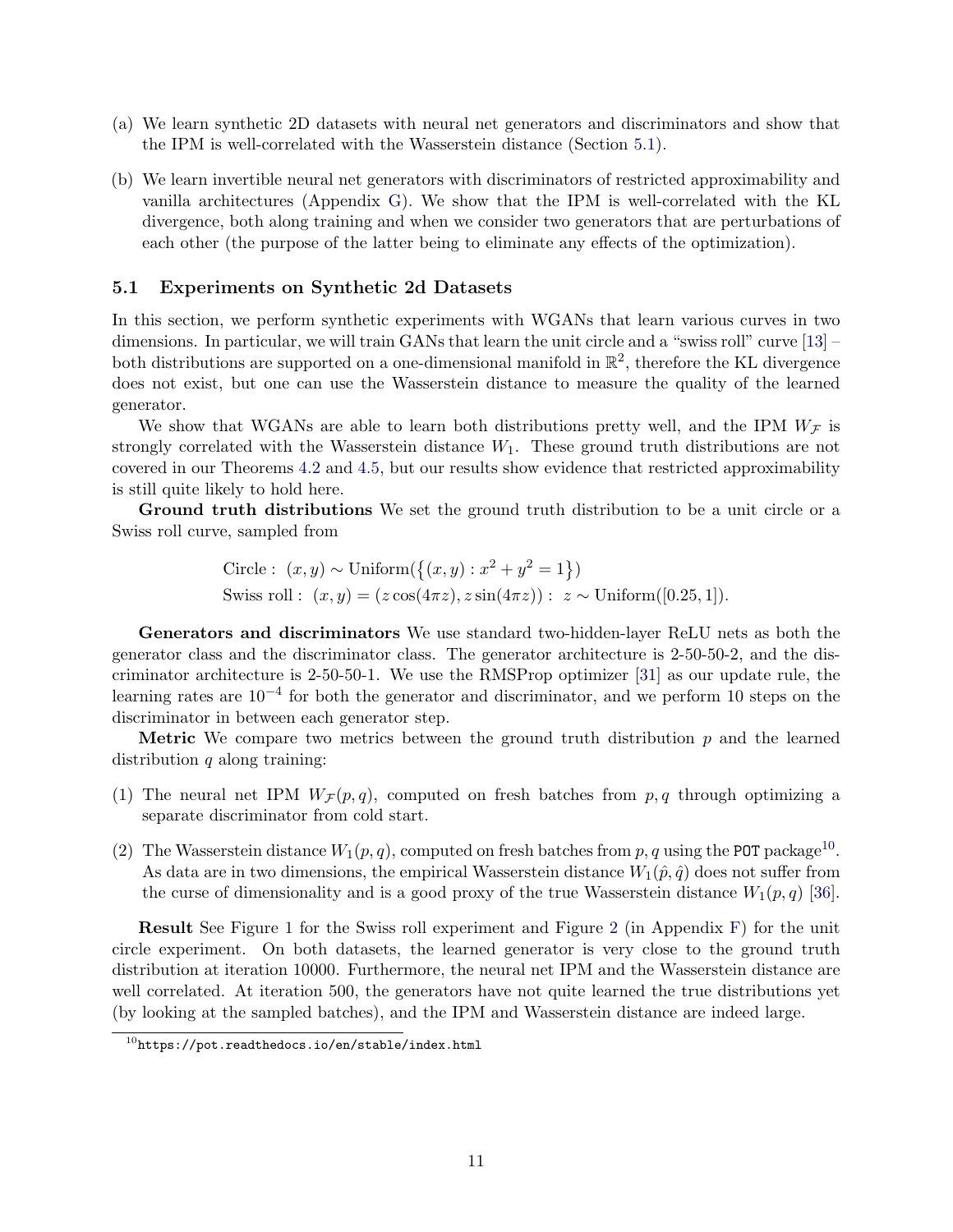<span id="page-11-4"></span>

Figure 1: Experiments on the swiss roll dataset. The neural net IPM, the Wasserstein distance, and the sample quality are correlated along training. (a)(b): Sample batches from the ground truth and the learned generator at iteration 500 and 5000. (c): Comparing the F-IPM and the Wasserstein distance. RealG and fakeG denote the ground truth generator and the learned generator, respectively.

## 6 Conclusion

We present the first polynomial-in-dimension sample complexity bounds for learning various distributions (such as Gaussians, exponential families, invertible neural networks generators) using GANs with convergence guarantees in Wasserstein distance (for distributions with low-dimensional supports) or KL divergence. The analysis technique proceeds via designing discriminators with restricted approximability – a class of discriminators tailored to the generator class in consideration which have good generalization and mode collapse avoidance properties.

We hope our techniques can be in future extended to other families of distributions with tighter sample complexity bounds. This would entail designing discriminators that have better restricted approximability bounds, and generally exploring and generalizing approximation theory results in the context of GANs. We hope such explorations will prove as rich and satisfying as they have been in the vanilla functional approximation settings.

### Acknowledgments

The authors would like to thank Leon Bottou and John Duchi for many insightful discussions.

## References

- <span id="page-11-1"></span>[1] M. Arjovsky, S. Chintala, and L. Bottou. Wasserstein GAN. arXiv preprint arXiv:1701.07875, 2017.
- <span id="page-11-0"></span>[2] S. Arora, R. Ge, Y. Liang, T. Ma, and Y. Zhang. Generalization and equilibrium in generative adversarial nets (GANs). In International Conference on Machine Learning, pages 224–232, 2017.
- <span id="page-11-2"></span>[3] S. Arora, A. Risteski, and Y. Zhang. Do GANs actually learn the distribution? do gans learn the distribution? some theory and empirics. ICLR, 2017.
- <span id="page-11-3"></span>[4] P. Bojanowski, A. Joulin, D. Lopez-Paz, and A. Szlam. Optimizing the latent space of generative networks. arXiv preprint arXiv:1707.05776, 2017.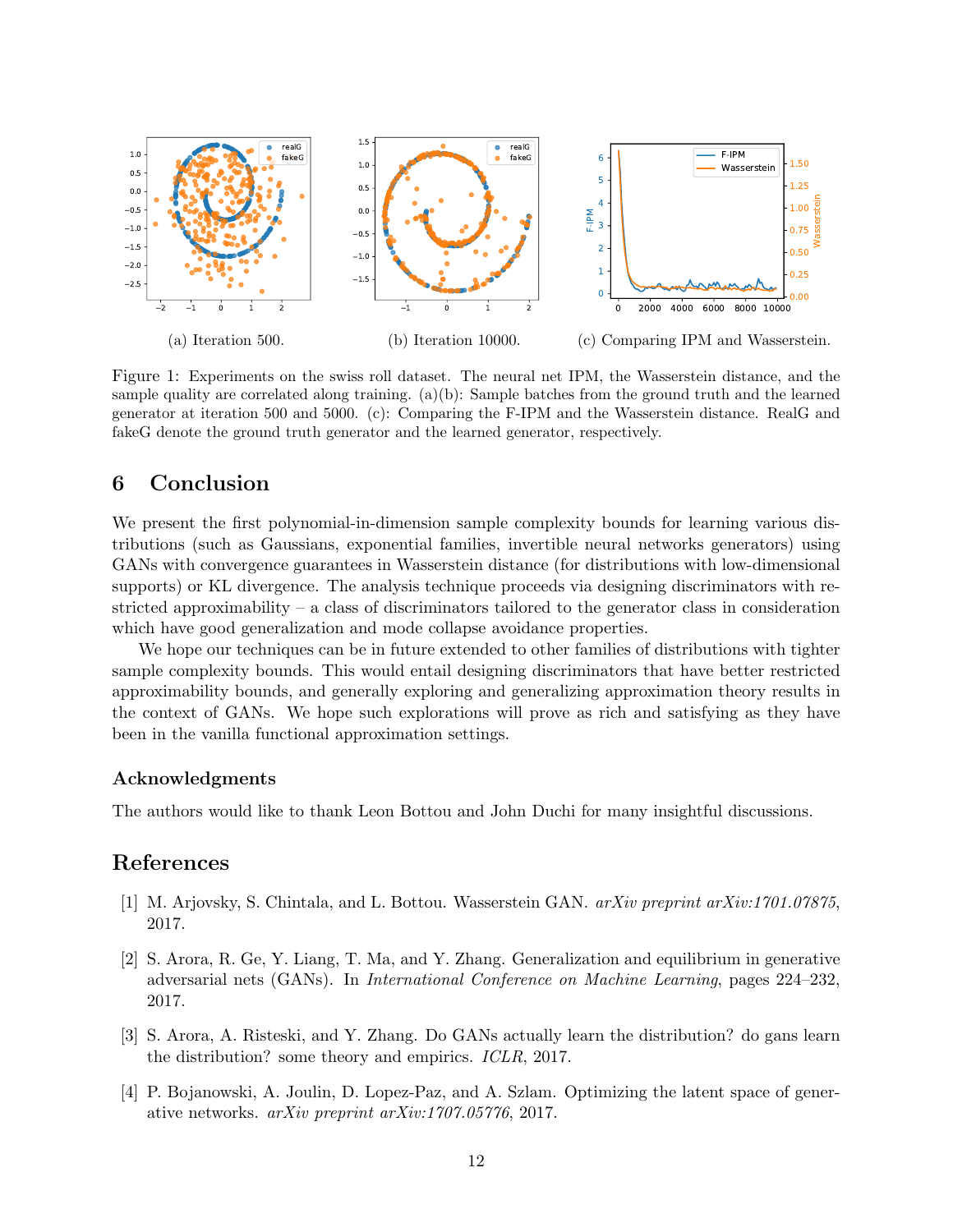- <span id="page-12-7"></span>[5] A. Borji. Pros and cons of GAN evaluation measures. arXiv preprint arXiv:1802.03446, 2018.
- <span id="page-12-16"></span>[6] J. Demmel, I. Dumitriu, and O. Holtz. Fast linear algebra is stable. Numerische Mathematik, 108(1):59–91, 2007.
- <span id="page-12-6"></span>[7] X. Di and P. Yu. Max-boost-GAN: Max operation to boost generative ability of generative adversarial networks. In Proceedings of the IEEE Conference on Computer Vision and Pattern Recognition, pages 1156–1164, 2017.
- <span id="page-12-4"></span>[8] V. Dumoulin, I. Belghazi, B. Poole, O. Mastropietro, A. Lamb, M. Arjovsky, and A. Courville. Adversarially learned inference. arXiv preprint arXiv:1606.00704, 2016.
- <span id="page-12-3"></span>[9] I. Durugkar, I. Gemp, and S. Mahadevan. Generative Multi-Adversarial Networks. ArXiv e-prints, Nov. 2016.
- <span id="page-12-10"></span>[10] S. Feizi, C. Suh, F. Xia, and D. Tse. Understanding GANs: the LQG setting. arXiv preprint arXiv:1710.10793, 2017.
- <span id="page-12-0"></span>[11] I. Goodfellow, J. Pouget-Abadie, M. Mirza, B. Xu, D. Warde-Farley, S. Ozair, A. Courville, and Y. Bengio. Generative adversarial nets. In Advances in neural information processing systems, pages 2672–2680, 2014.
- <span id="page-12-12"></span>[12] A. Grover, M. Dhar, and S. Ermon. Flow-GAN: Combining maximum likelihood and adversarial learning in generative models. In AAAI Conference on Artificial Intelligence, 2018.
- <span id="page-12-13"></span>[13] I. Gulrajani, F. Ahmed, M. Arjovsky, V. Dumoulin, and A. C. Courville. Improved training of Wasserstein GANs. In Advances in Neural Information Processing Systems, pages 5769–5779, 2017.
- <span id="page-12-1"></span>[14] X. Huang, Y. Li, O. Poursaeed, J. Hopcroft, and S. Belongie. Stacked generative adversarial networks. In Computer Vision and Patter Recognition, 2017.
- <span id="page-12-2"></span>[15] D. Jiwoong Im, H. Ma, C. Dongjoo Kim, and G. Taylor. Generative Adversarial Parallelization. ArXiv e-prints, Dec. 2016.
- <span id="page-12-15"></span>[16] M. Ledoux and M. Talagrand. Probability in Banach Spaces: isoperimetry and processes. Springer Science & Business Media, 2013.
- <span id="page-12-11"></span>[17] T. Liang. How well can generative adversarial networks (GAN) learn densities: A nonparametric view. arXiv preprint arXiv:1712.08244, 2017.
- <span id="page-12-9"></span>[18] Z. Lin, A. Khetan, G. Fanti, and S. Oh. PacGAN: The power of two samples in generative adversarial networks. arXiv preprint arXiv:1712.04086, 2017.
- <span id="page-12-8"></span>[19] D. Lopez-Paz and M. Oquab. Revisiting classifier two-sample tests. arXiv preprint arXiv:1610.06545, 2016.
- <span id="page-12-14"></span>[20] V. Masarotto, V. M. Panaretos, and Y. Zemel. Procrustes metrics on covariance operators and optimal transportation of gaussian processes. arXiv preprint arXiv:1801.01990, 2018.
- <span id="page-12-5"></span>[21] A. Müller. Integral probability metrics and their generating classes of functions. Advances in Applied Probability, 29(2):429–443, 1997.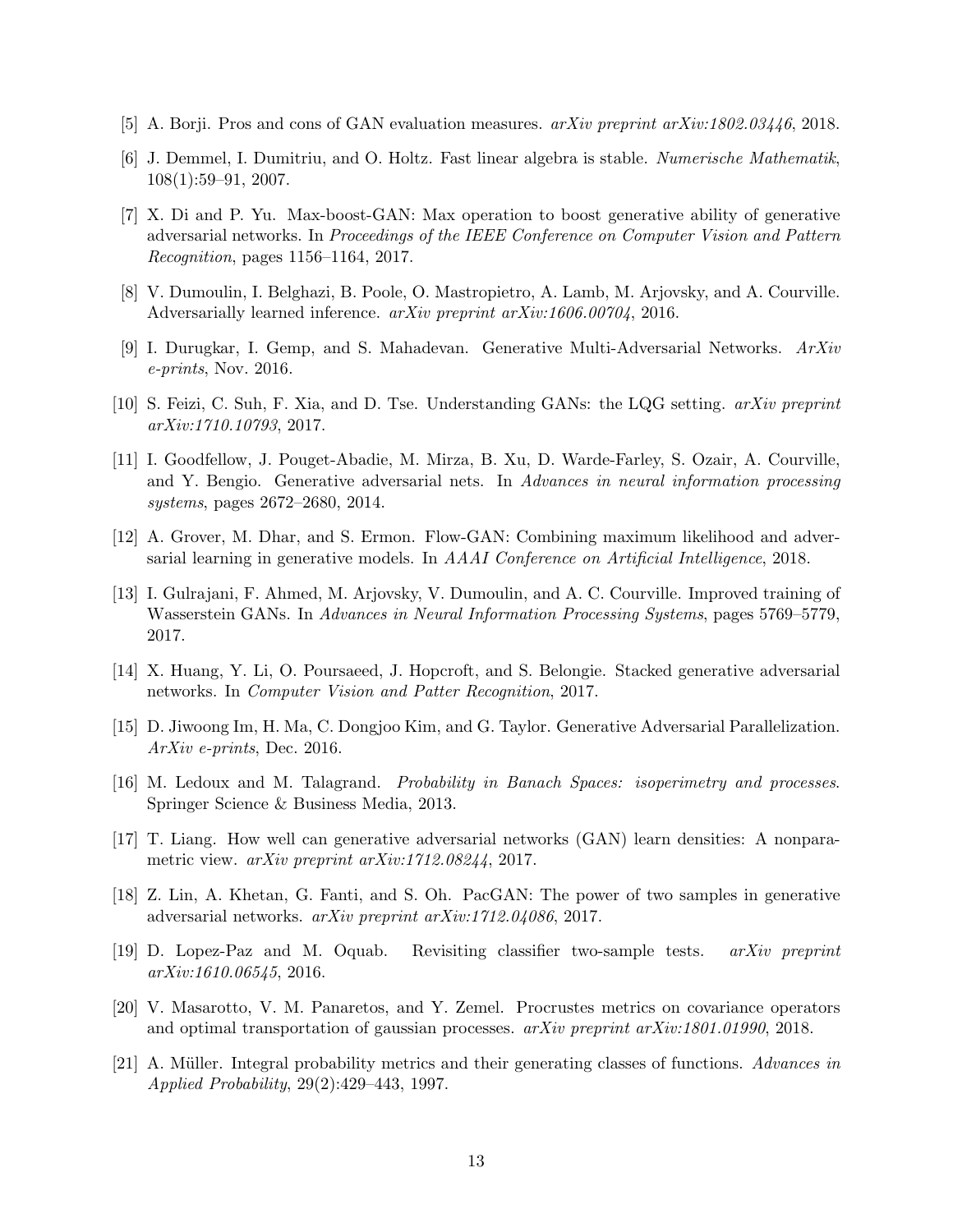- <span id="page-13-16"></span>[22] H. Nguyen, T. Tao, and V. Vu. Random matrices: tail bounds for gaps between eigenvalues. Probability Theory and Related Fields, 167(3-4):777–816, 2017.
- <span id="page-13-0"></span>[23] A. Odena, C. Olah, and J. Shlens. Conditional image synthesis with auxiliary classifier gans. arXiv preprint arXiv:1610.09585, 2016.
- <span id="page-13-9"></span>[24] Y. Polyanskiy and Y. Wu. Wasserstein continuity of entropy and outer bounds for interference channels. IEEE Transactions on Information Theory, 62(7):3992–4002, 2016.
- <span id="page-13-1"></span>[25] A. Radford, L. Metz, and S. Chintala. Unsupervised representation learning with deep convolutional generative adversarial networks. In International Conference on Learning Representations, 2016.
- <span id="page-13-15"></span>[26] D. E. Rumelhart, G. E. Hinton, and R. J. Williams. Learning representations by backpropagating errors. nature, 323(6088):533, 1986.
- <span id="page-13-3"></span>[27] T. Salimans, I. Goodfellow, W. Zaremba, V. Cheung, A. Radford, and X. Chen. Improved techniques for training GANs. In Advances in Neural Information Processing Systems, 2016.
- <span id="page-13-6"></span>[28] S. Santurkar, L. Schmidt, and A. Madry. A classification-based perspective on GAN distributions. arXiv preprint arXiv:1711.00970, 2017.
- <span id="page-13-12"></span>[29] B. A. Schmitt. Perturbation bounds for matrix square roots and pythagorean sums. Linear algebra and its applications, 174:215–227, 1992.
- <span id="page-13-5"></span>[30] A. Srivastava, L. Valkoz, C. Russell, M. U. Gutmann, and C. Sutton. VeeGAN: Reducing mode collapse in gans using implicit variational learning. In Advances in Neural Information Processing Systems, pages 3310–3320, 2017.
- <span id="page-13-10"></span>[31] T. Tieleman and G. Hinton. Lecture 6.5-RMSProp: Divide the gradient by a running average of its recent magnitude. COURSERA: Neural networks for machine learning, 4(2):26–31, 2012.
- <span id="page-13-2"></span>[32] I. Tolstikhin, S. Gelly, O. Bousquet, C.-J. Simon-Gabriel, and B. Schölkopf. AdaGAN: Boosting generative models. arXiv preprint arXiv:1701.02386, 2017.
- <span id="page-13-13"></span>[33] R. van Handel. Probability in high dimension. Technical report, PRINCETON UNIV NJ, 2014.
- <span id="page-13-8"></span>[34] R. Vershynin. Introduction to the non-asymptotic analysis of random matrices.  $arXiv$  preprint arXiv:1011.3027, 2010.
- <span id="page-13-14"></span>[35] M. J. Wainwright. High-dimensional statistics: A non-asymptotic viewpoint. To appear, 2018. URL [https://www.stat.berkeley.edu/~wainwrig/nachdiplom/Chap5\\_Sep10\\_2015.pdf](https://www.stat.berkeley.edu/~wainwrig/nachdiplom/Chap5_Sep10_2015.pdf).
- <span id="page-13-11"></span>[36] J. Weed and F. Bach. Sharp asymptotic and finite-sample rates of convergence of empirical measures in Wasserstein distance. arXiv preprint arXiv:1707.00087, 2017.
- <span id="page-13-7"></span>[37] B. Xu, N. Wang, T. Chen, and M. Li. Empirical evaluation of rectified activations in convolutional network. arXiv preprint arXiv:1505.00853, 2015.
- <span id="page-13-4"></span>[38] T. Xu, P. Zhang, Q. Huang, H. Zhang, Z. Gan, X. Huang, and X. He. AttnGAN: Fine-grained text to image generation with attentional generative adversarial networks.  $arXiv$  preprint, 2017.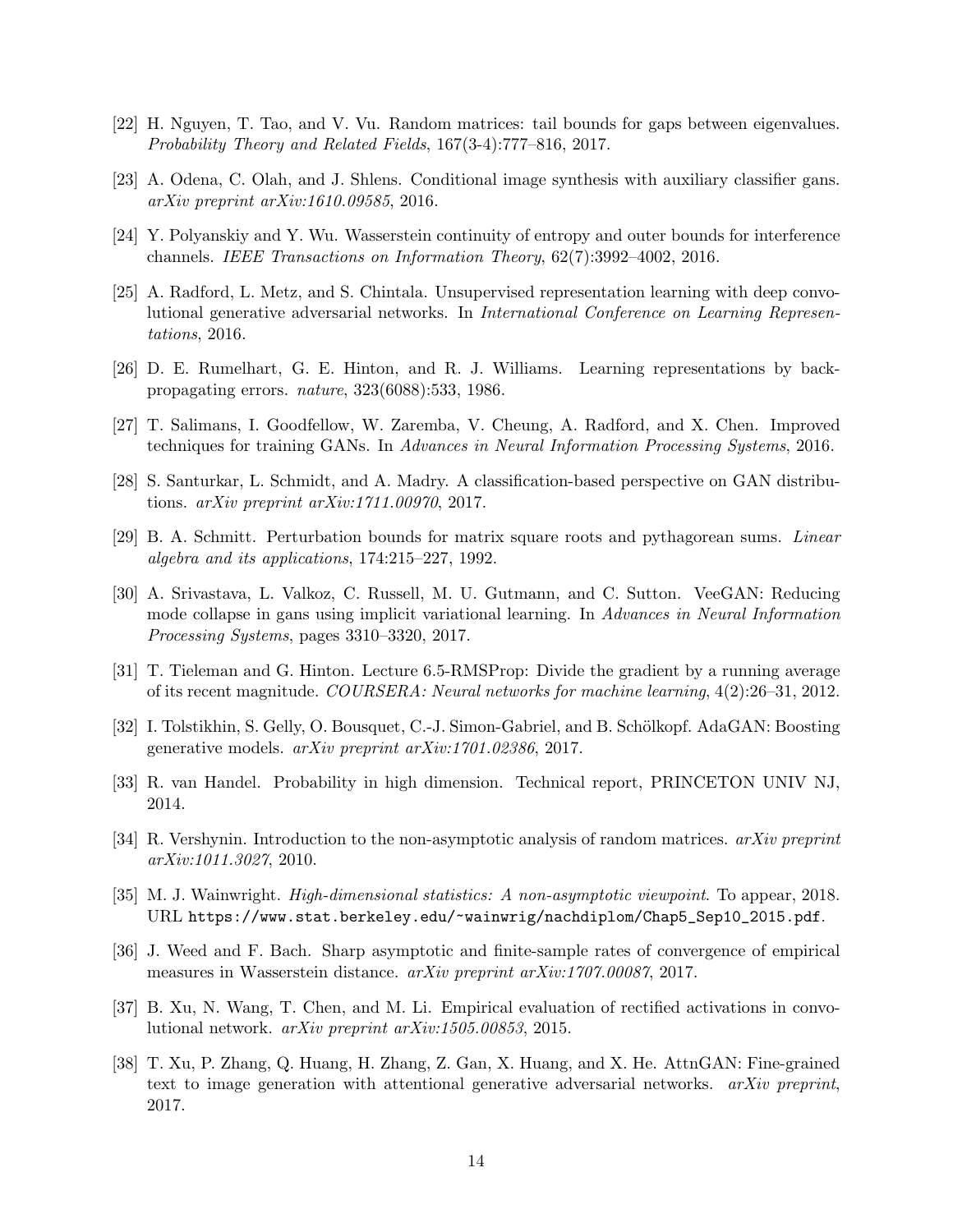<span id="page-14-0"></span>[39] P. Zhang, Q. Liu, D. Zhou, T. Xu, and X. He. On the discrimination-generalization tradeoff in GANs. arXiv preprint arXiv:1711.02771, 2017.

## A Proofs for Section [2](#page-4-0)

#### <span id="page-14-1"></span>A.1 Proof of Theorem [2.1](#page-4-3)

Fixing  $\hat{p}^n$ , consider a random sample  $\hat{q}^n$ . It is easy to verify that the F-IPM satisfies the triangle inequality, so we have

$$
|W_{\mathcal{F}}(p,q)-\mathbb{E}_{\hat{q}^n}[W_{\mathcal{F}}(\hat{p}^n,\hat{q}^n)]| \leq \mathbb{E}_{\hat{q}^n}[|W_{\mathcal{F}}(p,q)-W_{\mathcal{F}}(\hat{p}^n,\hat{q}^n)]
$$
  

$$
\leq \mathbb{E}_{\hat{q}^n}[W_{\mathcal{F}}(p,\hat{p}^n)+W_{\mathcal{F}}(q,\hat{q}^n)] = W_{\mathcal{F}}(p,\hat{p}^n)+\mathbb{E}_{\hat{q}^n}[W_{\mathcal{F}}(q,\hat{q}^n)].
$$

Taking expectation over  $\hat{p}^n$  on the above bound yields

$$
\mathbb{E}_{\hat{p}^n} \left[ |W_{\mathcal{F}}(p,q) - \mathbb{E}_{\hat{q}^n} [W_{\mathcal{F}}(\hat{p}^n, \hat{q}^n)]| \right] \leq \mathbb{E}_{\hat{p}^n} [W_{\mathcal{F}}(p, \hat{p}^n)] + \mathbb{E}_{\hat{q}^n} [W_{\mathcal{F}}(q, \hat{q}^n)].
$$

So it suffices to bound  $\mathbb{E}_{\hat{p}^n}[W_{\mathcal{F}}(p,\hat{p}^n)]$  by  $2R_n(\mathcal{F},\mathcal{G})$  and the same bound will hold for q. Let  $X_i$ be the samples in  $\hat{p}^n$ . By symmetrization, we have

$$
W_{\mathcal{F}}(p,\hat{p}^n) = \mathbb{E}\left[\sup_{f \in \mathcal{F}}\left|\frac{1}{n}\sum_{i=1}^n f(X_i) - \mathbb{E}_p[f(X)]\right|\right] \leq 2\mathbb{E}\left[\sup_{f \in \mathcal{F}}\left|\frac{1}{n}\sum_{i=1}^n \varepsilon_i f(X_i)\right|\right] = 2\mathbb{E}[R_n(\mathcal{F},p)] \leq 2R_n(\mathcal{F},\mathcal{G}).
$$

Adding up this bound and the same bound for q gives the desired result.

## B Proofs for Section [3](#page-5-0)

#### <span id="page-14-2"></span>B.1 Proof of Theorem [3.1](#page-5-3)

Recall that our discriminator family is

$$
\mathcal{F} = \left\{ x \mapsto \sigma(v^\top x + b) : ||v||_2 \le 1, |b| \le D \right\}.
$$

**Restricted approximability** The upper bound  $W_{\mathcal{F}}(p_1, p_2) \leq W_1(p_1, p_2)$  follows directly from the fact that functions in  $\mathcal F$  are 1-Lipschitz.

We now establish the lower bound. First, we recover the mean distance, in which we use the following simple fact: a linear discriminator is the sum of two ReLU discriminators, or mathematically  $t = \sigma(t) - \sigma(-t)$ . Taking  $v = \frac{\mu_1 - \mu_2}{\|\mu_1 - \mu_2\|}$  $\frac{\mu_1 - \mu_2}{\|\mu_1 - \mu_2\|_2}$ , we have

$$
\|\mu_1 - \mu_2\|_2 = v^\top \mu_1 - v^\top \mu_2 = \mathbb{E}_{p_1}[v^\top X] - \mathbb{E}_{p_2}[v^\top X] \n= \left( \mathbb{E}_{p_1}[\sigma(v^\top X)] - \mathbb{E}_{p_2}[\sigma(v^\top X)] \right) + \left( -\mathbb{E}_{p_1}[\sigma(-v^\top X)] + \mathbb{E}_{p_2}[\sigma(-v^\top X)] \right) \n\leq \left| \mathbb{E}_{p_1}[\sigma(v^\top X)] - \mathbb{E}_{p_2}[\sigma(v^\top X)] \right| + \left| \mathbb{E}_{p_1}[\sigma(-v^\top X)] - \mathbb{E}_{p_2}[\sigma(-v^\top X)] \right|.
$$

Therefore at least one of the above two terms is greater than  $\|\mu_1 - \mu_2\|_2/2$ , which shows that  $W_{\mathcal{F}}(p_1, p_2) \geq ||\mu_1 - \mu_2||_2/2.$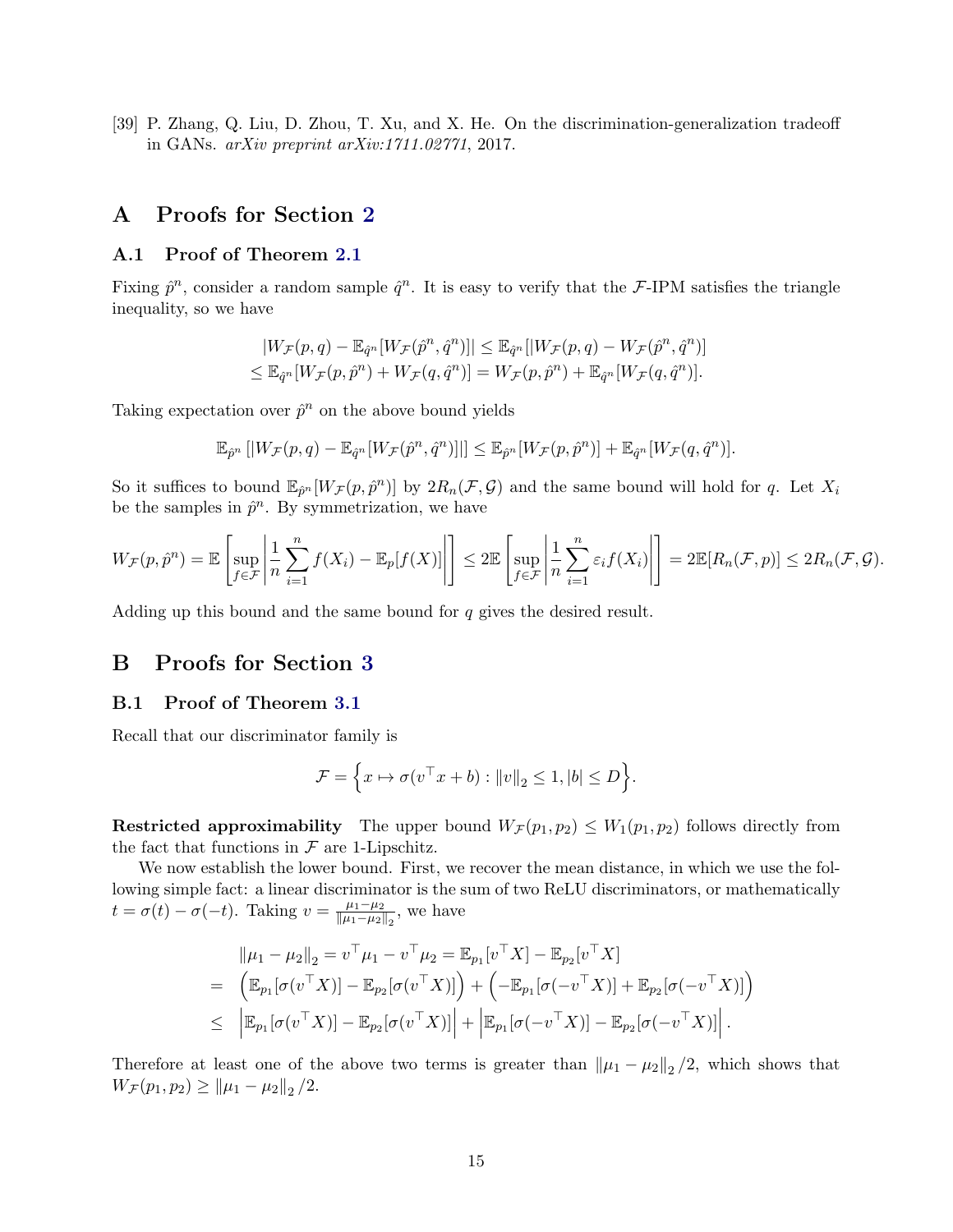For the covariance distance, we need to actually compute  $\mathbb{E}_p[\sigma(v^{\top}X + b)]$  for  $p = \mathsf{N}(\mu, \Sigma)$ . Note that  $X \stackrel{d}{=} \Sigma^{1/2} Z + \mu$ , where  $Z \sim \mathsf{N}(0, I_d)$ . Further, we have  $v^{\top} X \stackrel{d}{=} ||\Sigma^{1/2} v||_2 W + v^{\top} \mu$  for  $W \sim N(0, 1)$ , therefore

$$
\mathbb{E}_p[\sigma(v^\top X + b)] = \mathbb{E}\left[\sigma\left(\left\|\Sigma^{1/2}v\right\|_2 W + v^\top \mu + b\right)\right]
$$
  
= 
$$
\left\|\Sigma^{1/2}v\right\|_2 \mathbb{E}\left[\sigma\left(W + \frac{v^\top \mu + b}{\|\Sigma^{1/2}v\|_2}\right)\right] = \left\|\Sigma^{1/2}v\right\|_2 R\left(\frac{v^\top \mu + b}{\|\Sigma^{1/2}v\|_2}\right).
$$

(Defining  $R(a) = \mathbb{E}[\max \{W + a, 0\}]$  for  $W \sim N(0, 1)$ .) Therefore, the neuron distance between the two Gaussians is

$$
W_{\mathcal{F}}(p_1, p_2) = \sup_{\|v\|_2 \le 1, |b| \le D} \left| \left\| \Sigma_1^{1/2} v \right\|_2 R \left( \frac{v^\top \mu_1 + b}{\left\| \Sigma_1^{1/2} v \right\|_2} \right) - \left\| \Sigma_2^{1/2} v \right\|_2 R \left( \frac{v^\top \mu_2 + b}{\left\| \Sigma_2^{1/2} v \right\|_2} \right) \right|,
$$

As  $a \mapsto \max\{a + w, 0\}$  is strictly increasing for all w, the function R is strictly increasing. It is also a basic fact that  $R(0) = 1/\sqrt{2\pi}$ .

Consider any fixed v. By flipping the sign of v, we can let  $v^{\top} \mu_1 \geq v^{\top} \mu_2$  without changing  $\biggl\| \biggr.$  $\Sigma_i^{1/2}$  $\left\| \frac{1}{2}v \right\|_2$ . Now, letting  $b = -v^\top (\mu_1 - \mu_2)/2$  (note that  $|b| \le D$  is a valid choice), we have

$$
v^{\top} \mu_1 + b = \frac{v^{\top}(\mu_1 - \mu_2)}{2} \ge 0, \quad v^{\top} \mu_2 + b = -\frac{v^{\top}(\mu_1 - \mu_2)}{2} \le 0.
$$

As R is strictly increasing, for this choice of  $(v, b)$  we have

$$
\left\| \Sigma_1^{1/2} v \right\|_2 R \left( \frac{v^\top \mu_1 + b}{\left\| \Sigma_1^{1/2} v \right\|_2} \right) - \left\| \Sigma_2^{1/2} v \right\|_2 R \left( \frac{v^\top \mu_2 + b}{\left\| \Sigma_2^{1/2} v \right\|_2} \right)
$$
  
\n
$$
\geq R(0) \left( \left\| \Sigma_1^{1/2} v \right\|_2 - \left\| \Sigma_2^{1/2} v \right\|_2 \right) = \frac{1}{\sqrt{2\pi}} \left( \left\| \Sigma_1^{1/2} v \right\|_2 - \left\| \Sigma_2^{1/2} v \right\|_2 \right).
$$

Ranging over  $||v||_2 \leq 1$  we then have

$$
W_{\mathcal{F}}(p_1, p_2) \ge \frac{1}{\sqrt{2\pi}} \sup_{\|v\|_2 \le 1} \left| \left\| \Sigma_1^{1/2} v \right\|_2 - \left\| \Sigma_2^{1/2} v \right\|_2 \right|.
$$

The quantity in the supremum can be further bounded as

$$
\left| \left\| \Sigma_1^{1/2} v \right\|_2 - \left\| \Sigma_2^{1/2} v \right\|_2 \right| = \frac{|v^\top (\Sigma_1 - \Sigma_2) v|}{\left\| \Sigma_1^{1/2} v \right\|_2 + \left\| \Sigma_2^{1/2} v \right\|_2} \ge \frac{|v^\top (\Sigma_1 - \Sigma_2) v|}{\lambda_{\max} (\Sigma_1^{1/2}) + \lambda_{\max} (\Sigma_2^{1/2})}.
$$

Choosing  $v = v_{\text{max}}(\Sigma_1 - \Sigma_2)$  gives

$$
W_{\mathcal{F}}(p_1, p_2) \ge \frac{1}{\sqrt{2\pi}} \sup_{\|v\|_2 \le 1} \left| \left\| \Sigma_1^{1/2} v \right\|_2 - \left\| \Sigma_2^{1/2} v \right\|_2 \right| \ge \frac{\left\| \Sigma_1 - \Sigma_2 \right\|_{\text{op}}}{\sqrt{2\pi} 2\sigma_{\text{max}}}.
$$

Now, using the perturbation bound

$$
\left\|\Sigma_1^{1/2}-\Sigma_2^{1/2}\right\|_{\text{op}} \leq \frac{1}{\lambda_{\min}(\Sigma_1)+\lambda_{\min}(\Sigma_2)} \cdot \left\|\Sigma_1-\Sigma_2\right\|_{\text{op}} \leq \frac{1}{2\sigma_{\min}}\left\|\Sigma_1-\Sigma_2\right\|_{\text{op}},
$$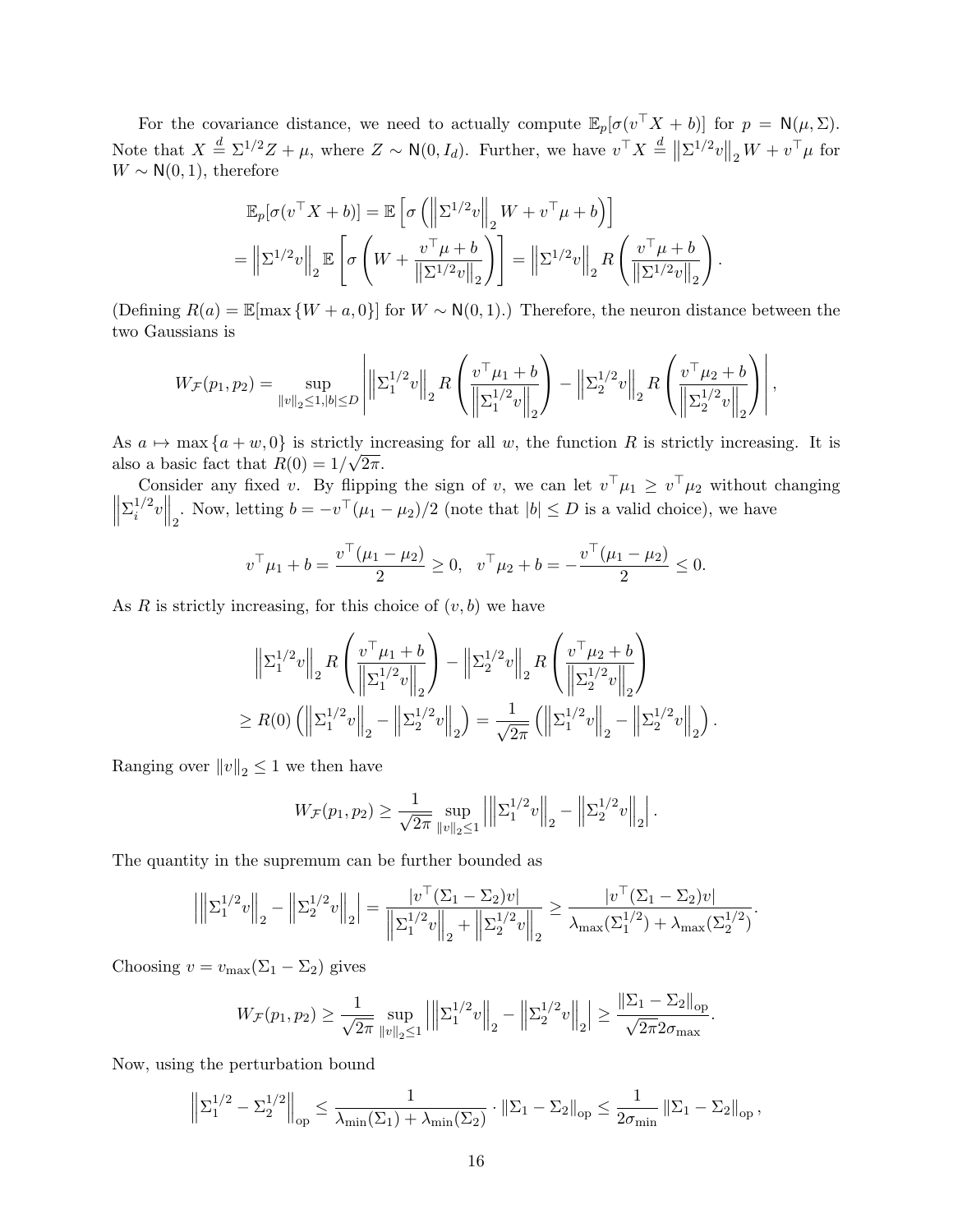(cf. [\[29,](#page-13-12) Lemma 2.2]), we get

$$
W_{\mathcal{F}}(p_1, p_2) \ge \frac{1}{2\sqrt{2\pi}\sigma_{\max}} \cdot 2\sigma_{\min} \left\| \Sigma_1^{1/2} - \Sigma_2^{1/2} \right\|_{\text{op}} \ge \frac{\sigma_{\min}}{\sqrt{2\pi}\sigma_{\max} \sqrt{d}} \left\| \Sigma_1^{1/2} - \Sigma_2^{1/2} \right\|_{\text{Fr}}.
$$

Combining the above bound with the bound in the mean difference, we get

<span id="page-16-0"></span>
$$
W_{\mathcal{F}}(p_1, p_2) \ge \frac{1}{2} \left( \frac{\|\mu_1 - \mu_2\|_2}{2} + \frac{\sigma_{\min}}{\sqrt{2\pi d \sigma_{\max}}} \left\| \Sigma_1^{1/2} - \Sigma_2^{1/2} \right\|_{\text{Fr}} \right)
$$
  
\n
$$
\ge \frac{\sigma_{\min}}{2\sqrt{2\pi d \sigma_{\max}}} \sqrt{\|\mu_1 - \mu_2\|_2^2 + \inf_{U^\top U = U U^\top = I_d} \left\| \Sigma_1^{1/2} - U \Sigma_2^{1/2} \right\|_{\text{Fr}}^2}
$$
  
\n
$$
= \frac{\sigma_{\min}}{2\sqrt{2\pi d \sigma_{\max}}} \cdot W_2(p_1, p_2) \ge \frac{\sigma_{\min}}{2\sqrt{2\pi d \sigma_{\max}}} \cdot W_1(p_1, p_2) \tag{16}
$$

The last equality following directly from the closed-form expression of the  $W_2$  distance between The fast equality following directly from the closed-form expression of the  $W_2$  distance betwo Gaussians [\[20,](#page-12-14) Proposition 3]. Thus the claimed lower bound holds with  $c = 1/(2\sqrt{2\pi})$ .

**KL Bound** We use the  $W_2$  distance to bridge the KL and the  $\mathcal{F}\text{-distance}$ , which uses the machinery developed in Section [D.](#page-21-2) Let  $p_1, p_2$  be two Gaussians distributions with parameters  $\theta_i = (\mu_i, \Sigma_i) \in \Theta$ . By the equality

$$
D_{\mathrm{kl}}(p_1||p_2)+D_{\mathrm{kl}}(p_2||p_1)=(\mathbb{E}_{p_1}[\log p_1(X)]-\mathbb{E}_{p_2}[\log p_1(X)])+(\mathbb{E}_{p_2}[\log p_2(X)]-\mathbb{E}_{p_1}[\log p_2(X)]),
$$

it suffices to upper bound the term only involving  $\log p_1(X)$  (the other follows similarly), which by Theorem [D.2](#page-21-1) requires bounding the growth of  $\|\nabla \log p_1(x)\|_2$ . We have

$$
\|\nabla \log p_1(x)\|_2 = \left\|\sum_{1}^{-1} (x - \mu_1)\right\|_2 \leq \sigma_{\min}^{-2} \|x - \mu_1\|_2.
$$

Further  $\mathbb{E}_{p_i}[\|x-\mu_1\|_2^2]$  $\mathcal{L}_2^2 \leq \text{tr}(\Sigma_i) + \|\mu_i - \mu_1\|_2^2 \leq d\sigma_{\text{max}}^2 + 4D^2$  for  $i = 1, 2$ , therefore by (a trivial variant of) Theorem [D.2\(](#page-21-1)c) we get

$$
\mathbb{E}_{p_1}[\log p_1(X)] - \mathbb{E}_{p_2}[\log p_1(X)] \le \sigma_{\min}^{-2}(\sqrt{d}\sigma_{\max} + 2D)W_2(p_1, p_2).
$$

The same bound holds for  $\log p_2$ . Adding them up and substituting the bound appendix [B.1](#page-16-0) gives that

$$
D_{\rm kl}(p_1\|p_2)+D_{\rm kl}(p_2\|p_1)\lesssim \frac{\sqrt{d}\sigma_{\max}+2D}{\sigma_{\min}^2}W_2(p_1,p_2)\lesssim \frac{\sqrt{d}\sigma_{\max}(\sqrt{d}\sigma_{\max}+D)}{\sigma_{\min}^3}W_{\mathcal{F}}(p_1,p_2).
$$

**Generalization** We wish to bound for all  $\theta = (\mu, \Sigma) \in \Theta$ 

$$
R_n(\mathcal{F}, p_\theta) = \mathbb{E}_{p_\theta} \left[ \sup_{\|v\|_2 \le 1, |b| \le D} \left| \frac{1}{n} \sum_{i=1}^n \varepsilon_i \sigma(v^\top X_i + b) \right| \right].
$$

As  $\sigma : \mathbb{R} \to \mathbb{R}$  is 1-Lipschitz, by the Rademacher contraction inequality [\[16\]](#page-12-15), we have

$$
\mathbb{E}_{p_{\theta}}\left[\sup_{\|v\|_2\leq 1,|b|\leq D}\left|\frac{1}{n}\sum_{i=1}^n\varepsilon_i\sigma(v^\top X_i+b)\right|\right]\leq 2\mathbb{E}_{p_{\theta}}\left[\sup_{\|v\|_2\leq 1,|b|\leq D}\left|\frac{1}{n}\sum_{i=1}^n\varepsilon_i(v^\top X_i+b)\right|\right].
$$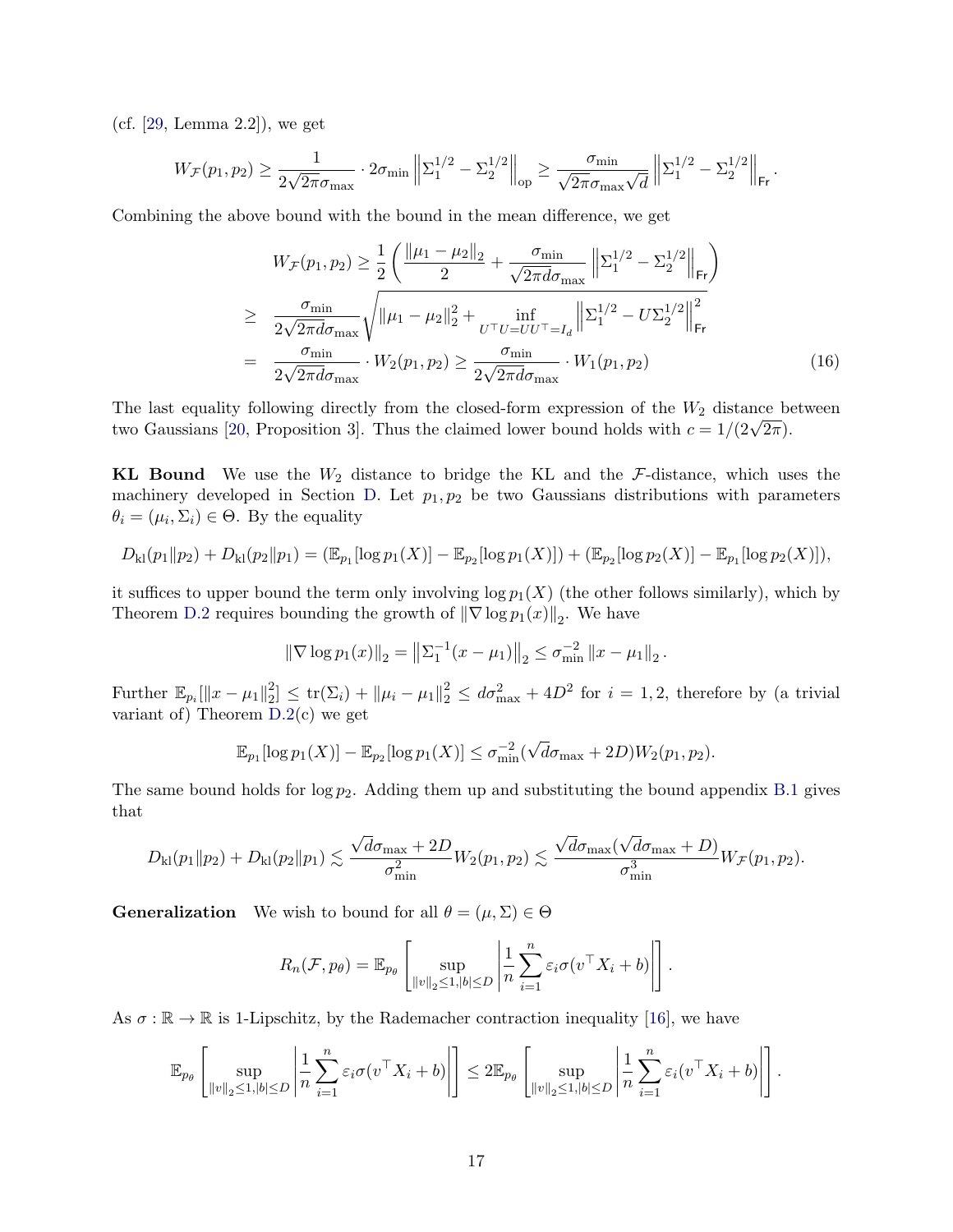The right hand side can be bounded directly as

$$
\mathbb{E}_{p_{\theta}}\left[\sup_{\|v\|_{2}\leq1,\,|b|\leq D}\left|\frac{1}{n}\sum_{i=1}^{n}\varepsilon_{i}(v^{\top}X_{i}+b)\right|\right] = E_{p_{\theta}}\left[\sup_{\|v\|_{2}\leq1,\,|b|\leq D}\left|(b+v^{\top}\mu)\frac{1}{n}\sum_{i=1}^{n}\varepsilon_{i}+\frac{1}{n}\sum_{i=1}^{n}\varepsilon_{i}v^{\top}(X_{i}-\mu)\right|\right]
$$
\n
$$
\leq \sup_{\|v\|_{2}\leq1,\,|b|\leq D}|b+v^{\top}\mu|\mathbb{E}\left[\left|\frac{1}{n}\sum_{i=1}^{n}\varepsilon_{i}\right|\right]+\mathbb{E}_{p_{\theta}}\left[\sup_{\|v\|_{2}\leq1}\left|\left\langle v,\frac{1}{n}\sum_{i=1}^{n}\varepsilon_{i}(X_{i}-\mu)\right\rangle\right|\right]
$$
\n
$$
\leq 2D\mathbb{E}\left[\left|\frac{1}{n}\sum_{i=1}^{n}\varepsilon_{i}\right|\right]+\mathbb{E}_{p_{\theta}}\left[\left|\left|\frac{1}{n}\sum_{i=1}^{n}\varepsilon_{i}(X_{i}-\mu)\right|\right|_{2}\right]
$$
\n
$$
\leq 2D\sqrt{\mathbb{E}\left[\left(\frac{1}{n}\sum_{i=1}^{n}\varepsilon_{i}\right)^{2}\right]}+\sqrt{\mathbb{E}_{p_{\theta}}\left[\left|\left|\frac{1}{n}\sum_{i=1}^{n}\varepsilon_{i}(X_{i}-\mu)\right|\right|_{2}\right]}
$$
\n
$$
= \frac{2D+\sqrt{\text{tr}(\Sigma)}}{\sqrt{n}} \leq \frac{2D+\sigma_{\text{max}}\sqrt{d}}{\sqrt{n}}.
$$

## <span id="page-17-0"></span>B.2 Proof of Theorem [3.2](#page-5-4)

**KL** bounds Recall the basic property of exponential family that  $A(\theta) = \mathbb{E}_{p_{\theta}}[T(X)]$ . Suppose  $p = p_{\theta_1}$  and  $q = p_{\theta_2}$ . Then,

$$
W_{\mathcal{F}}(p,q) = \sup_{\|v\|_2 \le 1} \mathbb{E}_{p_{\theta_1}}[\langle v, T(X) \rangle] - \mathbb{E}_{p_{\theta_2}}[\langle v, T(X) \rangle]
$$
  
= 
$$
\sup_{\|v\|_2 \le 1} \langle v, \nabla A(\theta_1) - \nabla A(\theta_2) \rangle = \|\nabla A(\theta_1) - \nabla A(\theta_2)\|_2.
$$

By the assumption on  $\nabla^2 A$  we have that

<span id="page-17-1"></span>
$$
\gamma \|\theta_1 - \theta_2\|_2 \le W_{\mathcal{F}}(p_{\theta_1}, p_{\theta_2}) \le \beta \|\theta_1 - \theta_2\|_2 \tag{17}
$$

Moreover, the exponential family also satisfies that

$$
D_{kl}(p_{\theta_1} \| p_{\theta_2}) = A(\theta_2) - A(\theta_1) - \langle \nabla A(\theta_1), \theta_2 - \theta_1 \rangle = \int_0^1 \rho^\top \nabla^2 A(\theta_2 + t\rho) \rho dt
$$

where  $\rho = \theta_1 - \theta_2$ . Using the assumption we have that  $\gamma \|\theta_1 - \theta_2\|^2 \leq \rho^{\top} \nabla^2 A(\theta_2 + t\rho) \rho \leq \beta \|\theta_1 - \theta_2\|^2$ and therefore  $\frac{1}{2}\gamma \|\theta_1 - \theta_2\|^2 \le D_{kl}(p_{\theta_1} \| p_{\theta_2}) \le \frac{1}{2}$  $\frac{1}{2}\beta \|\theta_1 - \theta_2\|^2$ . Combining this with eq. [\(17\)](#page-17-1) we complete the proof.

Wasserstein bounds We show eq. [\(8\)](#page-6-2). As diam( $\mathcal{X}$ ) = D, there exists  $x_0 \in \mathcal{X}$  such that  $||x-x_0|| \leq D$  for all  $x \in \mathcal{X}$ . Hence for any 1-Lipschitz function  $f : \mathbb{R}^d \to \mathbb{R}$  we have that  $|f(X)-f(x_0)| \leq ||x-x_0||_2 \leq D$ . By the Hoeffding Lemma,  $f(X)$  is  $D^2/4$ -sub-Gaussian. Applying Theorem [D.1\(](#page-21-0)a), we get that for any  $p, q \in \mathcal{G}$ ,

$$
W_1(p,q) \le \sqrt{\frac{D^2}{2}D_{\mathrm{kl}}(p\|q)} \lesssim \frac{D\gamma}{\sqrt{\beta}} \cdot W_{\mathcal{F}}(p,q).
$$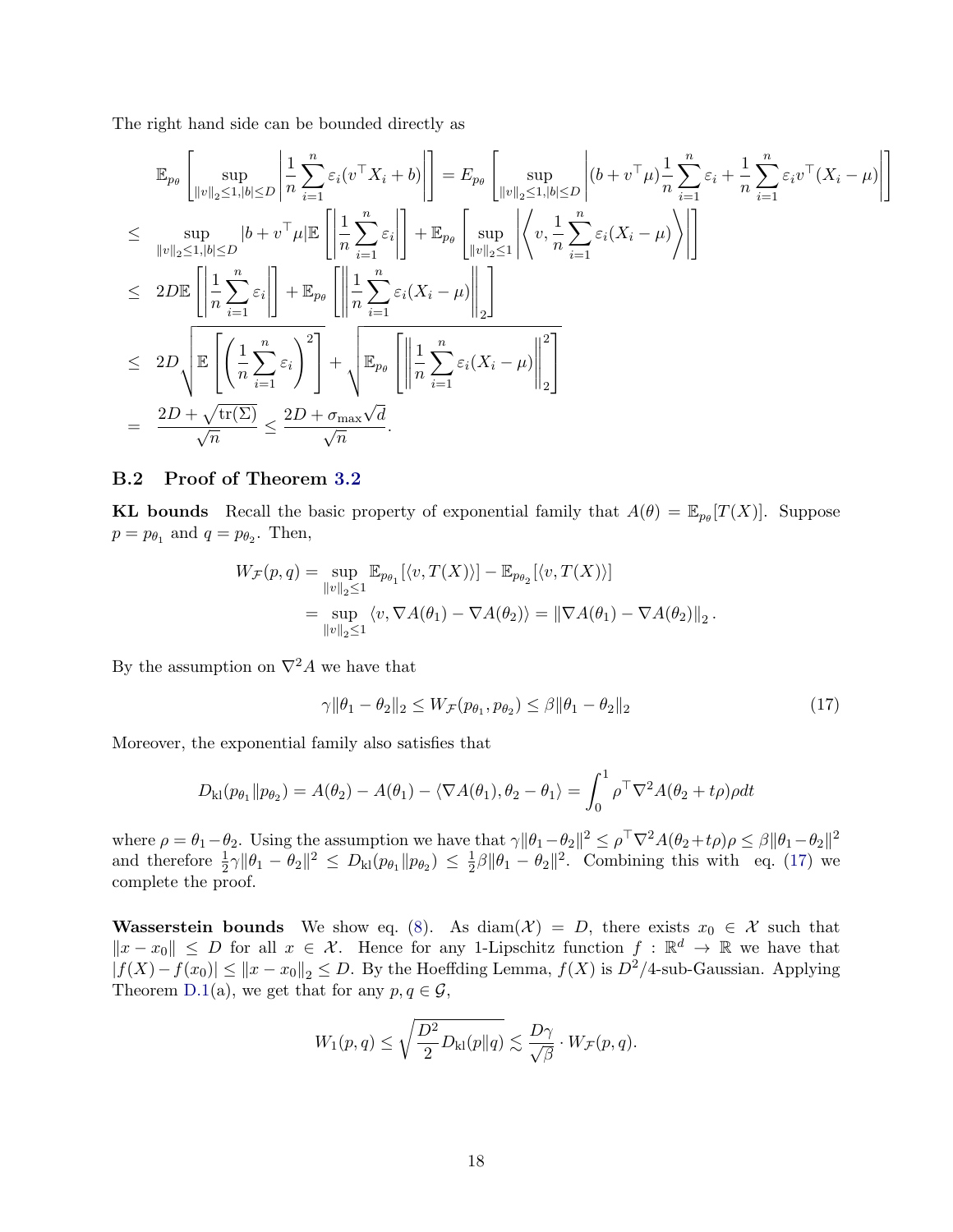**Generalization** For any  $\theta \in \Theta$  we compute the Rademacher complexity

$$
R_n(\mathcal{F}, p_\theta) = \mathbb{E}_{p_\theta} \left[ \sup_{\|v\|_2 \le 1} \left| \frac{1}{n} \sum_{i=1}^n \varepsilon_i \langle v, T(X_i) \rangle \right| \right] = \mathbb{E}_{p_\theta} \left[ \left\| \frac{1}{n} \sum_{i=1}^n \varepsilon_i T(X_i) \right\|_2 \right]
$$
  

$$
\le \sqrt{\mathbb{E}_{p_\theta} \left[ \left\| \frac{1}{n} \sum_{i=1}^n \varepsilon_i T(X_i) \right\|_2^2 \right]} = \sqrt{\frac{E_{p_\theta} [\|T(X)\|_2^2]}{n}}.
$$

# <span id="page-18-0"></span>C Results on Mixture of Gaussians

We consider mixture of k identity-covariance Gaussians on  $\mathbb{R}^d$ :

$$
p_{\theta} = \sum_{i=1}^{k} w_i \mathsf{N}(\mu_i, I_d), \quad w_i \ge 0, \sum_{i=1}^{k} w_i = 1.
$$

We assume that  $\theta \in \Theta = {\|\|\mu_i\|_2 \le D, w_i \ge \exp(-B_w) \ i \in [k]}.$ 

We will use a one-hidden-layer neural network that implements (a slight modification of) log  $p_{\theta}$ :

$$
\mathcal{F} = \left\{ f_1 - f_2 : f_i = \log \sum_{j=1}^k w_j^{(i)} \exp \left( \mu_j^{(i) \top} x + b_j^{(i)} \right) : \exp(-B_w) \le w_j^{(i)} \le 1, \ \left\| \mu_j^{(i)} \right\|_2 \le D, \ 0 \ge b_j^{(i)} \ge -D^2 \right\}.
$$

<span id="page-18-1"></span>**Theorem C.1.** The family  $\mathcal F$  is suitable for learning mixture of k Gaussians. Namely, we have that

(1) (Restricted approximability) For any  $\theta_1, \theta_2 \in \Theta$ , we have

$$
\frac{1}{D^2+1} \cdot W_1^2(p_{\theta_1}, p_{\theta_2}) \le W_{\mathcal{F}}(p_{\theta_1}, p_{\theta_2}) \le 2D \cdot W_1(p_{\theta_1}, p_{\theta_2}).
$$

(2) (Generalization) We have for some absolute constant  $C > 0$  that

$$
\sup_{\theta \in \Theta} R_n(\mathcal{F}, p_\theta) \le C \sqrt{\frac{k(\log k + D^2 + B_w)d\log n}{n}}.
$$

#### C.1 The Gaussian concentration result

The Gaussian concentration result [\[34,](#page-13-8) Proposition 5.34] will be used here and in later proofs, which we provide for convenience.

<span id="page-18-2"></span>**Lemma C.2** (Gaussian concentration). Suppose  $X \sim N(0, I_d)$  and  $f : \mathbb{R}^d \to \mathbb{R}$  is L-Lipschitz, then  $f(X)$  is  $L^2$ -sub-Gaussian.

### C.2 Proof of Theorem [C.1](#page-18-1)

**Restricted approximability** For the upper bound, it suffices to show that each

<span id="page-18-3"></span>
$$
f(x) = \log \sum_{j=1}^{k} w_j \exp \left( \mu_j^{\top} x + b_j \right)
$$
 (18)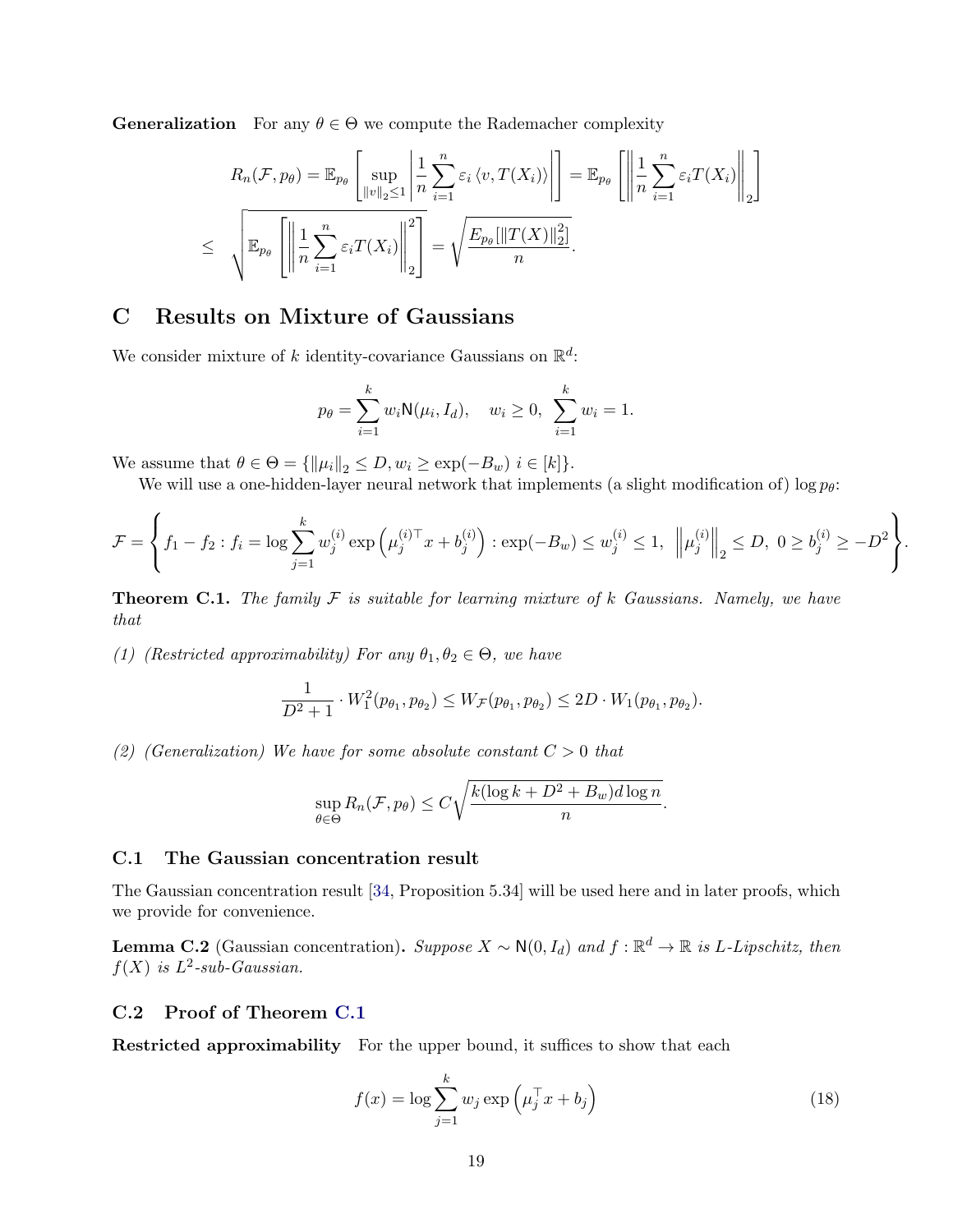is D-Lipschitz. Indeed, we have

$$
\|\nabla \log f(x)\|_2 = \left\|\frac{\sum_{j=1}^k w_j \exp(\mu_j^\top x + b_j)\mu_j}{\sum_{j=1}^k w_j \exp(\mu_j^\top x + b_j)}\right\|_2 \le \frac{\sum_{j=1}^k w_j \exp(\mu_j^\top x + b_j) \|\mu_j\|_2}{\sum_{j=1}^k w_j \exp(\mu_j^\top x + b_j)} \le D.
$$

This further shows that every discriminator  $f_1 - f_2 \in \mathcal{F}$  is at most 2D-Lipschitz, so by Theorem [D.2\(](#page-21-1)a) we get the upper bound.

We now establish the lower bound. As F implements the KL divergence, for any two  $p_1, p_2 \in \mathcal{P}$ , we have

$$
W_{\mathcal{F}}(p_1, p_2) \ge D_{kl}(p_1 \| p_2) + D_{kl}(p_2 \| p_1).
$$

We consider regularity properties of the distributions  $p_1, p_2$  in the Bobkov-Gotze sense (Theo-rem [D.1\(](#page-21-0)a)). Suppose  $p_1 = \sum w_j \mathsf{N}(\mu_j, I_d)$ . For any 1-Lipschitz function  $f : \mathbb{R}^d \to \mathbb{R}$ , we have

$$
f(X) \stackrel{d}{=} \sum_{j=1}^{j} f(\mathsf{N}(\mu_j, I_d)).
$$

Letting  $X_j \sim \mathsf{N}(\mu_j, I_d)$  be the mixture components. By the Gaussian concentration (Lemma [C.2\)](#page-18-2), each  $f(X_i)$  is 1-sub-Gaussian, so we have for any  $\lambda \in \mathbb{R}$ 

$$
\mathbb{E}[e^{\lambda f(X)}] = \sum_{j=1}^k w_j \mathbb{E}[e^{\lambda f(X_j)}] \le \sum_{j=1}^k e^{\lambda \mathbb{E}[f(X_j)] + \lambda^2/2} = e^{\lambda^2/2} \underbrace{\sum_{j=1}^k w_j e^{\lambda \mathbb{E}[f(X_j)]}}_{\text{I}}.
$$

Now, term I is precisely the MGF of a discrete random variable on  $Y \in \mathbb{R}$  which takes value  $\mathbb{E}[f(X_i)]$  with probability  $w_i$ . For  $Z \sim N(0, 1)$  we have

$$
|\mathbb{E}[f(X_j)] - \mathbb{E}[f(Z)]| = |\mathbb{E}[f(\mu_j + Z)] - \mathbb{E}[f(Z)]| \le \mathbb{E}[|f(\mu_j + Z) - f(Z)|] \le ||\mu_j||_2 \le D.
$$

Therefore the values  $\{\mathbb{E}[f(X_j)]\}_{j\in[k]}$  lie in an interval of length at most 2D. By the Hoeffding's Lemma, Y is  $D^2$ -sub-Gaussian, so we have  $I \leq \exp(\lambda \mathbb{E}[Y] + D^2 \lambda^2/2)$ , and so

$$
\mathbb{E}[e^{\lambda f(X)}] \le \exp\left(\frac{\lambda^2}{2} + \lambda \mathbb{E}[Y] + D^2 \lambda^2 / 2\right) = \exp\left(\lambda \mathbb{E}[Y] + \frac{\lambda^2 (D^2 + 1)}{2}\right).
$$

Therefore  $f(X)$  is at most  $(D^2+1)$ -sub-Gaussian, and thus X satisfies the Bobkov-Gozlan condition with  $\sigma^2 = D^2 + 1$ . Applying Theorem [D.1\(](#page-21-0)a) we get

$$
W_{\mathcal{F}}(p_1, p_2) \ge D_{kl}(p_1 \| p_2) + D_{kl}(p_2 \| p_1) \ge \frac{1}{D^2 + 1} \cdot W(p_1, p_2).
$$

Generalization Reparametrize the one-hidden-layer neural net eq. [\(18\)](#page-18-3) as

$$
f_{\theta}(x) = \log \sum_{j=1}^{k} \exp(\mu_j^{\top} x + \underbrace{b_j + \log w_j}_{c_j}).
$$

It then suffices to bound the Rademacher complexity of  $f_{\theta}$  for  $\theta \in \Theta =$  $\{ {\left\| {\mu _j } \right\|_2} \le D,c_j \in [ -(D^2 + B_w ),0] \}$ . Define the metric

$$
\rho(\theta, \theta') = \max_{j \in [k]} \max \left\{ \left\| \mu_j - \mu'_j \right\|_2, |c_j - c'_j| \right\}
$$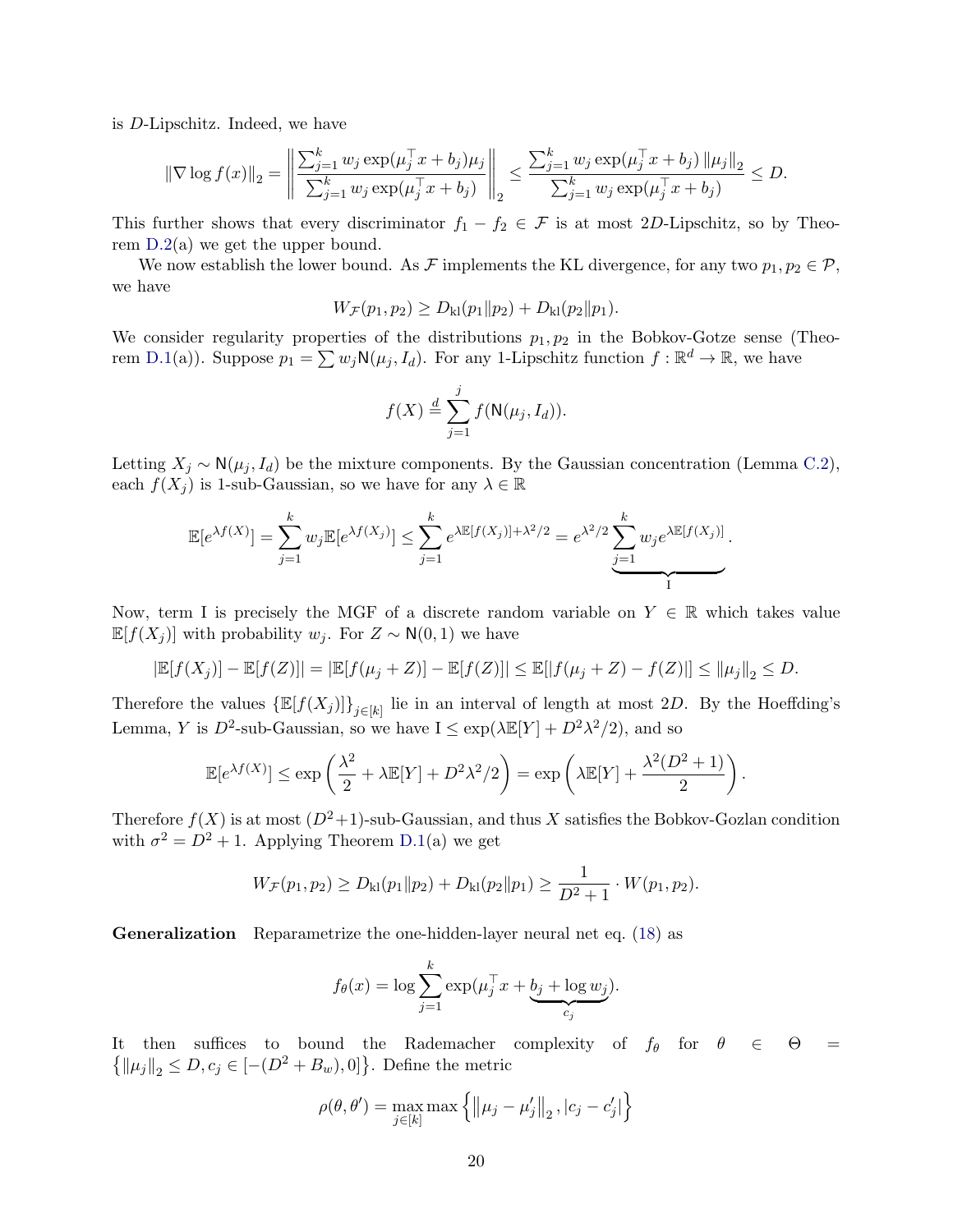and the Rademacher process

$$
Y_{\theta} = \frac{1}{n} \sum_{i=1}^{n} \varepsilon_i f_{\theta}(X_i) = \frac{1}{n} \sum_{i=1}^{n} \varepsilon_i \log \sum_{j=1}^{k} \exp(\mu_j^{\top} X_i + c_j),
$$

we show that  $Y_{\theta}$  is suitably Lipschitz in  $\theta$  (in the  $\rho$  metric) and use a one-step discretization bound. Indeed, we have

$$
\left\|\nabla_{\mu_j} Y_{\theta}\right\|_2 = \left\|\frac{1}{n} \sum_{i=1}^n \varepsilon_i \frac{\exp(\mu_j^{\top} X_i + c_j)}{\sum_{j=1}^k \exp(\mu_j^{\top} X_i + c_j)} X_i\right\|_2 \le \frac{1}{n} \sum_{i=1}^n \left\|X_i\right\|_2
$$

and

$$
|\nabla_{c_j} Y_{\theta}| = \left| \frac{1}{n} \sum_{i=1}^n \varepsilon_i \frac{\exp(\mu_j^{\top} X_i + c_j)}{\sum_{j=1}^k \exp(\mu_j^{\top} X_i + c_j)} \right| \le 1.
$$

Therefore, for any  $\varepsilon > 0$  we have

<span id="page-20-0"></span>
$$
\mathbb{E}\left[\sup_{\rho(\theta,\theta')\leq\varepsilon}|Y_{\theta}-Y_{\theta'}|\right] \leq Ck\left(\mathbb{E}\left[\|X_1\|_2\right]+1\right)\varepsilon \leq Ck(D+\sqrt{d})\varepsilon\tag{19}
$$

for some constant  $C > 0$ .

We now bound the expected supremum of the max over a covering set. Let  $\mathcal{N}(\Theta,\rho,\varepsilon)$  be a ε-covering set of  $\Theta$  under  $\rho$ , and  $N(\Theta, \rho, \varepsilon)$  be the covering number. As  $\rho$  looks at each  $\mu_i$ ,  $c_j$ separately, its covering number can be upper bounded by the product of each separate covering:

$$
N(\Theta,\rho,\varepsilon) \leq \prod_{j=1}^k N(\mathsf{B}_2(D),\lVert \cdot \rVert_2,\varepsilon) \cdot N([- (D^2+B_w),0],\lvert \cdot \rvert,\varepsilon) \leq \exp\left(kd\log\frac{3D}{\varepsilon}+k\log\frac{2(D^2+B_w)}{\varepsilon}\right).
$$

Now, for each invididual process  $Y_{\theta}$  is the i.i.d. average of random variables of the form  $\varepsilon_i \log \sum_{j=1}^k \exp(\mu_j^\top X + c_j)$ . The log-sum-exp part is D-Lipschitz in X, so we can reuse the analysis done precedingly (in the Bobkov-Gotze part) to get that  $\log \sum_{j=1}^{k} \exp(\mu_j^\top X + c_j)$  is  $D^2(D^2 + 1)$ sub-Gaussian. Further, its expectation is bounded as (for  $X \sim p = \sum v_i \mathsf{N}(\nu_i, I_d)$ )

$$
\mathbb{E}_{X \sim p} \left[ \log \sum_{j=1}^{k} \exp(\mu_j^{\top} X + c_j) \right] = \sum_{i=1}^{k} v_i \mathbb{E}_{X \sim \mathsf{N}(\nu_i, I_d)} \left[ \log \sum_{j=1}^{k} \exp(\mu_j^{\top} X + c_j) \right]
$$
  
\n
$$
\leq \sum_{i=1}^{k} v_i \log \sum_{j=1}^{k} \mathbb{E}_{X \sim \mathsf{N}(\nu_i, I_d)} [\exp(\mu_j^{\top} X + c_j)] \leq \sum_{i=1}^{k} v_i \log \sum_{j=1}^{k} \exp(\mu_j^{\top} \nu_i + ||\mu_j||_2^2 / 2 + c_j)
$$
  
\n
$$
\leq \log k + (2D^2 + B_w).
$$

This shows that the term  $\varepsilon_i \log \sum_{j=1}^k \exp(\mu_j^\top X + c_j)$  is  $(\log k + D^2 + B_w)^2 + D^2(D^2 + 1)$ -sub-Gaussian, and thus we have by sub-Gaussian maxima bounds that

<span id="page-20-1"></span>
$$
\mathbb{E}\left[\max_{\theta \in \mathcal{N}(\Theta,\rho,\varepsilon)}|Y_{\theta}|\right] \leq C\sqrt{\frac{(\log k + D^2 + B_w)^2 + D^2(D^2 + 1)}{n} \cdot \log N(\Theta,\rho,\varepsilon)}}{\log N(\Theta,\rho,\varepsilon)} \leq C\sqrt{\frac{\log k + D^2 + B_w}{n} \cdot kd \log \frac{D^2 + B_w}{\varepsilon}}.
$$
\n(20)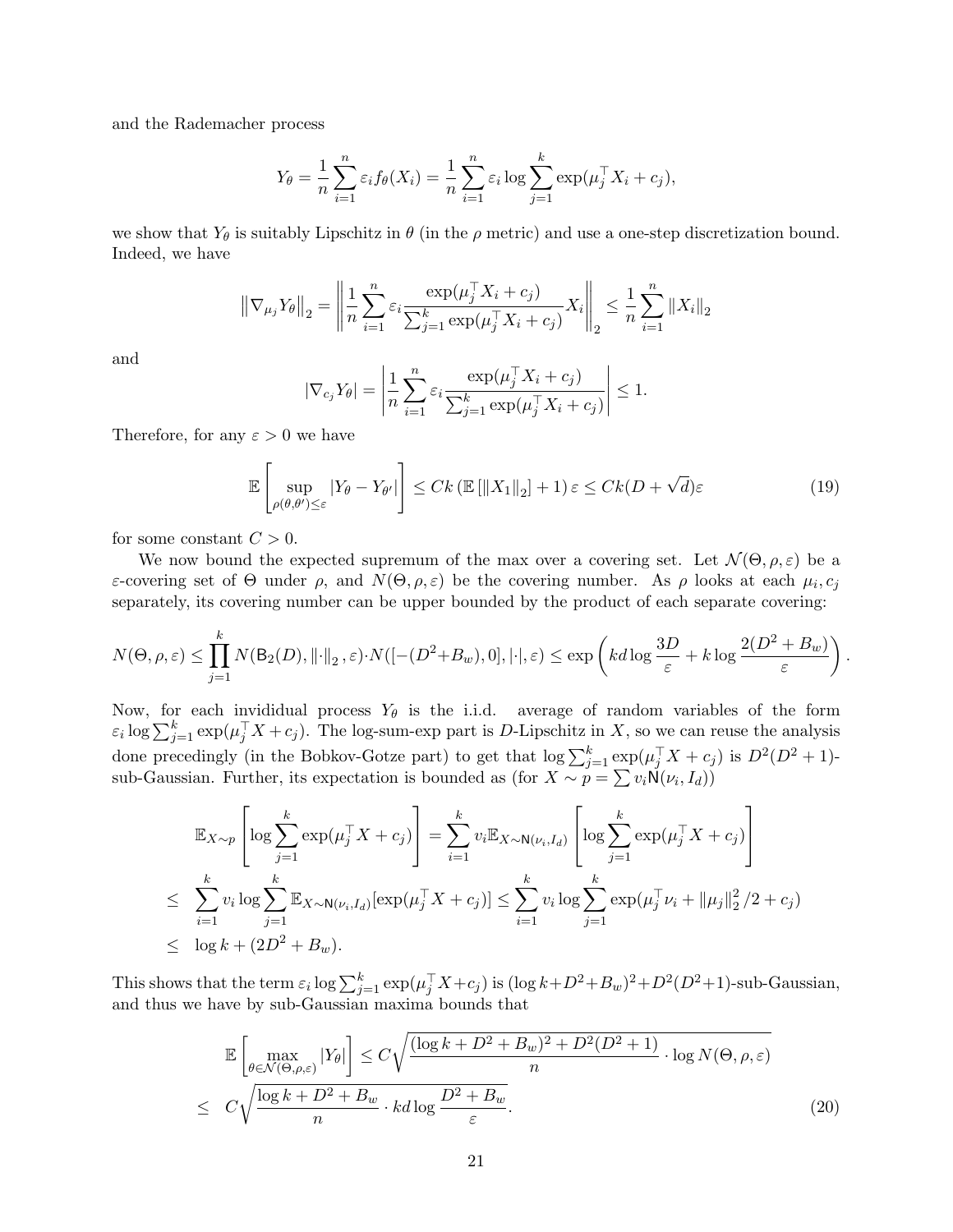By the 1-step discretization bound and combining eq. [\(19\)](#page-20-0) and appendix [C.2,](#page-20-1) we get

$$
\mathbb{E}\left[\sup_{\theta\in\Theta}|Y_{\theta}|\right] \leq \mathbb{E}\left[\sup_{\theta,\theta'\in\Theta,\rho(\theta,\theta')\leq\varepsilon}|Y_{\theta}-Y_{\theta'}|\right] + \mathbb{E}\left[\max_{\theta\in\mathcal{N}(\Theta,\rho,\varepsilon)}|Y_{\theta}|\right]
$$
  

$$
\leq Ck(D+\sqrt{d})\varepsilon + C\sqrt{\frac{\log k+D^2+B_w}{n}\cdot k d\log\frac{D^2+B_w}{\varepsilon}}.
$$

Choosing  $\varepsilon = c/n$  for sufficiently small c (depending on  $D^2$ ,  $B_w$ ) gives that

$$
\mathbb{E}\left[\sup_{\theta \in \Theta} |Y_{\theta}|\right] \le C\sqrt{\frac{kd(\log k + D^2 + B_w)\log n}{n}}
$$

# <span id="page-21-2"></span>D Proofs for Section [4](#page-6-0)

## D.1 Bounding KL by Wasserstein

The following theorem gives conditions on which the KL divergence can be lower bounded by the Wasserstein 1/2 distance. For a reference see Section 4.1 and 4.4 in van Handel [\[33\]](#page-13-13).

<span id="page-21-0"></span>**Theorem D.1** (Lower bound KL by Wasserstein). Let p be any distribution on  $\mathbb{R}^d$  and  $X_i \stackrel{\text{iid}}{\sim} p$  be the i.i.d. samples from p.

(a) (Bobkov-Gotze) If  $f(X_1)$  is  $\sigma^2$ -sub-Gaussian for any 1-Lipschitz  $f : \mathbb{R}^d \to \mathbb{R}$ , then

$$
W_1(p,q)^2 \le 2\sigma^2 D_{kl}(p||q) \quad \text{for all } q.
$$

(b) (Gozlan) If  $f(X_1,\ldots,X_n)$  is  $\sigma^2$ -sub-Gaussian for any 1-Lipschitz  $f: (\mathbb{R}^d)^n \to \mathbb{R}$ , then

$$
W_2(p,q)^2 \le 2\sigma^2 D_{kl}(p||q) \quad \text{for all } q.
$$

<span id="page-21-1"></span>**Theorem D.2** (Upper bounding f-contrast by Wasserstein). Let p, q be two distributions on  $\mathbb{R}^d$ with positive densities and denote their probability measures by P,Q. Let  $f : \mathbb{R}^d \to \mathbb{R}$  be a function.

- (a) (W<sub>1</sub> bound) Suppose f is L-Lipschitz, then  $\mathbb{E}_p[f(X)] \mathbb{E}_q[f(X)] \leq L \cdot W_1(p,q)$ .
- (b) (Truncated W<sub>1</sub> bound) Let  $D > 0$  be any diameter of interest. Suppose for any  $\widetilde{p} \in \{p, q\}$  we have
	- (i) f is  $L(D)$ -Lipschitz in the ball of radius  $D$ ;
	- (ii) We have  $\mathbb{E}_{\widetilde{p}}[f^2(X)] \leq M;$
	- (iii) We have  $\widetilde{P}(\Vert X \Vert > D) \leq p_{\text{tail}}(D)$ ,

then we have

$$
\mathbb{E}_p[f(X)] - \mathbb{E}_q[f(X)] \le L(D) \cdot W_1(p,q) + 4\sqrt{Mp_{\text{tail}}(D)}.
$$

(c) (W<sub>2</sub> bound) Suppose  $\|\nabla f(x)\| \le c_1 \|x\| + c_2$  for all  $x \in \mathbb{R}^d$ , then we have

$$
\mathbb{E}_p[f(X)] - \mathbb{E}_q[f(X)] \le \left(\frac{c_1}{2}\sqrt{\mathbb{E}_p[\|X\|^2]} + \frac{c_1}{2}\sqrt{\mathbb{E}_q[\|X\|^2]} + c_2\right) \cdot W_2(p,q).
$$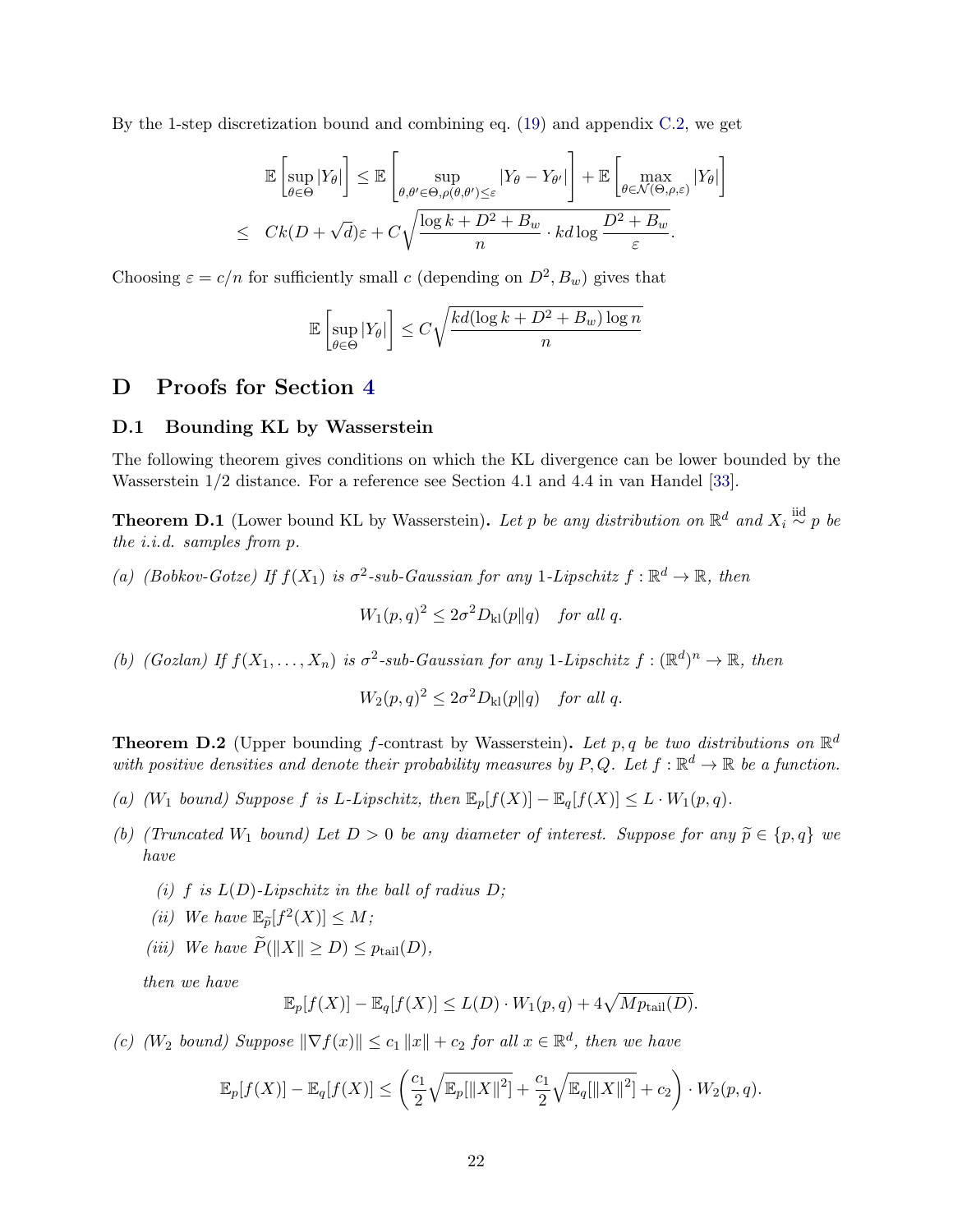### D.1.1 Proof of Theorem [D.2](#page-21-1)

*Proof.* (a) This follows from the dual formulation of  $W_1$ .

(b) We do a truncation argument. We have

$$
\mathbb{E}_p[f(X)] - \mathbb{E}_q[f(X)] = \underbrace{\mathbb{E}_p[f(X)1\{|X\| \le D\}] - \mathbb{E}_q[f(X)1\{|X\| \le D\}]}_{\text{I}} + \underbrace{\mathbb{E}_p[f(X)1\{|X\| > D\}] - \mathbb{E}_q[f(X)1\{|X\| > D\}]}_{\text{II}}.
$$

Term II has the followng bound by Cauchy-Schwarz:

$$
\text{II} \le \sqrt{\mathbb{E}_p[f^2(X)] \cdot P(\|X\| > D)} + \sqrt{\mathbb{E}_q[f^2(X)] \cdot Q(\|X\| > D)} \le 2\sqrt{Mp_{\text{tail}}(D)}.
$$

We now deal with term I. By definition of the Wasserstein distance, there exists a coupling  $(X, Y) \sim \pi$  such that  $X \sim P$ ,  $Y \sim Q$ , and  $\mathbb{E}_{\pi}[\|X - Y\|] = W_1(p, q)$ . On this coupling, we have

$$
I = \mathbb{E}_{\pi}[f(X)1\{|X\| \leq D\} - f(Y)1\{|Y\| \leq D\}]
$$
  
\n
$$
= \mathbb{E}_{\pi}[(f(X) - f(Y))1\{|X\| \leq D, \|Y\| \leq D\}]
$$
  
\n
$$
+ \mathbb{E}_{\pi}[f(X)1\{|X\| \leq D, \|Y\| > D\}] - \mathbb{E}_{\pi}[f(Y)1\{|Y\| \leq D, \|X\| > D\}]
$$
  
\n(i)  
\n
$$
\leq L(D)\mathbb{E}_{\pi}[||X - Y||1\{|X\| \leq D, \|Y\| \leq D\}] + \mathbb{E}_{\pi}[|f(X)|1\{|Y\| \geq D\}]
$$
  
\n
$$
+ \mathbb{E}_{\pi}[|f(Y)|1\{|X\| \geq D\}]
$$
  
\n(ii)  
\n
$$
\leq L(D)\mathbb{E}_{\pi}[||X - Y||] + \sqrt{\mathbb{E}_{\pi}[f^{2}(X)] \cdot \pi(||Y|| \geq D)}
$$
  
\n
$$
+ \sqrt{\mathbb{E}_{\pi}[f^{2}(Y)] \cdot \pi(||X|| \geq D)}
$$
  
\n
$$
= L(D) \cdot W_{1}(p,q) + \sqrt{\mathbb{E}_{p}[f^{2}(X)] \cdot Q(||X|| \geq D)} + \sqrt{\mathbb{E}_{q}[f^{2}(X)] \cdot P(||X|| \geq D)}
$$
  
\n
$$
\leq L(D) \cdot W_{1}(p,q) + 2\sqrt{Mp_{\text{tail}}(D)}.
$$

Above, inequality (i) used the Lipschitzness of  $f$  in the  $D$ -ball, and (ii) used Cauchy-Schwarz. Putting terms I and II together we get

$$
\mathbb{E}_p[f(X)] - \mathbb{E}_q[f(X)] \le L(D) \cdot W_1(p,q) + 4\sqrt{Mp_{\text{tail}}(D)}.
$$

(c) This part is a straightforward extension of [\[24,](#page-13-9) Proposition 1]. For completeness we present the proof here. For any  $x, y \in \mathbb{R}^d$  we have

$$
|f(x) - f(y)| = \left| \int_0^1 \left\langle \nabla f(tx + (1-t)y), x - y \right\rangle dt \right| \le \int_0^1 \left\| \nabla f(tx + (1-t)y) \right\| \left\| x - y \right\| dt
$$
  

$$
\le \int_0^1 (c_1 t \left\| x \right\| + c_1 (1-t) \left\| y \right\| + c_2) \left\| x - y \right\| dt = (c_2 + c_1 \left\| x \right\| / 2 + c_1 \left\| y \right\| / 2) \left\| x - y \right\|.
$$

By definition of the  $W_2$  distance, there exists a coupling  $(X, Y) \sim \pi$  such that  $X \sim P$ ,  $Y \sim Q$ , and  $\mathbb{E}[\|X-Y\|^2] = W_2^2(p,q)$ . On this coupling, taking expectation of the above bound, we get

$$
\mathbb{E}_{\pi}[|f(X) - f(Y)|] \leq c_2 \mathbb{E}_{\pi}[||X - Y||] + \frac{c_1}{2} (\mathbb{E}_{\pi}[||X|| ||X - Y||] + \mathbb{E}_{\pi}[||Y|| ||X - Y||])
$$
  
\n
$$
\leq c_2 \sqrt{\mathbb{E}_{\pi}[||X - Y||^2]} + \frac{c_1}{2} \left( \sqrt{\mathbb{E}_{\pi}[||X||^2] \cdot \mathbb{E}_{\pi}[||X - Y||^2]} + \sqrt{\mathbb{E}_{\pi}[||Y||^2] \cdot \mathbb{E}_{\pi}[||X - Y||^2]} \right)
$$
  
\n
$$
= \left( c_2 + \frac{c_1}{2} \sqrt{\mathbb{E}_{p}[||X||^2]} + \frac{c_1}{2} \sqrt{\mathbb{E}_{q}[||X||^2]} \right) \cdot W_2(p, q).
$$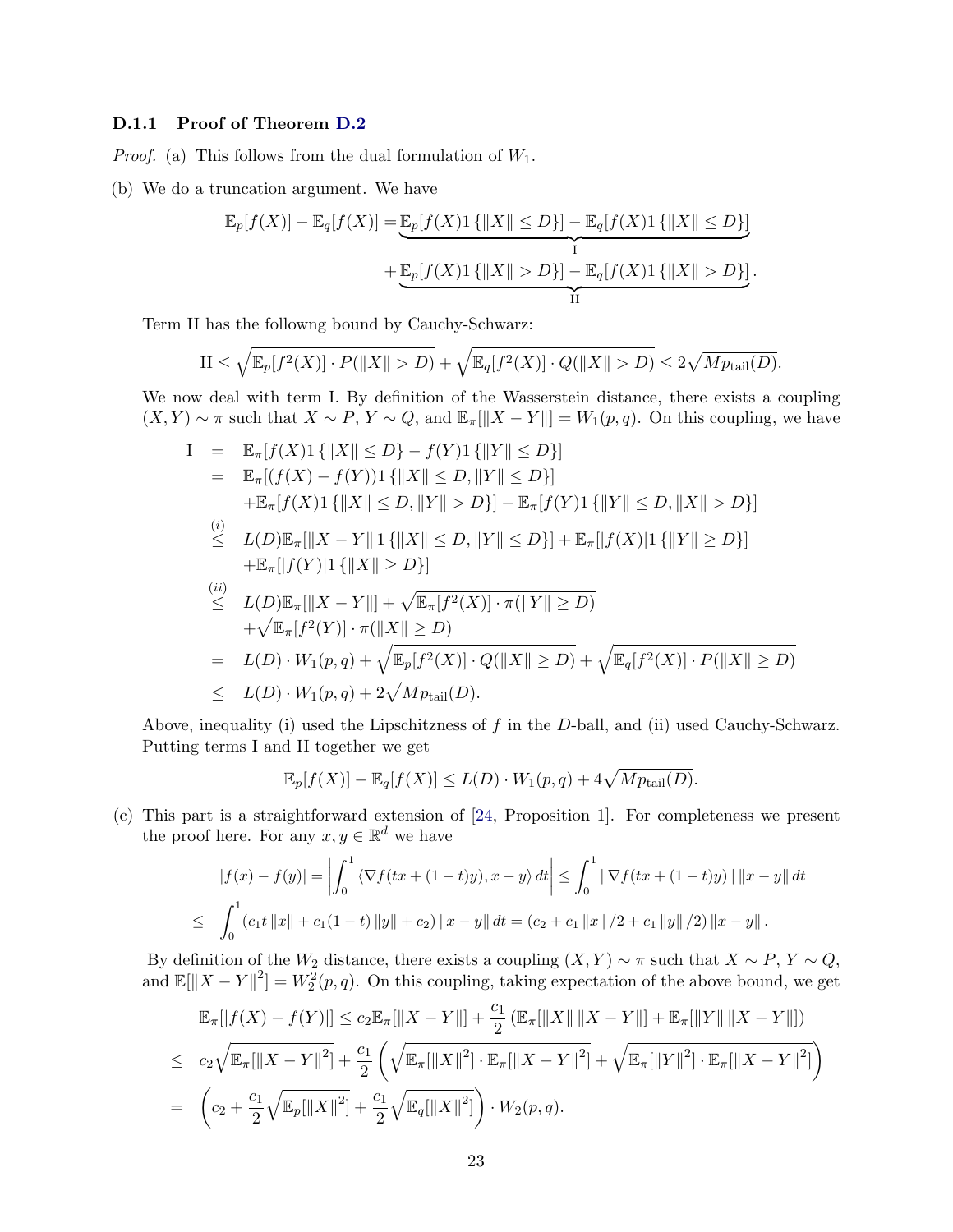Finally, the triangle inequality gives

$$
\mathbb{E}_p[f(X)] - \mathbb{E}_q[f(X)] = \mathbb{E}_\pi[f(X) - f(Y)] \le \mathbb{E}_\pi[|f(X) - f(Y)|],
$$

so the left hand side is also bounded by the preceding quantity.

 $\Box$ 

### <span id="page-23-0"></span>D.2 Proof of Lemma [4.1](#page-7-1)

It is straightforward to see that the inverse of  $x = G_{\theta}(z)$  can be computed as

<span id="page-23-3"></span>
$$
z = W_1^{-1}(\sigma^{-1}(W_2^{-1}\sigma^{-1}(\cdots\sigma^{-1}(W_\ell^{-1}(x - b_\ell))\cdots) - b_2) - b_1).
$$
 (21)

.

So  $G^{-1}_{\theta}$  $\theta^{-1}$  is also a  $\ell$ -layer feedforward net with activation  $\sigma^{-1}$ .

We now consider the problem of representing  $\log p_{\theta}(x)$  by a neural network. Let  $\phi_{\gamma}$  be the density of  $Z \sim N(0, \text{diag}(\gamma^2))$ . Recall that the log density has the formula

$$
p_{\theta}(x) = \log \phi_{\gamma} \left( \left( G_{\theta}^{-1}(x) \right) + \log \left| \det \frac{\partial G_{\theta}^{-1}(x)}{\partial x} \right| \right)
$$

First consider the inverse network that implements  $G_{\theta}^{-1}$  $_{\theta}^{-1}$ . By eq. [\(21\)](#page-23-3), this network has  $\ell$  layers  $(\ell - 1)$  hidden layers),  $d^2 + d$  parameters in each layer, and  $\sigma^{-1}$  as the activation function. Now, as  $\log \phi_\gamma$  has the form  $\log \phi_\gamma(z) = a(\gamma) - \sum_i z_i^2/(2\gamma_i^2)$ , we can add one more layer on top of z with the square activation and the inner product with  $-\gamma^{-2}/2$  to get this term.

Second, we show that by adding some branches upon this network, we can also compute the log determinant of the Jacobian. Define  $h_\ell = W_\ell^{-1}(x - b_\ell)$  and backward recursively  $h_{k-1} =$  $W_{k-1}^{-1}(\sigma^{-1}(h_k) - b_{k-1})$  (so that  $z = h_1$ ), we have

$$
\frac{\partial G_{\theta}^{-1}(x)}{\partial x} = W_1^{-1} \text{diag}(\sigma^{-1'}(h_2)) W_2^{-1} \cdots W_{\ell-1}^{-1} \text{diag}(\sigma^{-1'}(h_{\ell})) W_{\ell}^{-1}.
$$

Taking the log determinant gives

$$
\log \left|\det \frac{\partial G_{\theta}^{-1}(x)}{\partial x}\right| = C + \sum_{k=2}^{\ell} \left\langle \mathbf{1}, \log \sigma^{-1'}(h_k) \right\rangle.
$$

As  $(h_\ell, \ldots, h_2)$  are exactly the (pre-activation) hidden layers of the inverse network, we can add one branch from each layer, pass it through the  $\log \sigma^{-1}$  activation, and take the inner product with 1.

Finally, by adding up the output of the density branch and the log determinant branch, we get a neural network that computes  $\log p_{\theta}(x)$  with no more than  $\ell + 1$  layers and  $O(\ell d^2)$  parameters, and choice of activations within  $\{\sigma^{-1}, \log \sigma^{-1}, (\cdot)^2\}.$ 

#### <span id="page-23-1"></span>D.3 Proof of Theorem [4.2](#page-7-0)

We state a similar restricted approximability bound here in terms of the  $W_2$  distance, which we also prove. √

$$
W_2(p,q)^2 \lesssim D_{\mathrm{kl}}(p\|q) + D_{\mathrm{kl}}(q\|p) \le W_{\mathcal{F}}(p,q) \lesssim \frac{\sqrt{d}}{\delta^2} \cdot W_2(p,q).
$$

<span id="page-23-2"></span>The theorem follows by combining the following three lemmas, which we show in sequel.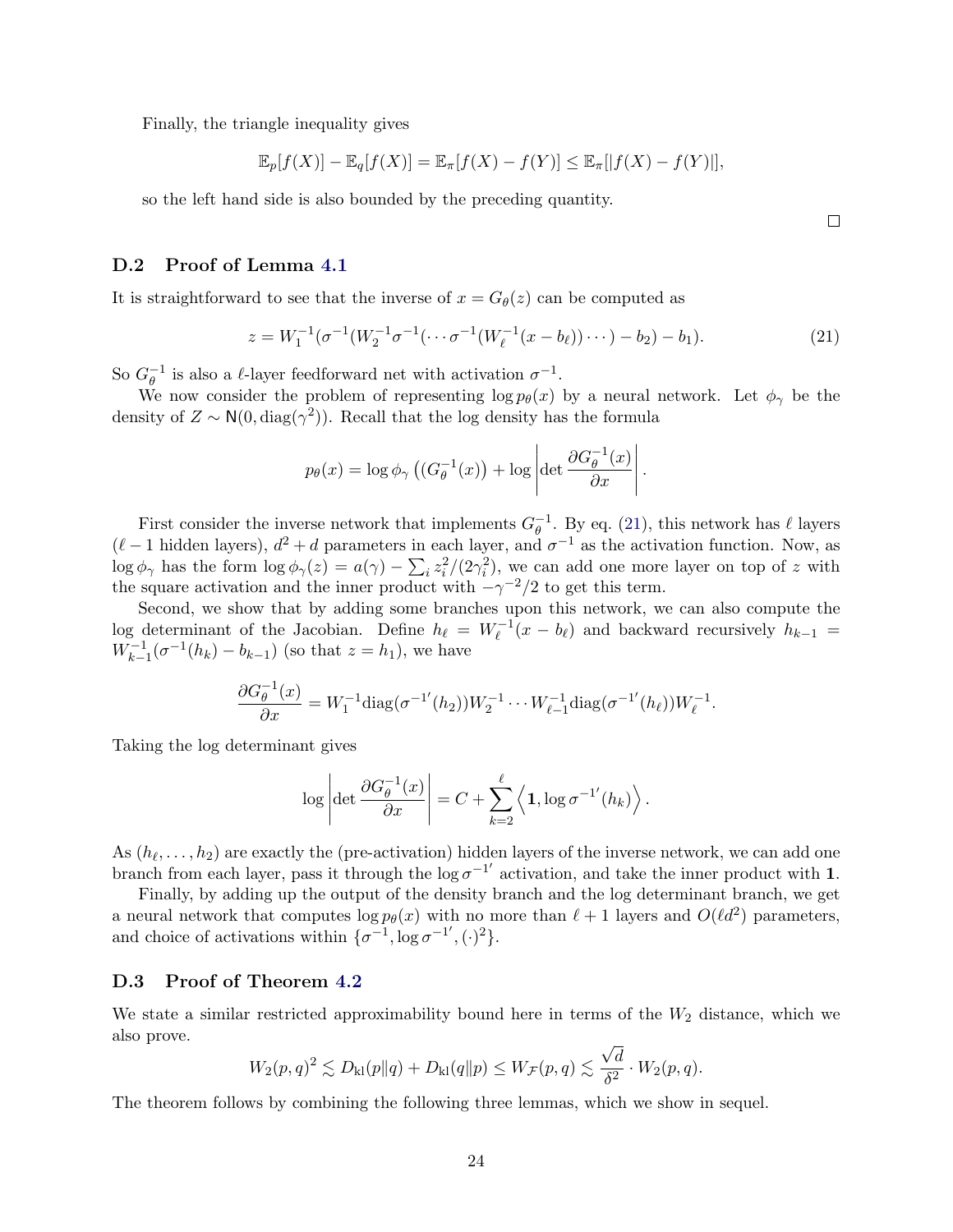**Lemma D.3** (Lower bound). There exists a constant  $c = c(R_W, R_b, \ell) > 0$  such that for any  $\theta_1, \theta_2 \in \Theta$ , we have

$$
W_{\mathcal{F}}(p_{\theta_1}, p_{\theta_2}) \ge c \cdot W_2(p_{\theta_1}, p_{\theta_2})^2 \ge c \cdot W_1(p_{\theta_1}, p_{\theta_2})^2.
$$

<span id="page-24-0"></span>**Lemma D.4** (Upper bound). There exists constants  $C_i = C_i(R_W, R_b, \ell) > 0$ ,  $i = 1, 2$  such that for any  $\theta_1, \theta_2 \in \Theta$ , we have

(1) 
$$
(W_1 \text{ bound}) W_{\mathcal{F}}(p_{\theta_1}, p_{\theta_2}) \leq \frac{C_1\sqrt{d}}{\delta^2} \cdot \left(W_1(p_{\theta_1}, p_{\theta_2}) + \sqrt{d}\exp(-10d)\right).
$$

(2) (W<sub>2</sub> bound)  $W_{\mathcal{F}}(p_{\theta_1}, p_{\theta_2}) \leq \frac{C_2\sqrt{d}}{\delta^2}$  $\frac{2\sqrt{d}}{\delta^2}\cdot W_2(p_{\theta_1},p_{\theta_2}).$ 

<span id="page-24-1"></span>**Lemma D.5** (Generalization error). Consider n samples  $X_i \overset{\text{iid}}{\sim} p_{\theta^{\star}}$  for some  $\theta^{\star} \in \Theta$ . There exists a constant  $C = C(R_W, R_b, \ell) > 0$  such that when  $n \ge C \max\{d, \delta^{-8} \log n\}$ , we have

$$
R_n(\mathcal{F}, p_{\theta^{\star}}) \le \sqrt{\frac{Cd^4\log n}{\delta^4 n}}.
$$

#### D.4 Proof of Lemma [D.3](#page-23-2)

We show that  $p_\theta$  satisfies the Gozlan condition for any  $\theta \in \Theta$  and apply Theorem [D.1.](#page-21-0) Let  $X_i \stackrel{\text{iid}}{\sim} p_\theta$ for  $i \in [n]$ . By definition, we can write

$$
X_i = G_{\theta}(Z_i), \quad Z_i \stackrel{\text{iid}}{\sim} \mathsf{N}(0, \text{diag}(\gamma^2)).
$$

Let  $\widetilde{Z}_i = (z_i/\gamma_i)_{i=1}^d$  and  $\widetilde{G}_{\theta}(\widetilde{z}) = G_{\theta}((\gamma_i \widetilde{z}_i)_{i=1}^d)$ , then we have  $G_{\theta}(z) = \widetilde{G}_{\theta}(\widetilde{z})$  and that  $\widetilde{Z}_i$  are i.i.d. standard Gaussian. Further, suppose  $G_{\theta}$  is *L*-Lipschitz, then

$$
\left|\widetilde{G}_{\theta}(\widetilde{z}_{1})-\widetilde{G}_{\theta}(\widetilde{z}_{2})\right|=\left|G_{\theta}(z_{1})-G_{\theta}(z_{2})\right|\leq L\left\|z_{1}-z_{2}\right\|_{2}\leq L\left\|\widetilde{z}_{1}-\widetilde{z}_{2}\right\|_{2},
$$

the last inequality following from  $\gamma_i \leq 1$ . Therefore  $G_\theta$  is also L-Lipschitz.

Now, for any 1-Lipschitz  $f: (\mathbb{R}^d)^n \to \mathbb{R}$ , we have

$$
\left| f(\widetilde{G}_{\theta}(\widetilde{z}_{1}), \ldots, \widetilde{G}_{\theta}(\widetilde{z}_{n})) - f(\widetilde{G}_{\theta}(\widetilde{z}_{1}), \ldots, \widetilde{G}_{\theta}(\widetilde{z}_{n}')) \right| \leq \left( \sum_{i=1}^{n} \left\| \widetilde{G}_{\theta}(\widetilde{z}_{i}) - \widetilde{G}_{\theta}(\widetilde{z}_{i}') \right\|_{2}^{2} \right)^{1/2}
$$
  

$$
\leq L \cdot \left( \sum_{i=1}^{n} \left\| \widetilde{z}_{i} - \widetilde{z}_{i}' \right\|_{2}^{2} \right)^{1/2} = L \left\| \widetilde{z}_{1:n} - \widetilde{z}'_{1:n} \right\|_{2}.
$$

Therefore the mapping  $(\tilde{z}_1, \ldots, \tilde{z}_n) \to f(\tilde{G}_{\theta}(\tilde{z}_1), \ldots, \tilde{G}_{\theta}(\tilde{z}_n))$  is L-Lipschitz. Hence by Lemma [C.2,](#page-18-2) the random variable

$$
f(X_1,\ldots,X_n)=f(\widetilde{G}_{\theta}(\widetilde{Z}_1),\ldots,\widetilde{G}_{\theta}(\widetilde{Z}_n))
$$

is  $L^2$ -sub-Gaussian, and thus the Gozlan condition is satisfied with  $\sigma^2 = L^2$ . By definition of the network  $G_{\theta}$  we have

$$
L \leq \prod_{k=1}^{\ell} ||W_k||_{\text{op}} \cdot \kappa_{\sigma}^{\ell-1} \leq R_W^{\ell} \kappa_{\sigma}^{\ell-1} = C(R_W, \ell).
$$

Now, for any  $\theta_1, \theta_2 \in \Theta$ , we can apply Theorem [D.1\(](#page-21-0)b) and get

$$
D_{\mathrm{kl}}(p_{\theta_1} \| p_{\theta_2}) \ge \frac{1}{2C^2} W_2(p_{\theta_1}, p_{\theta_2})^2,
$$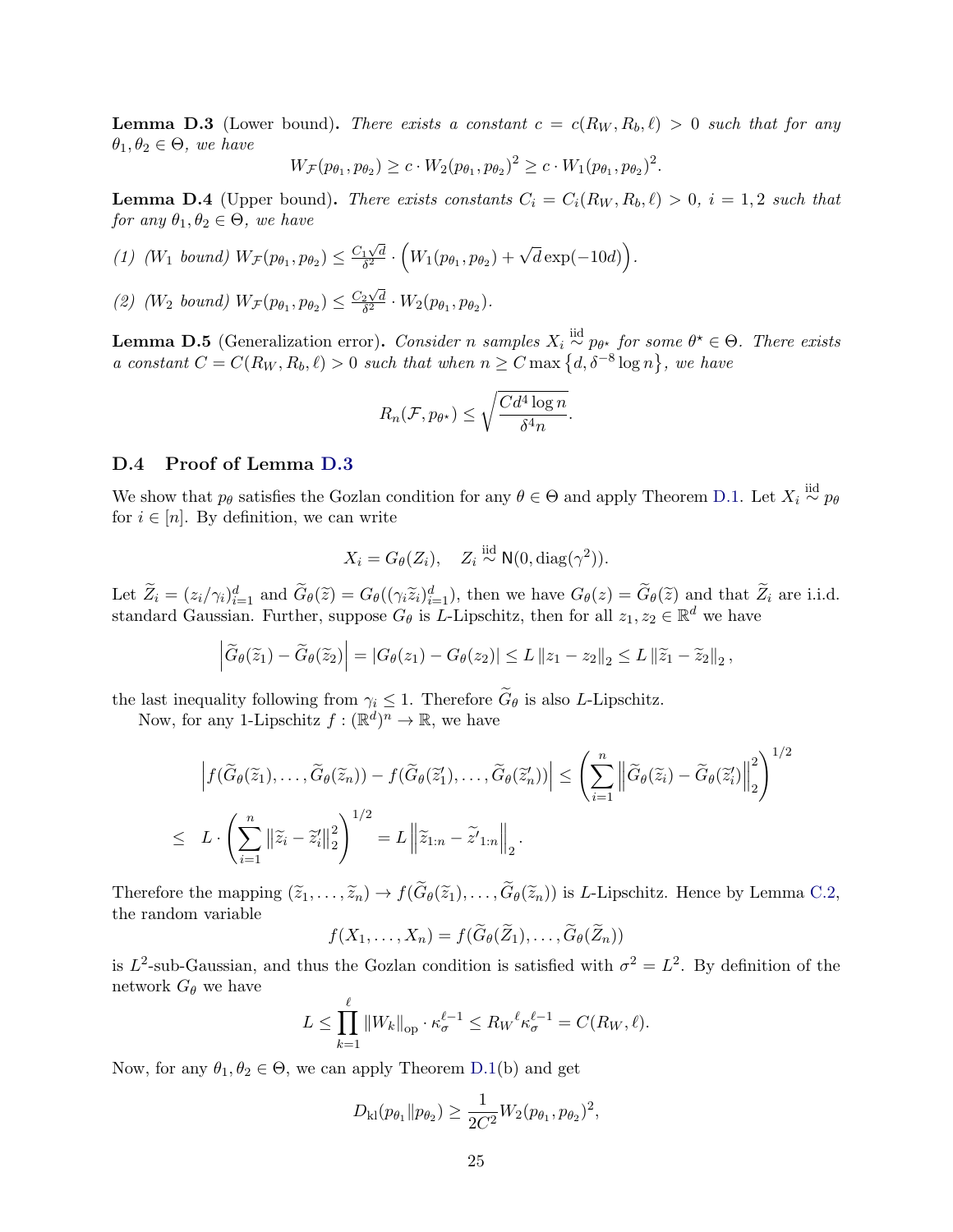and the same holds with  $p_{\theta_1}$  and  $p_{\theta_2}$  swapped. As  $\log p_{\theta_1} - \log p_{\theta_2} \in \mathcal{F}$ , by Lemma [4.3,](#page-8-0) we obtain

$$
W_{\mathcal{F}}(p_{\theta_1}, p_{\theta_2}) \ge D_{kl}(p_{\theta_1} \| p_{\theta_2}) + D_{kl}(p_{\theta_2} \| p_{\theta_1}) \ge \frac{1}{C^2} W_2(p_{\theta_1}, p_{\theta_2})^2 \ge \frac{1}{C^2} W_1(p_{\theta_1}, p_{\theta_2})^2,
$$

The last bound following from the fact that  $W_2 \geq W_1$ .

## D.5 Proof of Lemma [D.4](#page-24-0)

We are going to upper bound  $W_{\mathcal{F}}$  by the Wasserstein distances through Theorem [D.2.](#page-21-1) Fix  $\theta_1, \theta_2 \in$ Θ. By definition of F, it suffices to upper bound the Lipschitzness of log  $p<sub>θ</sub>(x)$  for all  $θ ∈ Θ$ . Recall that

$$
\log p_{\theta}(x) = \underbrace{\frac{1}{2} \langle h_{\ell}, \text{diag}(\gamma^{-2}) h_{\ell} \rangle}_{I} + \underbrace{\sum_{k=1}^{\ell-1} \langle \mathbf{1}_d, \log \sigma^{-1'}(h_k) \rangle}_{II} + C(\theta),
$$

where  $h_1, \ldots, h_\ell (= z)$  are the hidden-layers of the inverse network  $z = G_\theta^{-1}$  $_{\theta}^{-1}(x)$ , and  $C(\theta)$  is a constant that does not depend on x.

We first show the  $W_2$  bound. Clearly log  $p_\theta(x)$  is differentiable in x. As  $\theta \in \Theta$  has norm bounds, We first show the  $W_2$  bound. Clearly log  $p_{\theta}(x)$  is differentiable in x. As  $\theta \in \Theta$  has norm bounds,<br>each layer  $h_k$  is  $C(R_W, R_b, k)$ -Lipschitz in x, so term II is altogether  $\sqrt{d} \beta_{\sigma} \sum_{k=1}^{\ell-1} C(R_W, R_b, k)$  =  $C(R_W, R_b, \ell)\sqrt{d}$ -Lipschitz in x. For term I, note that  $h_\ell$  is C-Lipschitz in x, so we have

$$
\|\nabla_x I\|_2 \le \frac{1}{\min_i \gamma_i^2} \left\|h_\ell(x)\right\|_2 \left\|\nabla_x h_\ell(x)\right\|_2 \le \frac{1}{\delta^2} (C \left\|x\right\|_2 + h_\ell(0)) \cdot C \le \frac{C}{\delta^2} (1 + \left\|x\right\|_2).
$$

Putting together the two terms gives

<span id="page-25-0"></span>
$$
\|\nabla \log p_{\theta}(x)\|_{2} \le \frac{C}{\delta^{2}}(1 + \|x\|_{2}) + \frac{C}{\delta^{2}}\sqrt{d} \le \frac{C}{\delta^{2}}(\|x\|_{2} + \sqrt{d}).
$$
\n(22)

Further, under either  $p_{\theta_1}$  or  $p_{\theta_2}$  (for example  $p_{\theta_1}$ ), we have

$$
\mathbb{E}_{p_{\theta_1}}[\|X\|_2^2] \le \mathbb{E}[\|G_{\theta_1}(Z)\|_2^2] \le C(R_W, R_b, \ell) \mathbb{E}[(\|Z\|_2 + 1)^2] \le Cd.
$$

Therefore we can apply Theorem [D.2\(](#page-21-1)c) and get

$$
\mathbb{E}_{p_{\theta_1}}[\log p_{\theta}(x)] - \mathbb{E}_{p_{\theta_2}}[\log p_{\theta}(x)] \le \frac{C}{\delta^2} \left(2\sqrt{Cd} + \sqrt{d}\right) W_2(p_{\theta_1}, p_{\theta_2}) \le \frac{C\sqrt{d}}{\delta^2} W_2(p_{\theta_1}, p_{\theta_2}).
$$

We now turn to the  $W_1$  bound. The bound eq. [\(22\)](#page-25-0) already implies that for  $||X||_2 \leq D$ ,

$$
\|\nabla \log p_{\theta}(x)\|_2 \le \frac{C}{\delta^2}(D + \sqrt{d}).
$$

Choosing  $D = K$ √ d, for a sufficiently large constant K, by the bound  $||X||_2 \leq C(||Z||_2 + 1)$  we have the tail bound

 $\mathbb{P}(\|X\|_2 \geq D) \leq \exp(-20d).$ 

On the other hand by the bound  $|\log p_{\theta}(x)| \leq C((||x||_2 + 1)^2/\delta^2 + \sqrt{\frac{2}{\delta^2}})$  $d(\|x\|_2 + 1)$  we get under either  $p_{\theta_1}$  or  $p_{\theta_2}$  (for example  $p_{\theta_1}$ ) we have

$$
\mathbb{E}_{p_{\theta_1}}\left[ (\log p_{\theta}(X))^2 \right] \leq \frac{C}{\delta^4} \mathbb{E}\left[ \left( \|X\|_2^2 + \sqrt{d}(\|X\|_2 + 1) \right)^2 \right] \leq \frac{Cd^2}{\delta^4}.
$$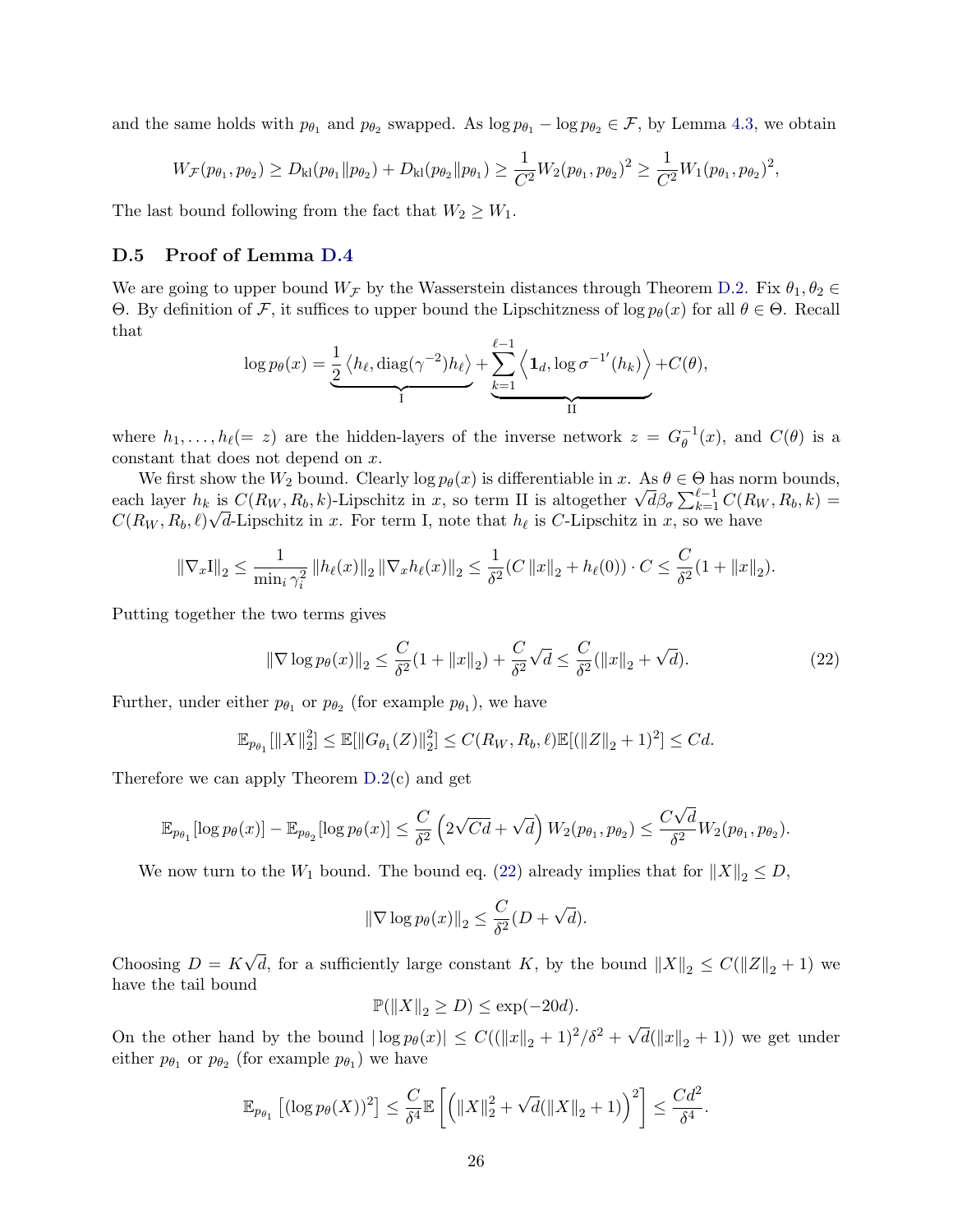Thus we can substitute  $D = K$ √  $d, L(D) = C(1+K)$  $\sqrt{d}/\delta^2$ ,  $M = C d^2/\delta^4$ , and  $p_{\text{tail}}(D) = \exp(-2d)$ into Theorem [D.2\(](#page-21-1)b) and get

$$
\mathbb{E}_{p_{\theta_1}}[\log p_{\theta}(x)] - \mathbb{E}_{p_{\theta_2}}[\log p_{\theta}(x)] \le \frac{C(1+K)\sqrt{d}}{\delta^2} W_1(p_{\theta_1}, p_{\theta_2}) + 4\sqrt{\frac{Cd^2}{\delta^4}} \exp(-20d)
$$
  

$$
\le \frac{C\sqrt{d}}{\delta^2} \left(W_1(p_{\theta_1}, p_{\theta_2}) + \sqrt{d} \exp(-10d)\right).
$$

### D.6 Proof of Lemma [D.5](#page-24-1)

For any log-density neural network  $F_{\theta}(x) = \log p_{\theta}(x)$ , reparametrize so that  $(W_i, b_i)$  represent the weights and the biases of the inverse network  $z = G_{\theta}^{-1}$  $_{\theta}^{-1}(x)$ . By eq. [\(21\)](#page-23-3), this has the form

$$
(W_i, b_i) \longleftarrow (W_{\ell-i+1}^{-1}, -W_{\ell-i+1}^{-1}b_{\ell-i+1}), \ \ \forall i \in [\ell].
$$

Consequently the reparametrized  $\theta = (W_i, b_i)_{i \in [\ell]}$  belongs to the (overloading  $\Theta$ )

$$
\Theta = \left\{ \theta = (W_i, b_i)_{i=1}^{\ell} : \max \left\{ \|W_i\|_{\text{op}}, \|W_i^{-1}\|_{\text{op}} \right\} \le R_W, \|b_i\|_2 \le R_W R_b, \ \forall i \in [\ell] \right\}.
$$
 (23)

As  $\mathcal{F} = \{F_{\theta_1} - F_{\theta_2} : \theta_1, \theta_2 \in \Theta\}$ , the Rademacher complexity of  $\mathcal{F}$  is at most two times the quantity

$$
R_n := R_n(\lbrace F_{\theta} : \theta \in \Theta \rbrace, p_{\theta^{\star}}) = \left[\sup_{\theta \in \Theta} \left| \frac{1}{n} \sum_{i=1}^n \varepsilon_i F_{\theta}(X_i) \right| \right],
$$

We do one additional re-parametrization. Note that the log-density network  $F_{\theta}(x) = \log p_{\theta}(x)$  has the form

$$
F_{\theta}(x) = \phi_{\gamma}(G_{\theta}^{-1}(x)) + \log \left| \det \frac{\partial G_{\theta}^{-1}(x)}{\partial x} \right| + K(\theta) = \frac{1}{2} \left\langle h_{\ell}, \text{diag}(\gamma^{-2}) h_{\ell} \right\rangle + \log \left| \det \frac{\partial G_{\theta}^{-1}(x)}{\partial x} \right| + K(\theta). \tag{24}
$$

The constant  $C(\theta)$  is the sum of the normalizing constant for Gaussian density (which is the same across all  $\theta$ , and as we are taking subtractions of two log  $p_{\theta}$ , we can ignore this) and the sum of log det( $W_i$ ), which is upper bounded by  $dlR_W$ . We can additionally create a parameter  $K = K(\theta) \in [0, d\ell R_W]$  for this term and let  $\theta \leftarrow (\theta, K)$ .

For any (reparametrized)  $\theta, \theta' \in \Theta$ , define the metric

$$
\rho(\theta, \theta') = \max \left\{ ||W_i - W_i'||_{\text{op}}, ||b_i - b_i'||_2, |K - K'| : i \in [d] \right\}.
$$

Then we have, letting  $Y_{\theta} = \frac{1}{n}$  $\frac{1}{n} \sum_{i=1}^{n} \varepsilon_i F_{\theta}(X_i)$  denote the Rademacher process, the one-step discretization bound [\[35,](#page-13-14) Section 5].

<span id="page-26-0"></span>
$$
R_n \leq \mathbb{E}\left[\sup_{\theta,\theta' \in \Theta, \rho(\theta,\theta') \leq \varepsilon} |Y_{\theta} - Y_{\theta}'| \right] + \mathbb{E}\left[\sup_{\theta_i \in \mathcal{N}(\Theta,\rho,\varepsilon)} |Y_{\theta_i}| \right].
$$
 (25)

<span id="page-26-1"></span>We deal with the two terms separately in the following two lemmas.

<span id="page-26-2"></span>**Lemma D.6** (Discretization error). There exists a constant  $C = C(R_W, R_b, \ell)$  such that, for all  $\theta, \theta' \in \Theta$  such that  $\rho(\theta, \theta') \leq \varepsilon$ , we have

$$
|Y_{\theta} - Y_{\theta'}| \leq \frac{C}{\delta^2} \frac{1}{n} \sum_{i=1}^n \left( \sqrt{d} (1 + \|X_i\|_2) + \|X_i\|_2^2 \right) \cdot \varepsilon.
$$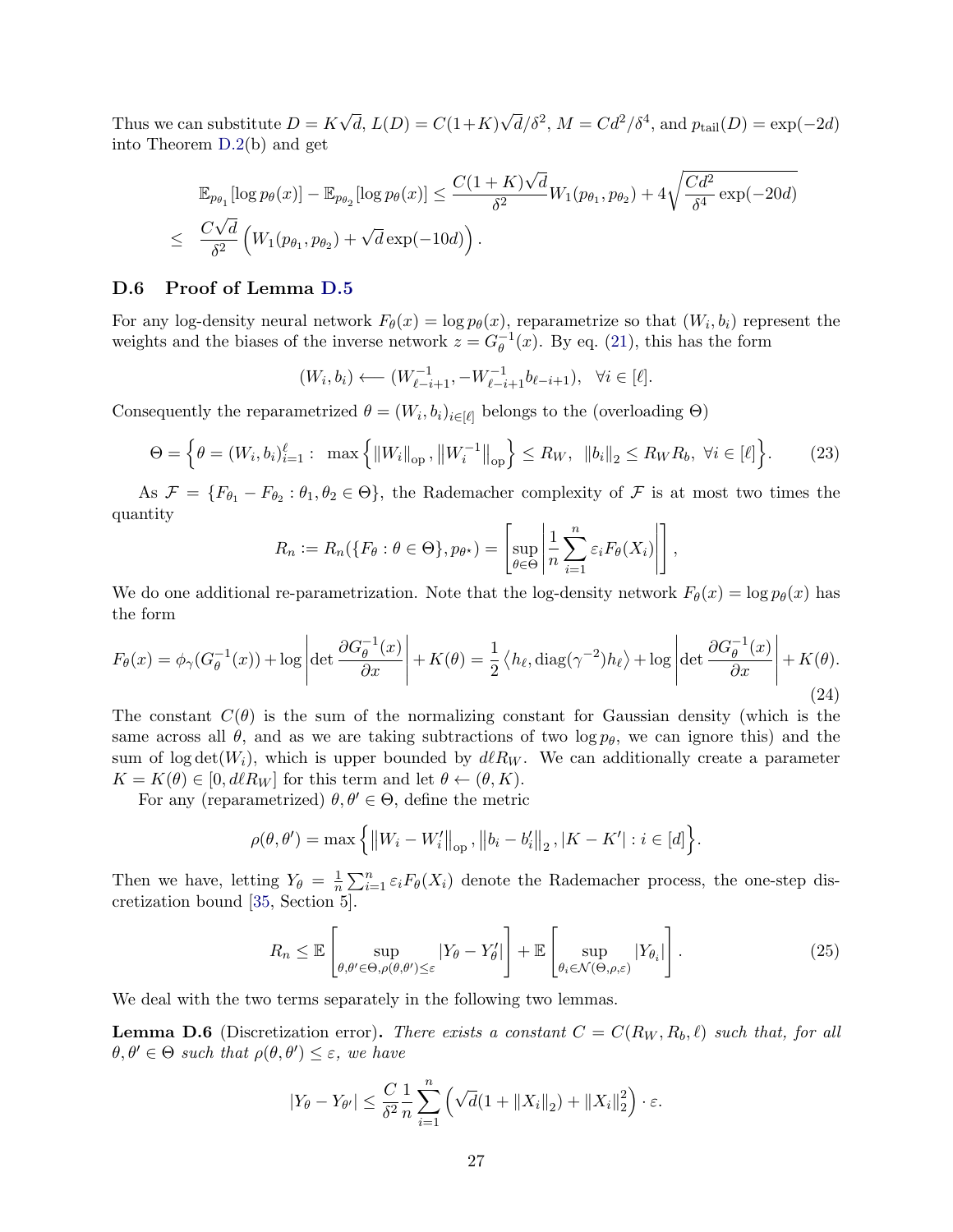**Lemma D.7** (Expected max over a finite set). There exists constants  $\lambda_0$ , C (depending on  $R_W$ ,  $R_b$ ,  $\ell$ but not  $d, \delta$ ) such that for all  $\lambda \leq \lambda_0 \delta^2 n$ ,

$$
\mathbb{E}\left[\max_{\theta_i \in \mathcal{N}(\Theta,\rho,\varepsilon)}|Y_{\theta}|\right] \leq \frac{Cd^2\log\frac{\max\{R_W,R_b\}}{\varepsilon}}{\lambda} + \frac{Cd^2\lambda}{\delta^4 n}.
$$

Substituting the above two Lemmas into the bound eq. [\(25\)](#page-26-0), we get that for all  $\varepsilon \leq$ min  $\{R_W, R_b\}$  and  $\lambda \leq \lambda_0 \delta^2 n$ ,

$$
R_n \leq \underbrace{\frac{C}{\delta^2} \mathbb{E}[\sqrt{d}(1 + \|X\|_2) + \|X\|_2^2]}_{\text{I}} \cdot \varepsilon + \underbrace{\frac{Cd^2 \log \frac{\max\{R_W, R_b\}}{\varepsilon}}{\lambda} + \frac{Cd^2 \lambda}{\delta^4 n}}_{\text{II}}.
$$

As  $X = G_{\theta^*}(Z)$ , we have  $||X||_2 \leq C ||Z||_2 + ||G_{\theta^*}(0)||_2 \leq C(||Z||_2 + 1)$  for some constant  $C > 0$ . As  $\mathbb{E}[\|Z\|_2^2]$  $= G_{\theta^*}(\mathcal{Z})$ , we have  $\|\mathcal{X}\|_2 \leq C \|\mathcal{Z}\|_2 +$ <br>  $\frac{2}{2!} = k + \delta^2(d-k) \leq d$ , we have  $\mathbb{E}[\sqrt{d}]$  $\overline{d}(1 + \|X\|_2) + \|X\|_2^2$  $\mathbb{Z}_2^2 \leq C d$  for some constant C, giving that  $I \leq \frac{Cd}{\delta^2}$  $\frac{Cd}{\delta^2} \cdot \varepsilon$ . Choosing  $\varepsilon = c/(dn)$  guarantees that  $I \leq \frac{1}{\delta^2}$  $\frac{1}{\delta^2 n}$ . For this choice of  $\varepsilon$ , term II has the form

$$
\text{II} \le \frac{Cd^2\log(nd\max\{R_W, R_b\})}{\lambda} + \frac{Cd^2\lambda}{\delta^4n} \le \frac{Cd^2\log n}{\lambda} + \frac{Cd^2\lambda}{\delta^4n},
$$

the last bound holding if  $n \geq d$ . Choosing  $\lambda = \sqrt{n \log n/\delta^4}$ , which will be valid if  $n/\log n \geq \delta^{-8}\lambda_0^{-2}$ , we get

$$
\text{II} \leq C d^2 \sqrt{\frac{\log n}{\delta^4 n}} = C \sqrt{\frac{d^4 \log n}{\delta^4 n}}.
$$

This term dominates term I and is hence the order of the generalization error.

#### D.6.1 Proof of Lemma [D.6](#page-26-1)

Fix  $\theta, \theta'$  such that  $\rho(\theta, \theta') \leq \varepsilon$ . As  $Y_{\theta}$  is the empirical average over n samples and  $|\varepsilon_i| \leq 1$ , it suffices to show that for any  $x \in \mathbb{R}^d$ ,

$$
|F_{\theta}(x) - F_{\theta'}(x)| \leq \frac{C}{\delta^2} \left( \sqrt{d} (1 + ||x||_2) + ||x||_2^2 \right) \cdot \varepsilon.
$$

For the inverse network  $G_{\theta}^{-1}$  $\theta^{-1}(x)$ , let  $h_k(x) \in \mathbb{R}^d$  denote the k-th hidden layer:

$$
h_1(x) = \sigma(W_1x + b_1), \cdots, h_{\ell-1}(x) = \sigma(W_{\ell-1}h_{\ell-2}(x) + b_{\ell-1}), h_{\ell}(x) = W_{\ell}h_{\ell-1}(x) + b_{\ell} = G_{\theta}^{-1}(x).
$$

Let  $h'_k(x)$  denote the layers of  $G_{\theta'}^{-1}$  $_{\theta'}^{-1}(x)$  accordingly. Using this notation, we have

$$
F_{\theta}(x) = \frac{1}{2} \langle h_{\ell}, \text{diag}(\gamma^{-2}) h_{\ell} \rangle + \sum_{k=1}^{\ell-1} \langle \mathbf{1}_d, \log \sigma^{-1}(h_k) \rangle + K.
$$

**Lipschitzness of hidden layers** We claim that for all  $k$ , we have

<span id="page-27-0"></span>
$$
||h_k||_2 \le (R_W \kappa_\sigma)^k ||x||_2 + R_b \sum_{j=1}^k (R_W \kappa_\sigma)^j,
$$
\n(26)

and consequently when  $\rho(\theta, \theta') \leq \varepsilon$ , we have

<span id="page-27-1"></span>
$$
||h_k - h'_k||_2 \le C(R_W, R_b, k)\varepsilon(1 + ||x||_2), \quad C(R_W, R_b, k) = O\left(\sum_{j=0}^{k-1} j(R_W \kappa_\sigma)^j (1 + R_b)\right). \tag{27}
$$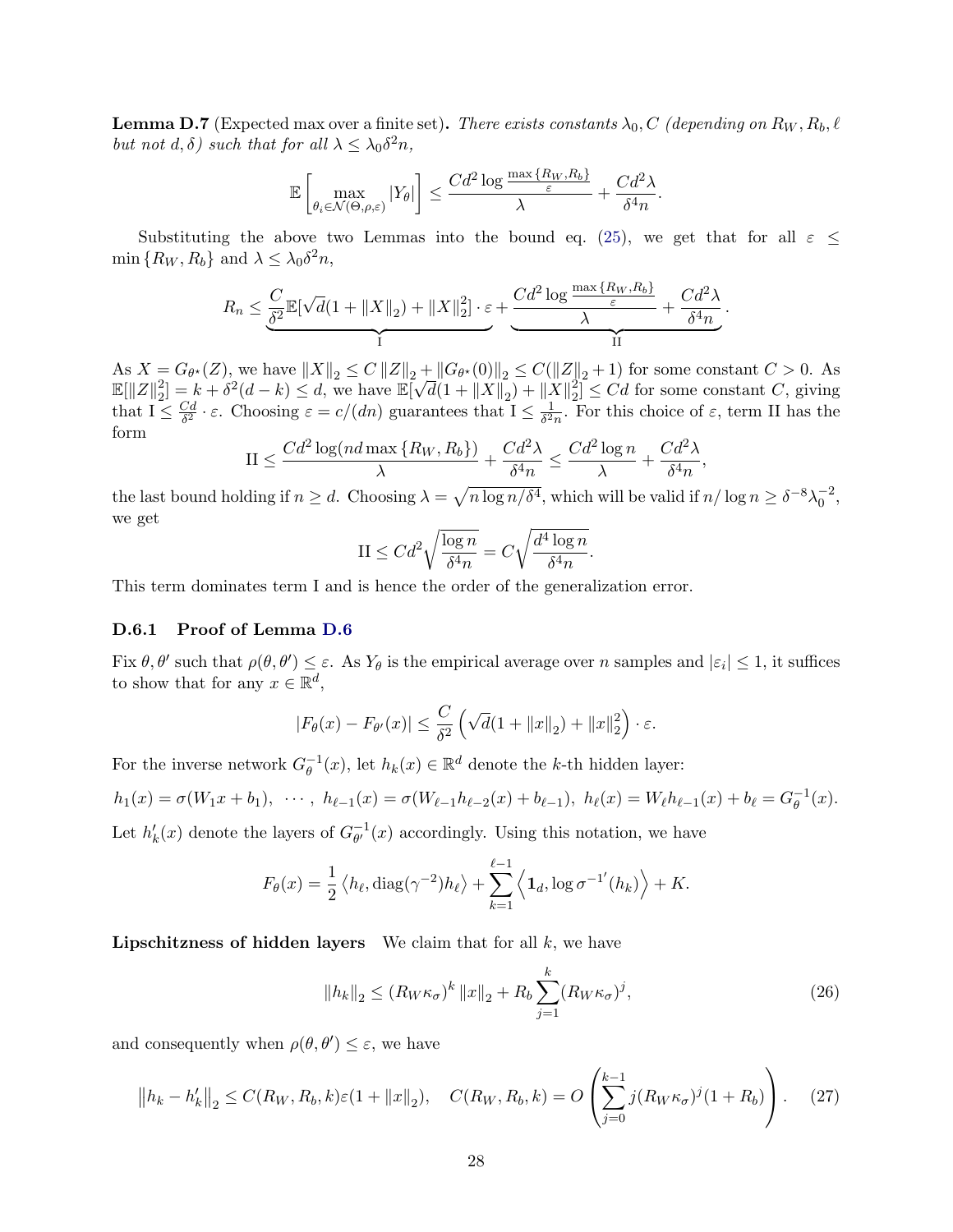We induct on k to show these two bounds. For eq. [\(26\)](#page-27-0), note that  $h_0 = ||x||_2$  and

$$
||h_k||_2 = ||\sigma(W_k h_{k-1} + b_k)||_2 \le \kappa \sigma(R_W ||h_{k-1}||_2 + R_W R_b),
$$

so an induction on  $k$  shows the bound. For eq.  $(27)$ , note that

$$
||h_1 - h'_1||_2 \le ||W_1 - W'_1||_{op} ||x||_2 + ||b_1 - b'_1||_2 \le \varepsilon (1 + ||x||_2),
$$

so the base case holds. Now, suppose the claim holds for the  $(k-1)$ -th layer, then for the k-th layer we have

$$
||h_{k} - h'_{k}||_{2} = ||\sigma(W_{k}h_{k-1} + b_{k}) - \sigma(W_{k}h'_{k-1} + b'_{k})||_{2} \le \kappa_{\sigma} (||W_{k}h_{k-1} - W'_{k}h'_{k-1}||_{2} + ||b_{k} - b'_{k}||_{2})
$$
  
\n
$$
\le \kappa_{\sigma} \left(\varepsilon + ||W_{k}||_{op} ||h_{k-1} - h'_{k-1}||_{2} + ||W_{k} - W'_{k}||_{op} ||h'_{k-1}||_{2}\right)
$$
  
\n
$$
\le \kappa_{\sigma} \left(\varepsilon + R_{W}C(R_{W}, R_{b}, k-1)\varepsilon(1 + ||x||_{2}) + \varepsilon \left((R_{W}\kappa_{\sigma})^{k-1} ||x||_{2} + R_{b} \sum_{j=1}^{k-1} (R_{W}\kappa_{\sigma})^{j}\right)\right)
$$
  
\n
$$
\le \varepsilon(1 + ||x||_{2}) \underbrace{\left(\kappa_{\sigma}R_{W}C(R_{W}, R_{b}, k-1) + (1 + R_{b}) \sum_{j=1}^{k-1} (R_{W}\kappa_{\sigma})^{j}\right)}_{C(R_{W}, R_{b}, k)},
$$

' verifying the result for layer k.

**Dealing with**  $(\cdot)^2$  and  $\log \sigma^{-1'}$  For the  $\log \sigma^{-1'}$  term, note that  $|(\log \sigma^{-1'})'| = |\sigma^{-1''}/\sigma^{-1'}| \leq \beta_\sigma$ by assumption. So we have the Lipschitzness

$$
\left| \sum_{k=1}^{\ell-1} \left\langle \mathbf{1}_d, \log \sigma^{-1'}(h_k) - \log \sigma^{-1'}(h'_k) \right\rangle \right| \leq \sqrt{d} \beta \sigma \sum_{k=1}^{\ell-1} \left\| h_k - h'_k \right\|_2
$$
  

$$
\leq \sqrt{d} \beta \sigma \sum_{k=1}^{\ell-1} C(R_W, R_b, k) \cdot \varepsilon (1 + \|x\|_2) = C \sqrt{d} (1 + \|x\|_2) \cdot \varepsilon.
$$

For the quadratic term, let  $A_{\gamma} = \text{diag}(\gamma^{-2})$  for shorthand. Using the bound  $(1/2)| \langle u, Au \rangle \langle v, Av \rangle \le ||A||_{op} (||v||_2 ||u - v||_2 + ||u - v||_2^2)$  $^{2}_{2}$  /2), we get

$$
\frac{1}{2} |\langle h_{\ell}, A_{\gamma} h_{\ell} \rangle - \langle h'_{\ell}, A_{\gamma} h'_{\ell} \rangle| \le ||A_{\gamma}||_{op} \left( ||h_{\ell}||_2 ||h_{\ell} - h'_{\ell}||_2 + ||h_{\ell} - h'_{\ell}||_2^2 / 2 \right)
$$
  

$$
\leq \frac{1}{\delta^2} \left( C \cdot C(R_W, R_b, \ell) \varepsilon (1 + ||x||_2)^2 + C(R_W, R_b, \ell)^2 \varepsilon^2 (1 + ||x||_2)^2 / 2 \right) \leq \frac{C}{\delta^2} (1 + ||x||_2)^2 \cdot \varepsilon.
$$

**Putting together** Combining the preceding two bounds and that  $|K - K'| \leq \varepsilon$ , we get

$$
|F_{\theta}(x) - F_{\theta'}(x)| \le \left(\frac{C}{\delta^2} (1 + \|x\|_2)^2 + C\sqrt{d}(1 + \|x\|_2) + 1\right) \varepsilon \le \frac{C}{\delta^2} (\sqrt{d}(1 + \|x\|_2) + \|x\|_2^2) \cdot \varepsilon.
$$

## D.6.2 Proof of Lemma [D.7](#page-26-2)

Tail decay at a single  $\theta$  Fixing any  $\theta \in \Theta$ , we show that the random variable

$$
Y_{\theta} = \frac{1}{n} \sum_{i=1}^{n} \varepsilon_{i} F_{\theta}(x_{i}) = \frac{1}{n} \sum_{i=1}^{n} \varepsilon_{i} \left( \langle h_{\ell}(x_{i}), A_{\gamma} h_{\ell}(x_{i}) \rangle + \sum_{k=1}^{\ell-1} \left\langle \mathbf{1}_{d}, \log \sigma^{-1}(h_{k}(x_{i})) \right\rangle + K \right).
$$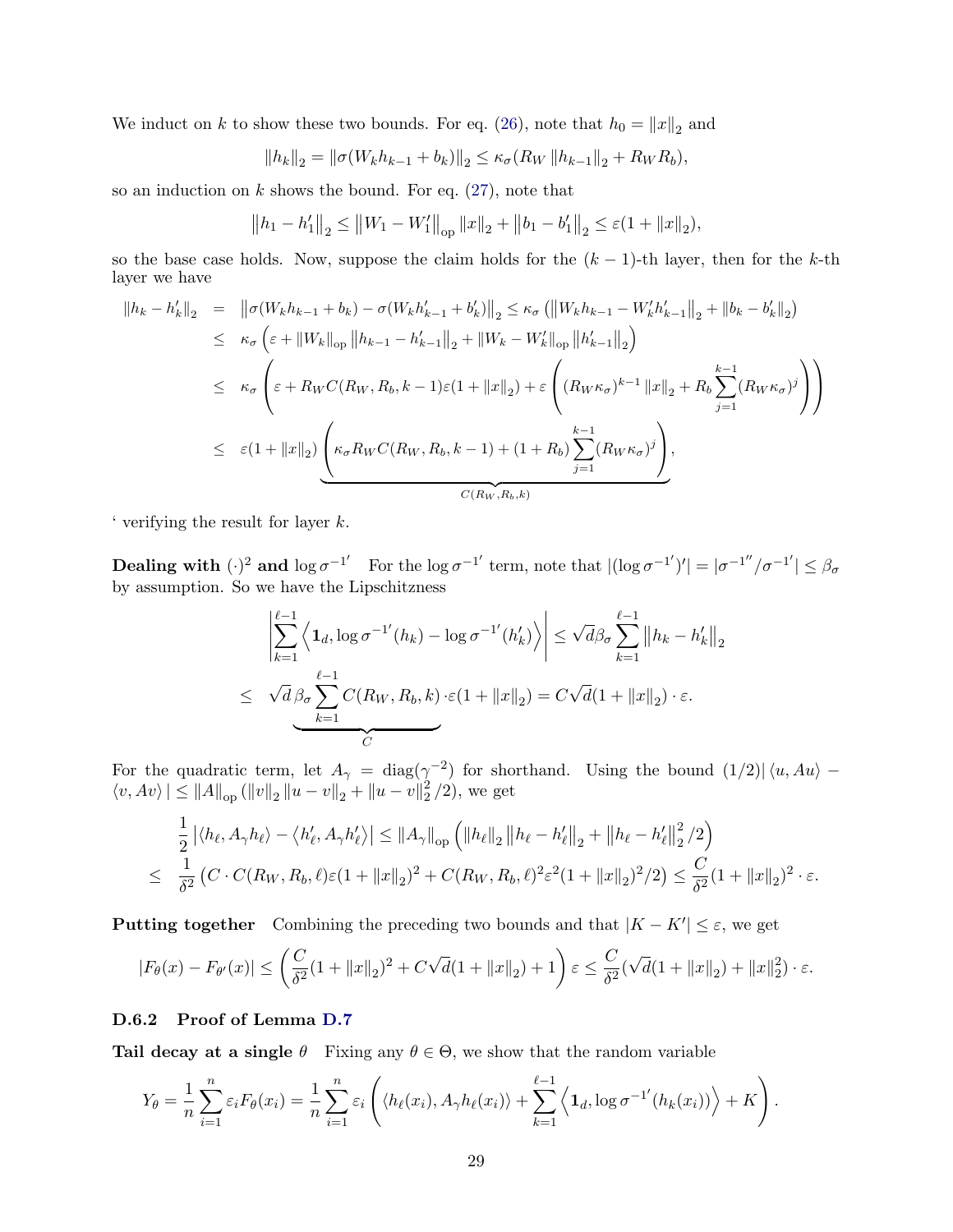is suitably sub-exponential. To do this, it suffices to look at a single  $x$  and then use rules for independent sums.

First, each  $\langle \mathbf{1}_d, \log \sigma^{-1}(h_k(x)) \rangle$  is sub-Gaussian, with mean and sub-Gaussianity parameter  $O(Cd)$ . Indeed, we have

$$
\left\langle \mathbf{1}_d, \log \sigma^{-1}(h_k(x)) \right\rangle = \left\langle \mathbf{1}_d, \log \sigma^{-1}(h_k(G_{\theta^{\star}}(z))) \right\rangle = \left\langle \mathbf{1}_d, \log \sigma^{-1}(h_k(\widetilde{G}_{\theta^{\star}}(\widetilde{z}))) \right\rangle,
$$

where  $\tilde{z} = [z_{1:k}, z_{(k+1):d}/\delta]$  is standard Gaussian. Note that (1) Lipschitzness of  $\tilde{G}$  is bounded by that of G, which is some  $C(R_W, R_b, \ell)$ , (2) all hidden-layers are  $C(R_W, R_b, \ell)$ -Lipschitz (see eq. [\(27\)](#page-27-1)), that or G, which is some  $C(R_W, R_b, \ell)$ , (2) all moden-layers are  $C(R_W, R_b, \ell)$ -Lipschitz (see eq. (2*i*)),<br>(3)  $v \mapsto \sum_{j=1}^d \log \sigma^{-1}(v_j)$  is  $\sqrt{d} \beta_{\sigma}$ -Lipschitz. Hence the above term is a  $C\sqrt{d}$ -Lipschitz function of a standard Gaussian, so is Cd-sub-Gaussian by Gaussian concentration [C.2.](#page-18-2) To bound the mean, use the bound √

$$
\mathbb{E}\left|\left\langle\mathbf{1}_d,\log \sigma^{-1}(h_k(\widetilde{G}_{\theta^*}(\widetilde{z})))\right\rangle\right| \leq \mathbb{E}[\sqrt{d}\beta_{\sigma}C\left\|\widetilde{z}\right\|_2] \leq C d.
$$

As we have  $\ell - 1$  terms of this form, their sum is still Cd-sub-Gaussian with a  $O(Cd)$  mean (absorbing  $\ell$  into C).

Second, the term  $\langle h_\ell, A_\gamma h_\ell \rangle$  is a quadratic function of a sub-Gaussian random vector, hence is sub-exponential. Its mean is bounded by  $\mathbb{E}[\Vert A_{\gamma}\Vert_{\text{op}} \Vert h_{\ell}\Vert_2^2]$  $2\leq Cd/\delta^2$ . Its sub-exponential parameter is  $1/\delta^2$  times the sub-Gaussian parameter of  $h_\ell$ , hence also  $Cd/\delta^2$ . In particular, there exists a constant  $\lambda_0 > 0$  such that for all  $\lambda \leq \lambda_0 \delta^2$ ,

$$
\mathbb{E}[\exp(\lambda \langle h_\ell, A_\gamma h_\ell \rangle)] \le \exp\left(\frac{Cd}{\delta^2} \lambda + \frac{C^2 d^2 \lambda^2}{\delta^4}\right)
$$

.

(See for example [\[34\]](#page-13-8) for such results.) Also, the parameter K is upper bounded by  $dR_W = Cd$ .

Putting together, multiplying by  $\varepsilon_i$  (which addes up the squared mean onto the sub-Gaussianity / sub-exponentiality and multiplies it by at most a constant) and summing over n, we get that  $Y_{\theta}$ is mean-zero sub-exponential with the MGF bound

<span id="page-29-0"></span>
$$
\mathbb{E}[\exp(\lambda Y_{\theta})] = \left(\mathbb{E}\left[\exp\left(\frac{\lambda}{n}\varepsilon_{i}\left(\langle h_{\ell}(x_{i}), A_{\gamma}h_{\ell}(x_{i})\rangle + \sum_{k=1}^{\ell-1}\left\langle\mathbf{1}_{d}, \log \sigma^{-1}(h_{k}(x_{i}))\right\rangle\right)\right)\right]\right)^{n}
$$
\n
$$
\leq \exp\left(\frac{Cd^{2}\lambda^{2}}{\delta^{4}n}\right), \quad \forall \lambda \leq \lambda_{0}\delta^{2}n. \tag{28}
$$

Bounding the expected maximum We use the standard covering argument to bound the expected maximum. Recall that  $\rho(\theta, \theta') = \max \left\{ ||W_i - W_i'||_{\text{op}} , ||b_i - b_i'||_2 , |K - K'|\right\}$ . Hence, the covering number of  $\Theta$  is bounded by the product of independent covering numbers, which further by the volume argument is

$$
N(\Theta, \rho, \varepsilon) \le \prod_{k=1}^{\ell} \left( 1 + \frac{2R_W}{\varepsilon} \right)^{d^2} \cdot \prod_{k=1}^{\ell} \left( 1 + \frac{2R_b}{\varepsilon} \right)^d \cdot \left( 1 + \frac{CdR_W}{\varepsilon} \right)
$$
  

$$
\le \exp \left( C \left( \ell d^2 \log \frac{3R_W}{\varepsilon} + \ell d \log \frac{3R_b}{\varepsilon} \right) \right).
$$

Using Jensen's inequality and applying the bound appendix [D.6.2,](#page-29-0) we get that for any  $\lambda \leq \lambda_0 \delta^2 n$ ,

$$
\mathbb{E}\left[\max_{\theta_i \in \mathcal{N}(\Theta,\rho,\varepsilon)} Y_{\theta}\right] \leq \frac{1}{\lambda} \left(\log \mathbb{E}\left[\sum_{i=1}^{N(\Theta,\rho,\varepsilon)} \exp(\lambda Y_{\theta_i})\right]\right) \leq \frac{1}{\lambda} \left(\log N(\Theta,\rho,\varepsilon) + \frac{Cd^2\lambda^2}{\delta^4 n}\right)
$$
  

$$
\leq \frac{Cd^2 \log \frac{\max\{R_W, R_b\}}{\varepsilon}}{\lambda} + \frac{Cd^2\lambda}{\delta^4 n}.
$$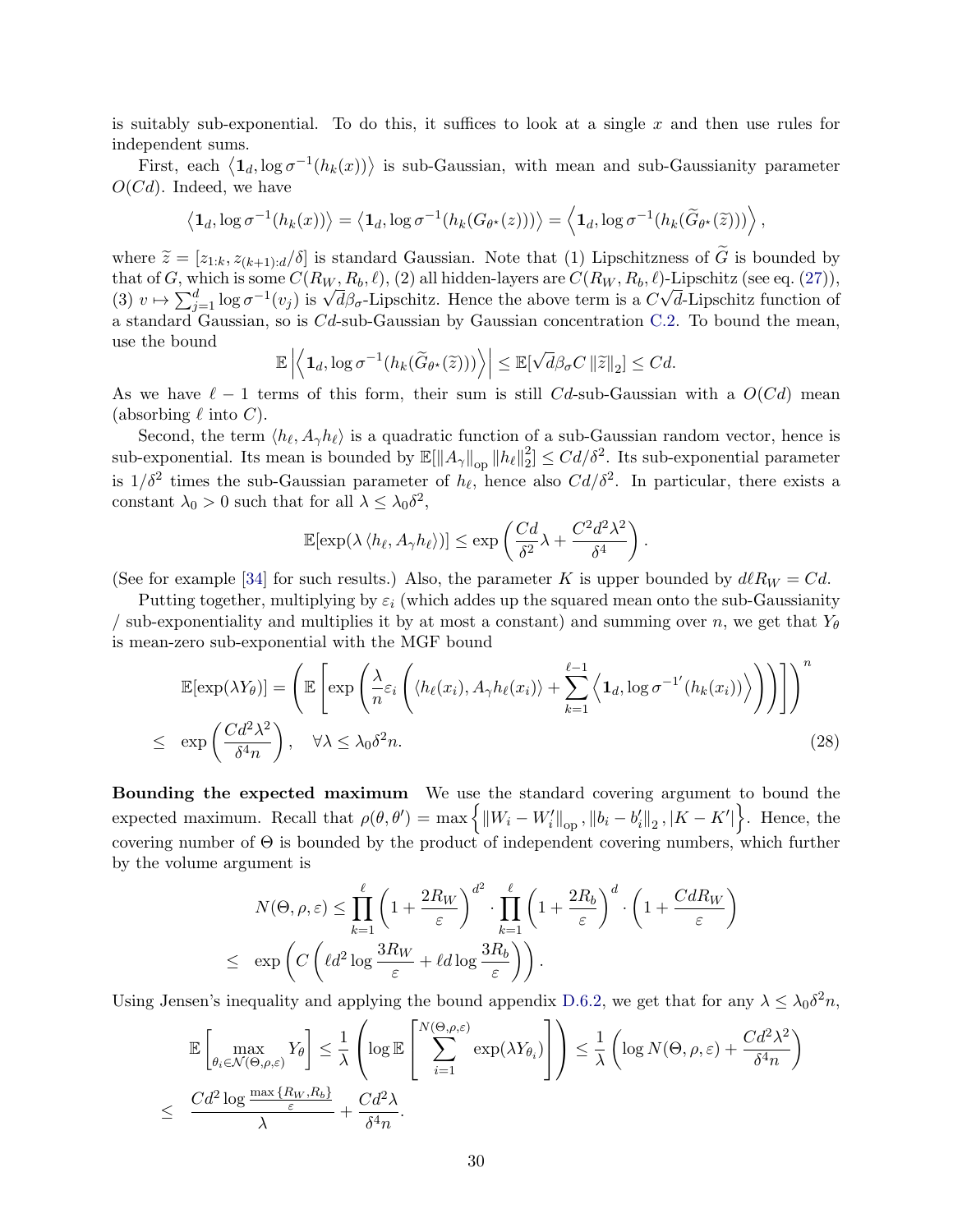## <span id="page-30-0"></span>E Proofs for Section [4.2](#page-8-1)

### E.1 Formal theorem statement

Towards stating the theorem more quantitatively, we will need to specify a few quantities of the generator class that will be relevant for us.

First, for notational simplicity, we override the definition of  $p_\theta^\beta$  $\theta$  by a truncated version of the convolution of p and a Gaussian distribution. Concretely, let  $D_z = \{z : ||z|| \leq \sqrt{d} \log^2 d, z \in \mathbb{R}^k\}$  be a truncated region in the latent space (which contains an overwhelming large part of the probability mass), and the let  $D_x = \{x : \exists z \in D_z, ||G(z) - x||_2 \leq \beta \sqrt{d} \log^2 d\}$  be the image of  $D_z$  under  $G_{\theta}$ . Recall that

$$
G_{\theta}(z) = \sigma(W_l \sigma(W_{l-1} \ldots \sigma(W_1 z + b_1) + \ldots b_{l-1}) + b_l).
$$

Then, let  $p_{\theta}^{\beta}$  $\frac{\beta}{\theta}(x)$  be the distribution obtained by adding Gaussian noise with variance  $\beta^2$  to a sample from  $G_{\theta}$ , and truncates the distribution to a very high-probability region (both in the latent variable and observable domain.) Formally, let  $p_\theta^\beta$  $\stackrel{\beta}{\theta}$  be a distribution over  $\mathbb{R}^d$ , s.t.

$$
p_{\theta}^{\beta}(x) \propto \int_{z \in D_z} e^{-\|z\|^2} e^{-\frac{\|G_{\theta}(z) - x\|^2}{\beta^2}} dz, \forall x \in D_x
$$
 (29)

For notational convenience, denote by  $f: \mathbb{R}^k \to \mathbb{R}$  the function  $f(z) = -\|z\|^2 - \|G_\theta(z) - x\|^2/\beta^2$ , and denote by  $z^*$  a maximum of  $f$ .

Furthermore, whenever clear from the context, we will drop  $\theta$  from  $p_{\theta}$  and  $G_{\theta}$ .

We introduce several regularity conditions for the family of generators  $\mathcal{G}$ :

<span id="page-30-2"></span>Assumption E.1. We assume the following bounds on the partial derivatives of  $f$ : we denote  $S := \max_{z \in D_z: ||z - z|| \leq \delta} ||\nabla^2(||G_{\theta}(z) - x||^2) ||$ , and  $\lambda_{\min} := \max_{z \in D_z: ||z - z|| \leq \delta} \lambda_{\min}(\nabla^2 ||G_{\theta}(z) - x||^2)$ . Similarly, we denote  $t(z) := k^3 \max_{|I|=3} \frac{\partial ||G_{\theta}(z)-x||^2}{\partial I}(z)$ . and  $T = \max_{z:z \in D_z} |t(z)|$ .

We will denote by R an upper bound on the quantity  $\frac{1}{L_{\sigma}^{l}} \prod_{j=i}^{L} \sigma_{\min}(W_j)$  and by  $L_G$  an upper bound on the quantity  $L_G := 2^l L^l_{\sigma} \prod_{i=1}^l \frac{1}{\sigma_{\min}}$  $\frac{1}{\sigma_{\min}(W_i)}$  .

Finally, we assume the inverse activation function is Lipschitz, namely  $|\sigma^{-1}(x) - \sigma^{-1}(y)| \leq L_{\sigma}|x - y|$  $y$ .

Note on asymptotic notation: For notational convenience, in this section,  $\leq, \geq$ , as well as the Big-Oh notation will hide dependencies on  $R, L_G, S, T$  (in the theorem statements we intentionally emphasize the polynomial dependencies on d.) The main theorem states that for certain  $\mathcal{F}, \tilde{d}_{\mathcal{F}}$ approximates the Wasserstein distance.

<span id="page-30-1"></span>**Theorem [E.1](#page-30-2).** Suppose the generator class G satisfies the assumption E.1 and let F be the family of functions as defined in Theorem [E.2.](#page-30-3) Then, we have that for every  $p, q \in \mathcal{G}$ ,

$$
W_1(p,q) \lesssim \tilde{d}_{\mathcal{F}}(p,q) \lesssim poly(d) \cdot W_1(p,q)^{1/6} + \exp(-d). \tag{30}
$$

Furthermore, when  $n \gtrsim poly(d)$  we have  $R_n(\mathcal{F}, \mathcal{G}) \lesssim poly(d) \sqrt{\frac{\log n}{n}}$  $\frac{gn}{n}$ . Here  $\leq$  hides dependencies on  $R, L_G, S, \text{ and } T.$ 

<span id="page-30-3"></span>The main ingredient in the proof will be the theorem that shows that there exists a parameterized family F that can approximate the log density of  $p^{\beta}$  for every  $p \in \mathcal{G}$ .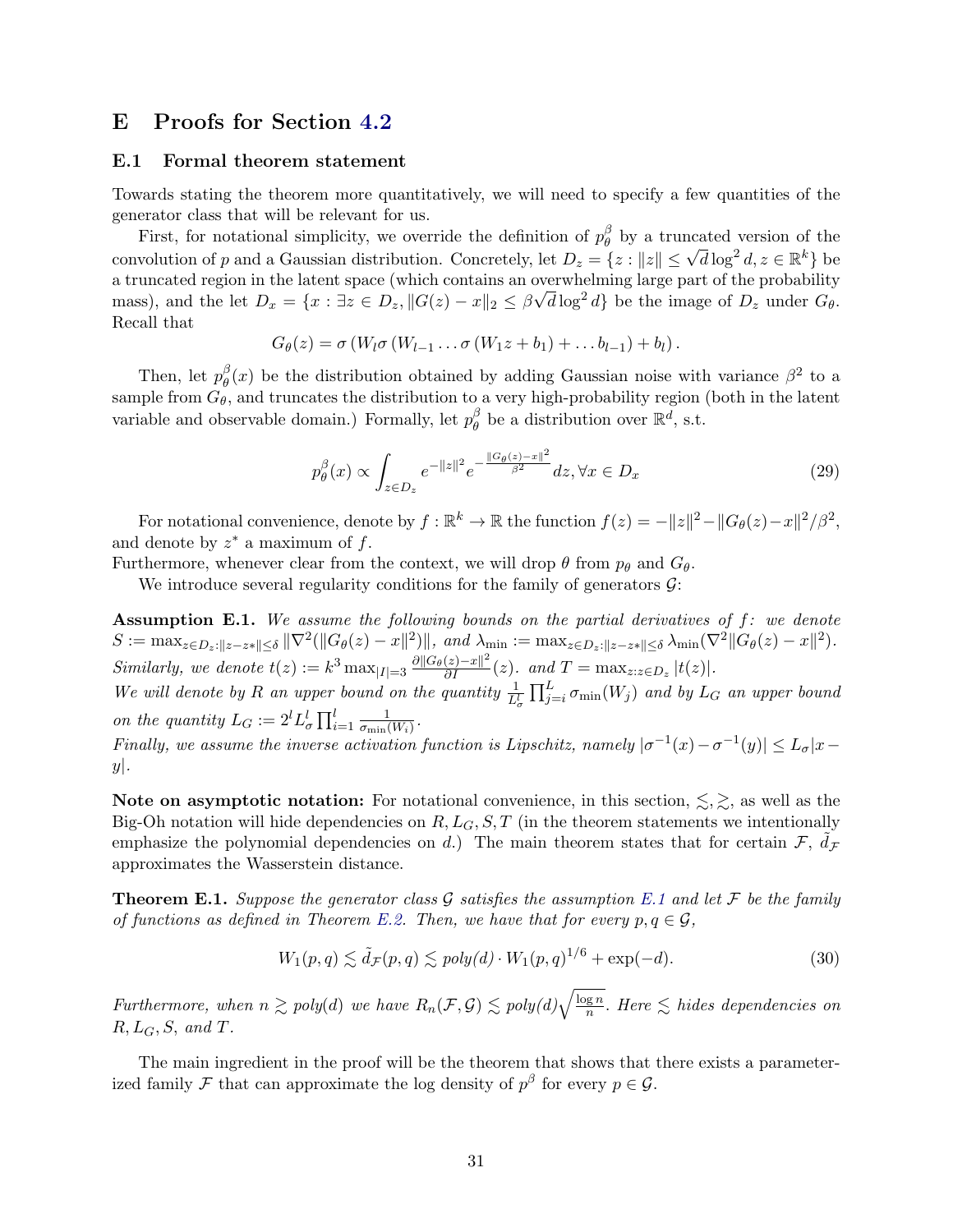**Theorem E.2.** Let G satisfy the assumptions in Assumption [E.1.](#page-30-2) For  $\beta = O(\text{poly}(1/d))$ , there exists a family of neural networks F of size poly $(\frac{1}{6})$  $(\frac{1}{\beta}, d)$  such that for every distribution  $p \in \mathcal{G}$ , there exists  $N \in \mathcal{F}$  satisfying:

(1) N approximates  $\log p$  for typical x: given input  $x = G(z^*) + r$ , for  $||r|| \leq 10\beta$ √  $d \log d$ , (1) Iv approximates  $\log p$  for typical x: given input  $x = G(z)$ <br>and  $||z^*|| \le 10\sqrt{d} \log d$  for  $\beta = O(poly(1/d))$  it outputs  $N(x)$ , s.t.

$$
|N(x) - \log p^{\beta}(x)| = O_{poly(d)}(\beta \log(1/\beta)) + \exp(-d)
$$

(2) N is globally an approximate lower bound of p: on any input x, N outputs  $N(x) \le \log p^{\beta}(x)$  +  $O_{poly(d)}(\beta \log(1/\beta)) + \exp(-d).$ 

(3) N approximates the entropy in the sense that: the output  $N(x)$  satisfies  $|\mathbb{E}_{p^{\beta}}N(x) - H(p^{\beta})|$  =  $O_{poly(d)}(\beta \log(1/\beta)) + \exp(-d)$ 

Moreover, every function in F has Lipschitz constant  $O(\frac{1}{\beta^4}poly(d)).$ 

The approach will be as follows: we will approximate  $p^{\beta}(x)$  essentially by a variant of Laplace's method of integration, using the fact that

$$
p^{\beta}(x) = C \int_{z \in D_z} e^{-\|z\|^2 - \frac{\|G(z) - x\|^2}{\beta^2}} dz
$$

for a normalization constant C that can be calculated up to an exponentially small additive factor. When x is typical (in case (1) of Theorem [E.2\)](#page-30-3), the integral will mostly be dominated by it's maximum value, which we will approximately calculate using a greedy "inversion" procedure. When x is a atypical, it turns out that the same procedure will give a lower bound as in  $(2)$ .

We are ready to prove Theorem [E.1,](#page-30-1) assuming the correctness of Theorem [E.2:](#page-30-3)

*Proof of Theorem [E.1.](#page-30-1)* By Theorem [E.2,](#page-30-3) we have that there exist neural networks  $N_1, N_2 \in \mathcal{F}$  that approximate  $\log p^{\beta}$  and  $\log q^{\beta}$  respectively in the sense of bullet (1)-(3) in Theorem [E.2.](#page-30-3) Thus we have that by bullet (2) for distribution  $q^{\beta}$ , and bullet (3) for distribution  $q^{\beta}$ , we have

$$
\mathop{\mathbb{E}}_{p^{\beta}}\left[N_1(x) - N_2(x)\right] \geq \mathop{\mathbb{E}}_{p^{\beta}}[\log p] - \mathop{\mathbb{E}}_{p^{\beta}}[\log q] - O(\beta \log 1/\beta)
$$
\n(31)

Similarly, we have

$$
\mathop{\mathbb{E}}_{q^{\beta}}\left[N_2(x) - N_1(x)\right] \geq \mathop{\mathbb{E}}_{q^{\beta}}[\log q] - \mathop{\mathbb{E}}_{q^{\beta}}[\log p] - O(\beta \log 1/\beta)
$$
\n(32)

Combining the equations above, setting  $f = N_1(x) - N_2(x)$ , we obtain that

$$
W_{\mathcal{F}}(p^{\beta}, q^{\beta}) \geq \mathbb{E}_{p^{\beta}}[f] - \mathbb{E}_{q^{\beta}}[f] \geq D_{kl}(p^{\beta} || q^{\beta}) + D_{kl}(q^{\beta} || p^{\beta}) - O(\beta \log 1/\beta)
$$
(33)

Therefore, by definition, and Bobkov-Götze theorem  $(D_{kl}(p^{\beta}, q^{\beta}) \gtrsim W_1(p^{\beta}, q^{\beta}))$ 

$$
W_1(p,q) \le W_1(p^{\beta}, q^{\beta}) + O(\beta) \lesssim (D_{kl}(p^{\beta} || q^{\beta}) + D_{kl}(q^{\beta} || p^{\beta}))^{1/2} + O(\beta)
$$
  
\n
$$
\le (W_{\mathcal{F}}(p^{\beta}, q^{\beta}) + O(\beta \log(1/\beta))^{1/2} + O(\beta) \le O(\tilde{d}_{\mathcal{F}}(p, q))
$$
\n(34)

Thus we prove the lower bound.

Proceeding to the upper bound, notice that  $W_{\mathcal{F}}(p^{\beta}, q^{\beta}) \lesssim \frac{1}{\beta^4} W_1(p^{\beta}, q^{\beta})$  since every function in F is  $O(poly(d) \frac{1}{\beta^4})$ -Lipschitz by Theorem [E.2.](#page-30-3) We relate  $W_1(p^{\beta}, q^{\beta})$  to  $W_1(p, q)$ , more precisely we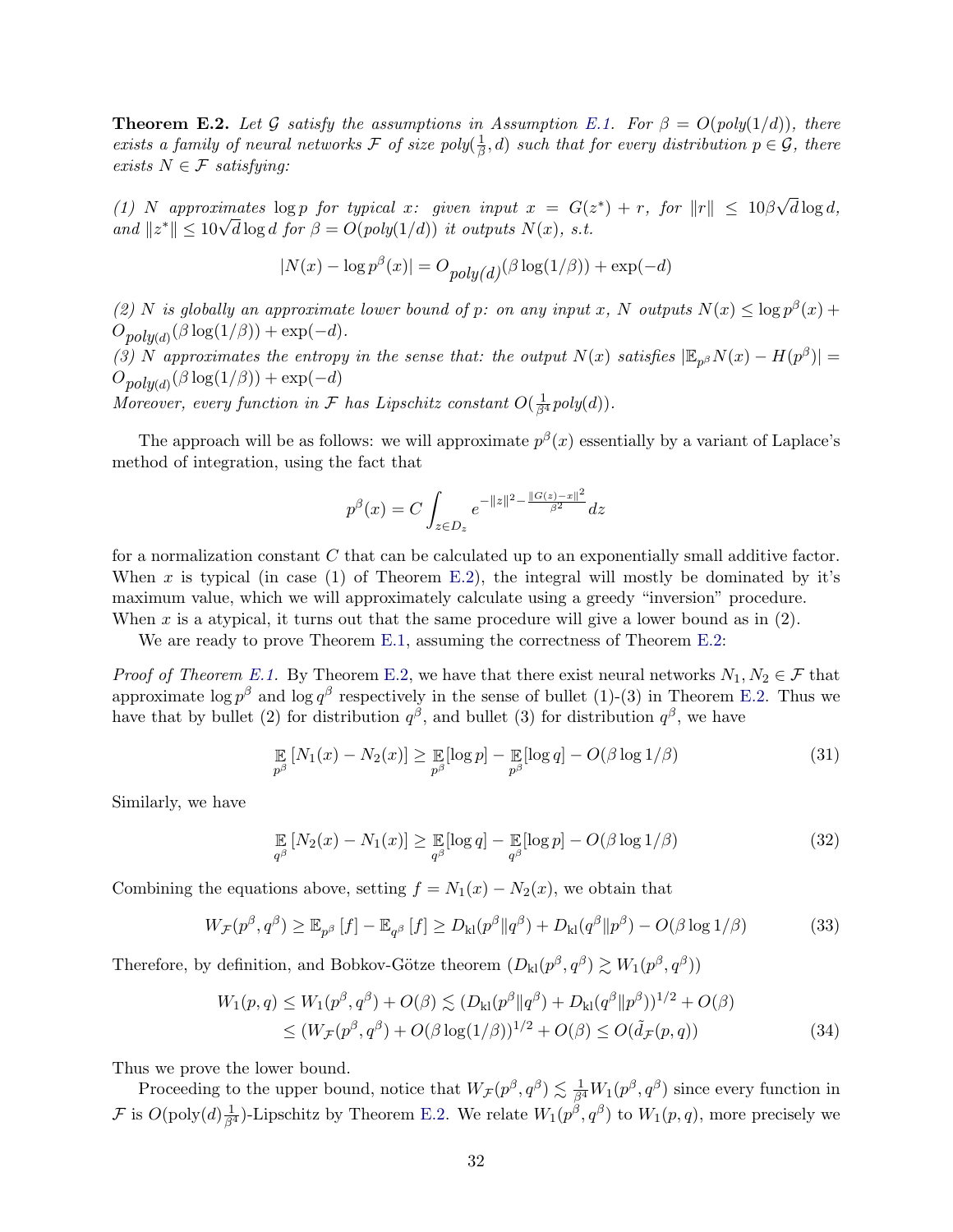prove:  $W_1(p^{\beta}, q^{\beta}) \le (1+e^{-d})W_1(p, q)$ . Having this, we'd be done: namely, we simply set  $\beta = W^{1/6}$ to get the necessary bound.

Proceeding to the claim, consider the optimal coupling  $C$  of  $p, q$ , and consider the induced coupling  $C_z$  on the latent variable z in p, q. Then,

$$
W_1(p,q) = \int_{z \in \mathbb{R}^d} ||G(z) - G(z')||_1 dC_z(z, z') \det\left(\frac{\partial G_{\theta}(z)}{\partial z}\right) \det\left(\frac{\partial G_{\theta}(z')}{\partial z'}\right)
$$

Consider the coupling  $\tilde{C}_z$  on the latent variables of  $p^{\beta}, q^{\beta}$ , specified as  $\tilde{C}_z(z, z') = C(z, z')(1 - \Pr[z \notin z']$  $(D_z)$ <sup>2</sup>. The coupling  $\tilde{C}$  of  $p^{\beta}, q^{\beta}$  specified by coupling z's according to  $\tilde{C}_z$  and the (truncated) Gaussian noise to be the same in  $p^{\beta}, q^{\beta}$ , we have that

$$
W_1(p^{\beta}, q^{\beta}) \le \int_{z \in D_z} ||G(z) - G(z')||_1 d\tilde{C}_z(z, z') \det\left(\frac{\partial G_{\theta}(z)}{\partial z}\right) \det\left(\frac{\partial G_{\theta}(z')}{\partial z'}\right)
$$
  
\n
$$
\le \int_{z \in D_z} (1 + e^{-d}) ||G(z) - G(z')||_1 dC_z(z, z') \det\left(\frac{\partial G_{\theta}(z)}{\partial z}\right) \det\left(\frac{\partial G_{\theta}(z')}{\partial z'}\right)
$$
  
\n
$$
\le (1 + e^{-d}) W_1(p, q)
$$

The generalization claim follows completely analogously to Lemma [D.5,](#page-24-1) using the Lipschitzness bound of the generators in Theorem [E.2.](#page-30-3)

 $\Box$ 

The rest of the section is dedicated to the proof of Theorem [E.2,](#page-30-3) which will be finally in Section [E.3.](#page-34-0)

### E.2 Tools and helper lemmas

First, we prove several helper lemmas:

<span id="page-32-0"></span>**Lemma E.3** (Quantitative bijectivity).  $||G(\tilde{z}) - G(z)|| \geq \frac{1}{L_{\sigma}^{L}} \prod_{j=i}^{L} \sigma_{\min}(W_j) ||\tilde{z} - z||$ .

Proof. The proof proceeds by reverse induction on l. We will prove that

$$
||h_i - \tilde{h}_i|| \ge \frac{1}{L_{\sigma}^{l-i}} \prod_{j=i}^{L} \sigma_{\min}(W_j) ||\tilde{z} - z||
$$

The claim trivial holds for  $i = 0$ , so we proceed to the induction. Suppose the claim holds for i. Then,

$$
||W_i h_i + b_i - (W_i \tilde{h}_i + b_i)|| \ge \frac{1}{\sigma_{\min}(W_i)} ||h_i - \tilde{h}_i||
$$

and

$$
\|\sigma(W_i h_i + b_i) - \sigma(W_i \tilde{h}_i + b_i)\| \ge \frac{L_{\sigma}}{\sigma_{\min}(W_i)} \|h_i - \tilde{h}_i\|
$$

by Lipschitzness of  $\sigma^{-1}$ . Since  $h_{i-1} = \sigma(W_i h_i + b_i)$  and  $\tilde{h}_{i-1} = \sigma(W_i h_i + b_i)$ ,

$$
||h_{i-1} - \tilde{h}_{i-1}|| \ge \frac{1}{L_{\sigma}^{l-(i-1)}} \prod_{j=i-1}^{L} \sigma_{\min}(W_j) ||\tilde{z} - z||
$$

<span id="page-32-1"></span>as we need.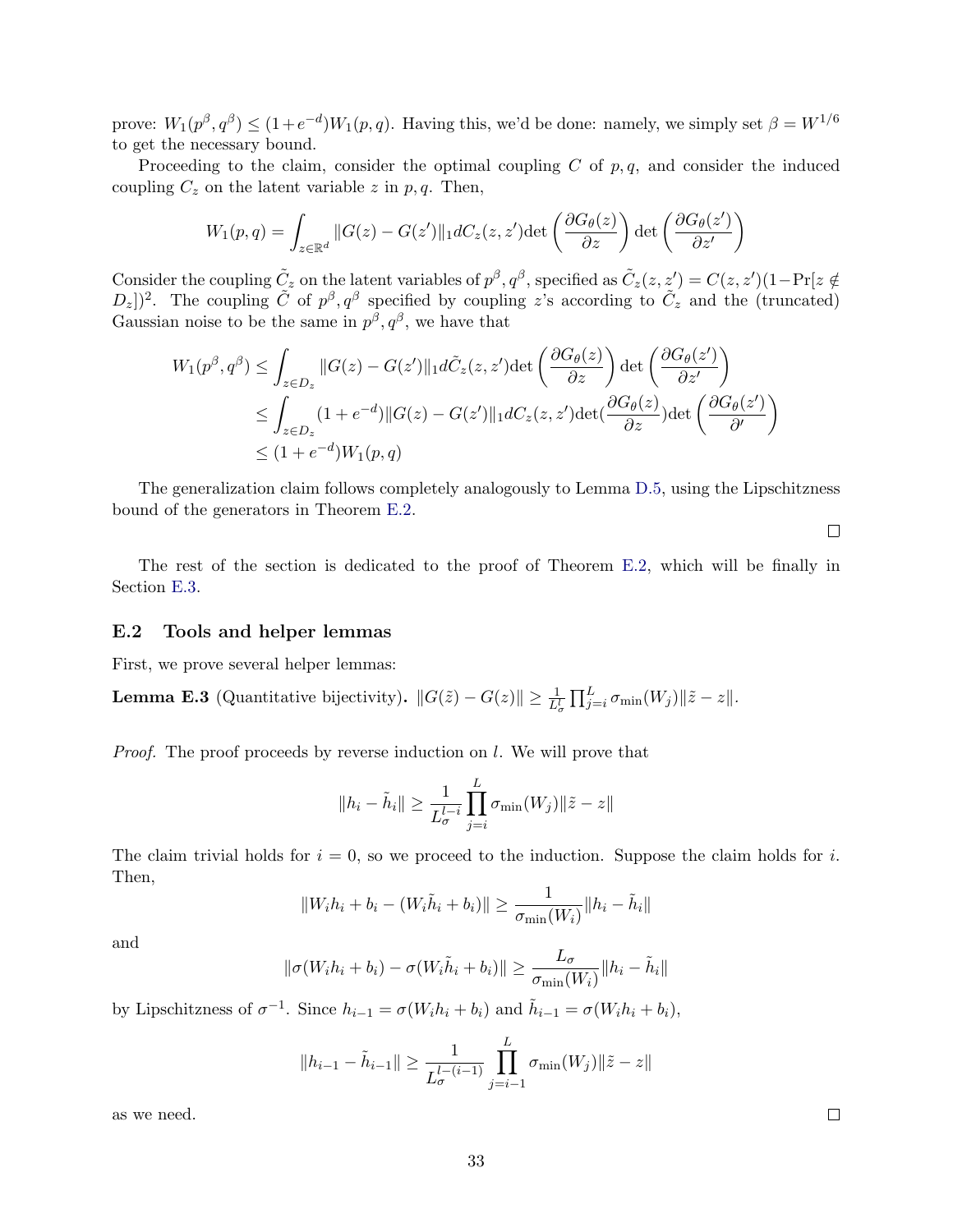**Lemma E.4** (Approximate inversion). Let  $x \in \mathbb{R}^d$  be s.t.  $\exists z, ||G_\theta(z) - x|| \le \epsilon$ . Then, there is a neural network N of size  $O(d^2)$ , activation function  $\sigma^{-1}$  and Lipschitz constant  $L^l_{\sigma} \prod_{i=1}^l \frac{\sigma_{\max}(W_i)}{\sigma^2 \cdot (W_i)}$  $\sigma_{\min}^2(W_i)$ which recovers a  $\hat{z}$ , s.t.  $\|\hat{z}-z\| \leq \epsilon 2^{l} L_{\sigma}^{l} \prod_{i=1}^{l} \frac{1}{\sigma_{\min}}$  $\sigma_{\min}(W_i)$ 

*Proof.* N will iteratively produce estimates  $\hat{h}_i$ , s.t. (1)  $\hat{h}_0 = x$ (2)  $\hat{h}_i = \sigma^{-1}(\text{argmin}_h ||W_i h + b_i - \sigma^{-1}(\hat{h}_{i-1})||_2^2)$ 

We will prove by induction that  $|h_i - \hat{h}_i| \leq \epsilon 2^i L^i_{\sigma} \prod_{j=1}^i \frac{1}{\sigma_{\min}}$  $\frac{1}{\sigma_{\min}(W_j)}$ . The claim trivial holds for  $i = 0$ , so we proceed to the induction. Suppose the claim holds for i. Then,

$$
\min_{h} \|W_{i+1}h + b_{i+1} - \hat{h}_i\| \le \|W_{i+1}h_{i+1} + b_{i+1} - \sigma^{-1}(\hat{h}_i)\|
$$
  
=  $\|\sigma^{-1}(h_i) - \sigma^{-1}(\hat{h}_i)\|$   
 $\le L_{\sigma} \|h_i - \hat{h}_i\|$   
 $\le \epsilon 2^i L_{\sigma}^{i+1} \prod_{j=1}^i \frac{1}{\sigma_{\min}(W_j)}$ 

where the last inequality holds by the inductive hypothesis, and the next-to-last one due to Lipschitzness of  $\sigma^{-1}$ .

Hence, denoting  $\tilde{h} = \operatorname{argmin}_h ||W_{i+1}h + b_{i+1} - \sigma^{-1}(\hat{h}_i)||_2^2$ , we have

$$
||W_{i+1}\tilde{h} - Wi + 1h_{i+1})|| = ||W_{i+1}\tilde{h} + b_{i+1} - \sigma^{-1}(\hat{h}_i) + \sigma^{-1}(\hat{h}_i) - W_{i+1}h_{i+1} - b_{i+1}||
$$
  
\n
$$
\leq ||W_{i+1}\tilde{h} + b_{i+1} - \sigma^{-1}(\hat{h}_i)|| + ||\sigma^{-1}(\hat{h}_i) - W_{i+1}h_{i+1} - b_{i+1}||
$$
  
\n
$$
= ||W_{i+1}\tilde{h} + b_{i+1} - \sigma^{-1}(\hat{h}_i)|| + ||\sigma^{-1}(\hat{h}_i) - \sigma^{-1}(h_i)||
$$
  
\n
$$
\leq \epsilon 2^{i+1} L_{\sigma}^{i+1} \prod_{j=1}^{i} \frac{1}{\sigma_{\min}(W_j)}
$$

This implies that

$$
||W_{i+1}(\tilde{h} - h_{i+1})|| \le 2\epsilon L_{\sigma}^{i+1} \prod_{j=1}^{i} \frac{1}{\sigma_{\min}(W_j)}
$$

which in turns means

$$
\|\tilde{h} - h_{i+1}\| \le \epsilon 2^{i+1} L_{\sigma}^{i+1} \prod_{j=1}^{i+1} \frac{1}{\sigma_{\min}(W_j)}
$$

which completes the claim.

Turning to the size/Lipschitz constant of the neural network: all we need to notice is that  $\hat{h}_i =$  $\sigma^{-1}(W_i^\dagger$  $\hat{i}(\hat{h}_{i-1} - b_i)$ , which immediately implies the Lipschitzness/size bound by simple induction.  $\Box$ 

We also introduce a few tools to get a handle on functions that can be approximated efficiently by neural networks of small size/Lipschitz constant.

<span id="page-33-0"></span>**Lemma E.5** (Composing Lipschitz functions). If  $f : \mathbb{R}^{d_2} \to \mathbb{R}^{d_3}$  and  $g : \mathbb{R}^{d_1} \to \mathbb{R}^{d_2}$  are L, K-Lipschitz functions respectively, then  $f \circ g : \mathbb{R}^{d_1} \to \mathbb{R}^{d_3}$  is LK-Lipschitz.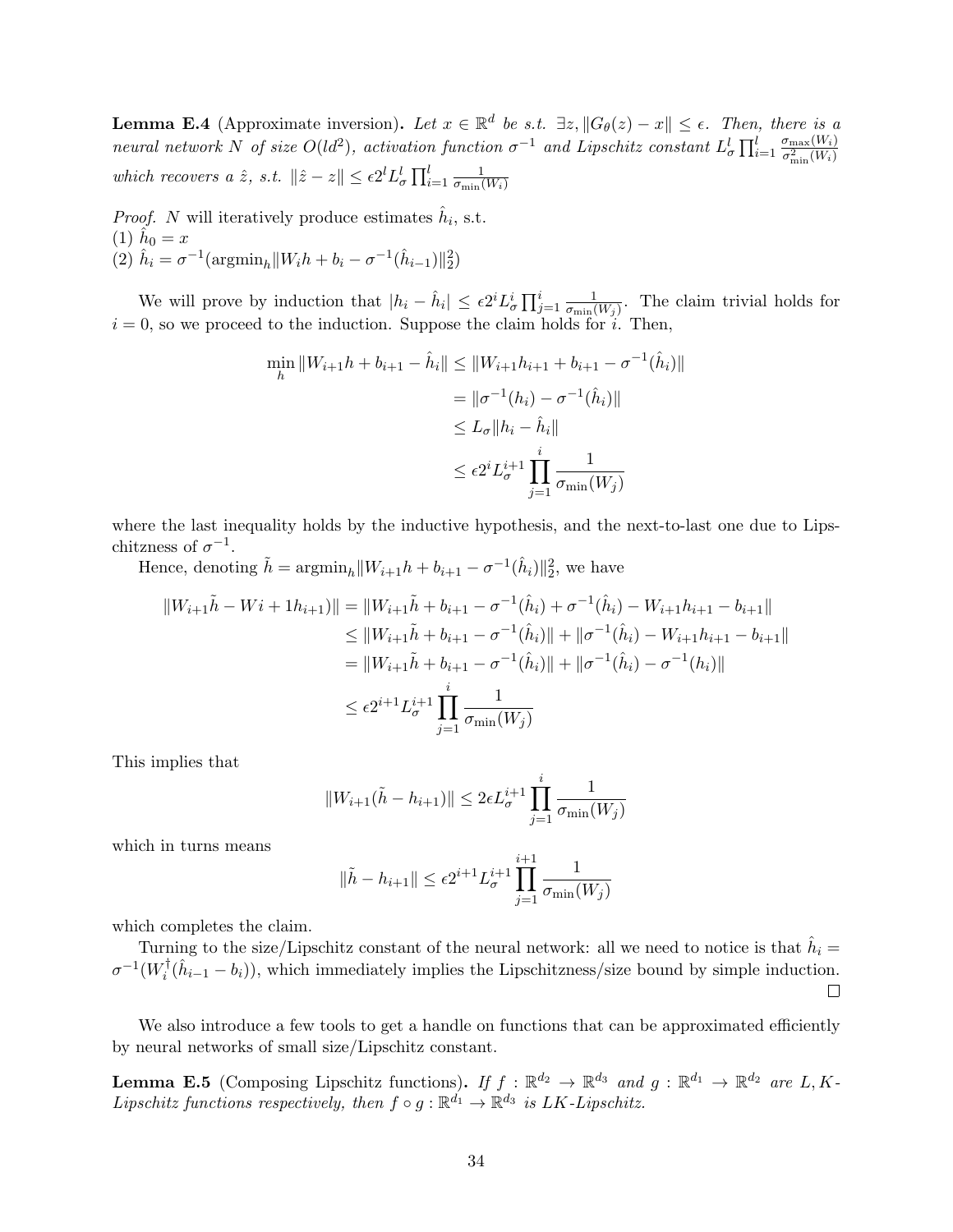Proof. The proof follows by definition essentially:

$$
||f(g(x)) - f(g(x'))|| \le L||g(x) - g(x')|| \le LK||x - x'||
$$

<span id="page-34-3"></span>**Lemma E.6** (Calculating singular value decomposition approximately,  $[6]$ ). There is a neural network with size  $O(n^3 poly(\log(1/\epsilon)))$  that given a symmetric matrix  $A \in \mathbb{R}^{n \times n}$  with minimum eigenvalue gap  $\min_{i \neq j} |\lambda_i - \lambda_j| \ge \delta$  and eigenvectors  $\{u_i\}$  outputs  $\{\tilde{u}_i, \tilde{\lambda}_i\}$  s.t. :  $(1) \vert \langle \tilde{u}_i, \tilde{u}_j \rangle \vert \leq \epsilon, \forall i \neq j \text{ and } \Vert \tilde{u}_i \Vert = 1 \pm \epsilon.$  $(2) |\tilde{u}_i - u_i| \leq \epsilon/\delta, |\tilde{\lambda}_i - \lambda_i| \leq \epsilon, \forall i.$ 

(Note the eigenvalue/eigenvector pairs for A are unique since the minimum eigenvalue gap is nonzero).

<span id="page-34-2"></span>**Lemma E.7** (Backpropagation, [\[26\]](#page-13-15)). Given a neural network  $f : \mathbb{R}^m \to \mathbb{R}$  of depth l and size N, there is a neural network of size  $O(N+l)$  which calculates the gradient  $\frac{\partial f}{\partial i}$ ,  $i \in [m]$ .

#### <span id="page-34-0"></span>E.3 Proof of Theorem [E.2](#page-30-3)

We will proceed to prove the two parts one at a time.

First, we prove the following lemma, which can be seen as a quantitative version of Laplace's method for evaluating integrals:

<span id="page-34-4"></span>**Lemma E.8** ("Tail" bound for integral at  $z^*$ ). Let  $x = G(z^*) + r$ , for  $||r|| \leq 10\beta$ √ **.8** ("Tail" bound for integral at  $z^*$ ). Let  $x = G(z^*) + r$ , for  $||r|| \leq 10\beta\sqrt{d}\log d$ , and  $||z^*|| \leq 10\sigma\sqrt{d}\log d$ . The, for  $\beta = O(poly(1/d))$ , and

$$
\delta = 100 \beta \log(1/\beta) \frac{\sqrt{d}}{R}
$$

it holds that

$$
\int_{z: \|z-z^*\| > \delta, z \in D_z} e^{f(z)} dz \leq \beta \int_{z \in D_z} e^{f(z)} dz
$$

Proof. Let's write

<span id="page-34-1"></span>
$$
\int_{z \in D_z} e^{f(z)} dz = \int_{z: \|z - z^*\| \le \delta} e^{f(z)} dz + \int_{z: \|z - z^*\| > \delta, z \in D_z} e^{f(z)} dz \tag{35}
$$

To prove the claim of the Lemma, we will lower bound the first term, and upper bound the latter, from which the conclusion will follow.

Consider the former term. Taylor expanding in a neighborhood around  $z^*$  we have

$$
f(z) = f(z^*) + (z - z^*)^{\top} \nabla^2 f(z^*)(z - z^*) \pm \frac{T}{\beta^2} ||z - z^*||^3
$$

where the first-order term vanishes since  $z^*$  is a global optimum. Furthermore,  $\nabla^2 f(z^*) \preceq 0$  for the same reason. Hence, by Taylor's theorem with remainder bounds, and using the fact that  $e^x \geq 1 + x$ , we have

$$
\int_{z:||z-z^*|| \le \delta} e^{f(z)} dz \ge \left(1 - \frac{T}{\beta^2} \delta^3\right) f(z^*) \int_{z:||z-z^*|| \le \delta} (z - z^*)^\top \nabla^2 f(z^*)(z - z^*)
$$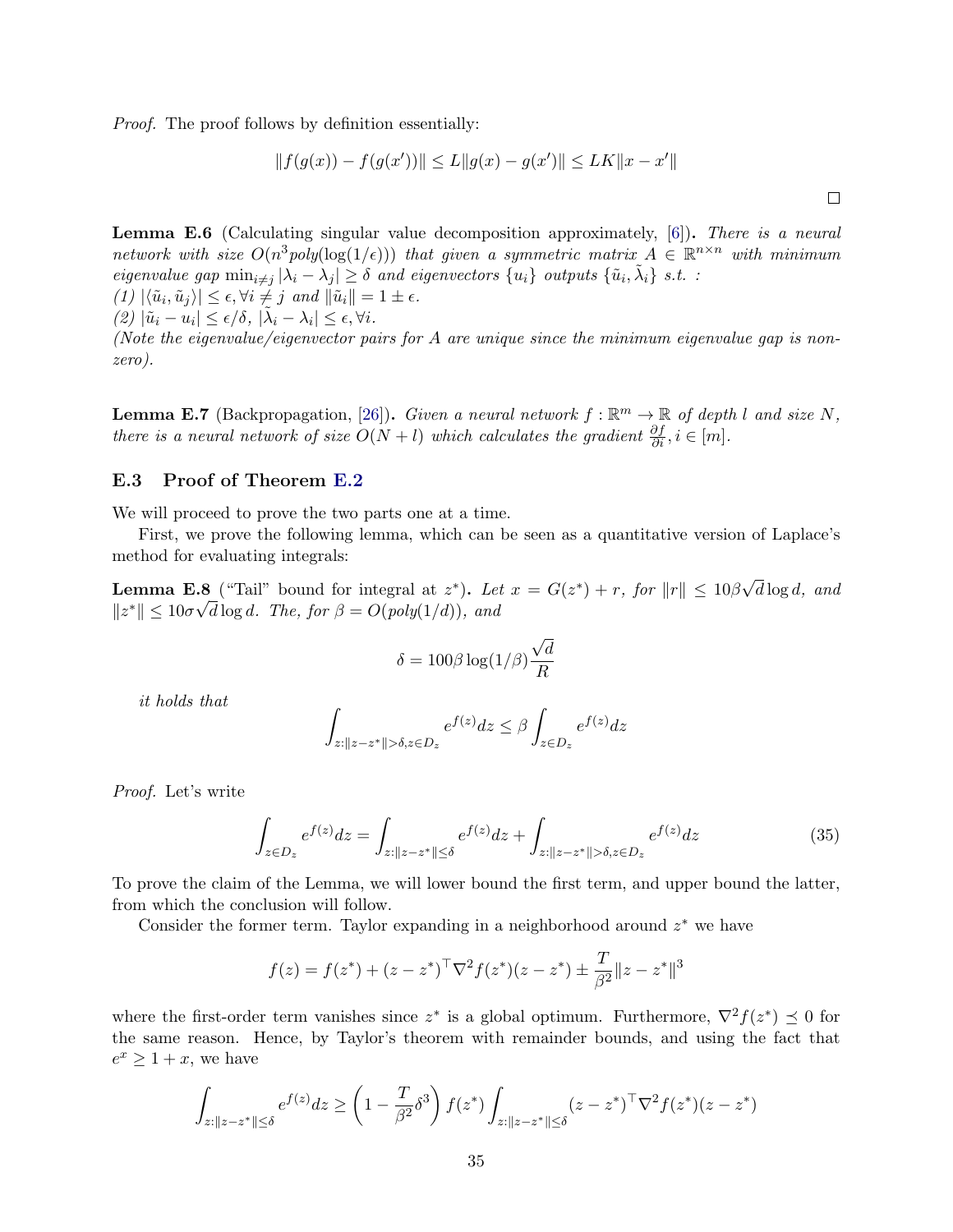The integral on the right is nothing more than the (unnormalized) cdf of a Gaussian with covariance matrix  $(-\nabla^2 f(z^*))^{-1}$ .

Moreover,  $-\nabla^2 f(z^*)$  is positive definite with smallest eigenvalue bounded by  $\frac{R^2}{d\beta^2}$ , since

$$
-\nabla^2 f(z^*) = \nabla^2 (\|z^*\|^2) + \frac{1}{\beta^2} \nabla^2 (\|G(z^*) - x\|^2)
$$

$$
= I + \frac{1}{\beta^2} \nabla^2 (\|G(z^*) - x\|^2)
$$

and

$$
\nabla^2(||G(z^*) - x||^2) \succeq \sum_i \nabla G_i(z^*) \nabla^{\top} G_i(z^*) + \sum_i (G_i(z) - x_i) \nabla^2 G_i(z)
$$

where  $G_i$  is the *i*-th coordinate of G. We claim  $\sum_i \nabla G_i(z^*) \nabla^{\top} G_i(z^*) \succeq \frac{R^2}{d}$  $\frac{d^2}{d}I$ , and  $\Vert \sum_i (G_i(z)$ where  $G_i$  is the *t*-ti<br> $x_i$ ) $\nabla^2 G_i(z)$ <sub>2</sub>  $\lesssim \beta \sqrt{\frac{1}{2}}$  $d \log d$ . The latter follows from the bound on r and Cauchy-Schwartz. For the former, note that we have

$$
v^{\top} \left( \sum_{i} \nabla G_{i}(z^{*}) \nabla^{\top} G_{i}(z^{*}) \right) v = \sum_{i} \langle v, \nabla G_{i}(z^{*}) \rangle^{2}
$$

$$
= \sum_{i} \left( \lim_{\epsilon \to 0} \frac{G_{i}(z^{*} + \epsilon v) - G_{i}(z^{*})}{\epsilon} \right)^{2}
$$

By Lemma [E.3,](#page-32-0)  $||G(z^* + \epsilon v) - G(z^*)|| \geq R\epsilon$ , so  $\exists i$ , s.t.  $|G_i(z^* + \epsilon v) - G_i(z^*)| \geq \frac{R\epsilon}{\sqrt{d}}$  $\frac{\epsilon}{d}$ . Hence,

$$
\sum_{i} \left( \lim_{\epsilon \to 0} \frac{G_i(z^* + \epsilon v) - G_i(z^*)}{\epsilon} \right)^2 \ge \frac{R^2}{d}
$$

from which  $\sum_i \nabla G_i(z^*) \nabla^{\top} G_i(z^*) \succeq \frac{R^2}{d}$  $\frac{d^2}{dt}$  follows.

Using standard Gaussian tail bounds, since  $\delta \geq \frac{\beta \log(1/\beta)}{R}$ R √  $d$ , we have

<span id="page-35-0"></span>
$$
\int_{z:||z-z^*|| \le \delta} (z-z^*)^\top \nabla^2 f(z^*)(z-z^*) \ge (1-\beta) \det(4\pi(-\nabla^2 f(z^*)))^{1/2}
$$
(36)

We proceed to the latter term in eq. [\(35\)](#page-34-1). We have

$$
f(z^*) - f(z) = \left| \frac{\|z^*\|^2 + \|G(z^*) - x\|^2}{\beta^2} - \|z\|^2 - \frac{\|G(z) - x\|^2}{\beta^2} \right|
$$
  
\n
$$
\geq \left| \frac{\|G(z^*) - x\|^2}{\beta^2} - \frac{\|G(z) - x\|^2}{\beta^2} \right| - \|\|z\|^2 - \|z^*\|^2|
$$
  
\n
$$
= \left| \frac{\|G(z^*) - G(z^*) - r\|^2}{\beta^2} - \frac{\|G(z) - G(z^*) + r\|^2}{\beta^2} \right| - \|\|z\|^2 - \|z^*\|^2|
$$
  
\n
$$
\frac{Q}{\beta^2} \frac{(R\|z - z^*\| - \|r\|)^2}{\beta^2} - \frac{\|r\|^2}{\beta^2} - \|\|z\|^2 - \|z^*\|^2|
$$
  
\n
$$
\frac{Q}{\beta^2} \frac{(R\|z - z^*\| - \|r\|)^2}{\beta^2} - \frac{\|r\|^2}{\beta^2} - \|z - z^*\|^2 - 2\|z - z^*\|\|z^*\|
$$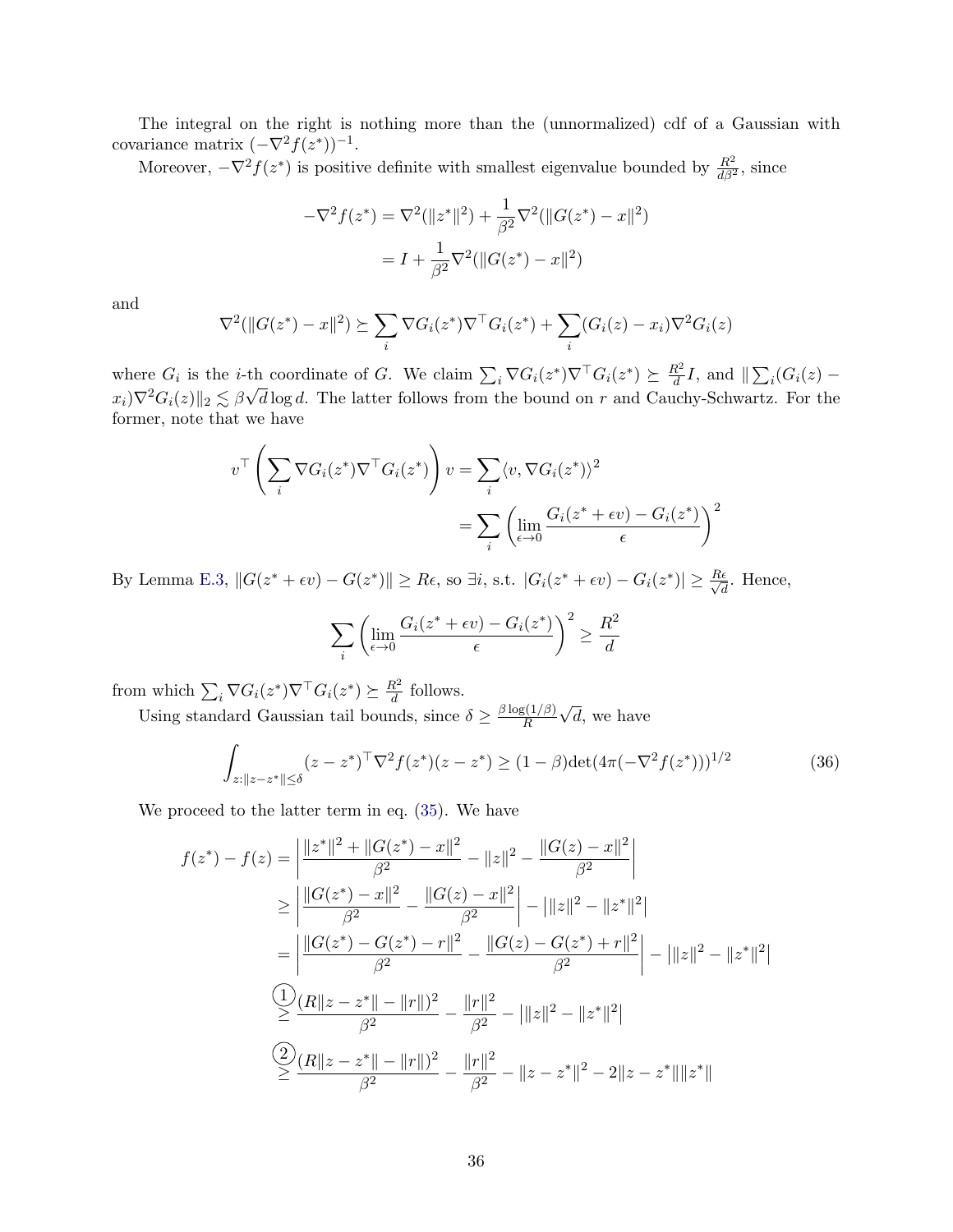where  $(1)$  follows from the definition of x, and  $(2)$  by triangle inequality.

Note also that  $\frac{1}{2}R||z - z^*|| \ge ||r||$  since  $\delta \ge \frac{2||r||}{R}$  $\frac{f||T||}{R}$ , which in turn implies

$$
\frac{(R\|z-z^*\|-\|r\|)^2}{\beta^2}-\frac{\|r\|^2}{\beta^2}-\|z-z^*\|^2-2\|z-z^*\|\|z^*\|\geq \frac{3}{16}\frac{R^2}{\beta^2}\|z-z^*\|
$$

Finally,  $\beta^2 \leq \frac{R^2}{32} ||z^*||$ , so that it follows

$$
||z - z^*||^2 \left(\frac{3R^2}{16\beta^2} - 1\right) - 2||z - z^*|| ||z^*|| \le \frac{3R^2}{32\beta^2} ||z - z^*||^2
$$

Putting these estimates together, we get  $f(z) < f(z^*) - \frac{3R^2}{32\beta^2} ||z - z^*||^2$ , which implies

$$
\int_{z: \|z-z^*\| > \delta} e^{f(z)} dz \leq e^{f(z^*)} \int_{z: \|z-z^*\| > \delta} e^{-\frac{3R^2}{32\beta^2} \|z-z^*\|^2}
$$

The integral on the right is again the unnormalized cdf of a Gaussian with covariance matrix  $\frac{3R^2}{32\beta^2}I$ , so by Gaussian tail bounds again, and using that the smallest eigenvalue of  $-\nabla^2 f(z^*)$  is lower-bounded by  $\frac{R^2}{\beta^2}$  we have

$$
\int_{z:||z-z^*||>\delta} e^{f(z)} \le \beta e^{f(z^*)} \det(4\pi(-\nabla^2 f(z^*)))^{1/2}
$$

as we wanted.

Putting this together with eq. [\(36\)](#page-35-0), we get the statement of the theorem.

With this in mind, we can prove part  $(1)$  of our Theorem [E.2](#page-30-3) restated below:

<span id="page-36-0"></span>**Theorem E.9.** There is a neural network N of size poly $(\frac{1}{6})$  $\frac{1}{\beta}, R, L_G, T, S, d)$  with Lipschitz constant  $O(poly(R, L_G, d, T, S), 1/\beta^4)$  which given as input  $x = G(z^*) + r$ , for  $||r|| \leq 10\beta\sqrt{d}\log d$ , and  $O(poly(R, L_G, a, 1, S), 1/\beta^*)$  which given as input  $x = 0$ <br> $||z^*|| \le 10\sqrt{d} \log d$  for  $\beta = O(poly(1/d))$  outputs  $N(x)$ , s.t.

$$
|N(x) - \log p^{\beta}(x)| = O_{poly(d)}(\beta \log(1/\beta)) + \exp(-d)
$$

Proof. It suffices to approximate

$$
\int_{z \in D_z} e^{f(z)} dz \tag{37}
$$

up to a multiplicative factor of  $1 \pm O_{\text{poly}(d)}(\beta \log(1/\beta))$ , since the normalizing factor satisfies

$$
\int_{x \in D_x} \int_{z \in D_z} e^{-\|z\|^2} e^{-\frac{\|G_\theta(z) - x\|^2}{\beta^2}} dz = (1 \pm \exp(-d)) \det(4\pi I)^{-1/2} \det(4\pi/\beta^2 I)^{-1/2}
$$

We will first present the algorithm, then prove that it:

- (1) Approximates the integral as needed.
- (2) Can be implemented by a small, Lipschitz network as needed.

The algorithm is as follows:

 $\Box$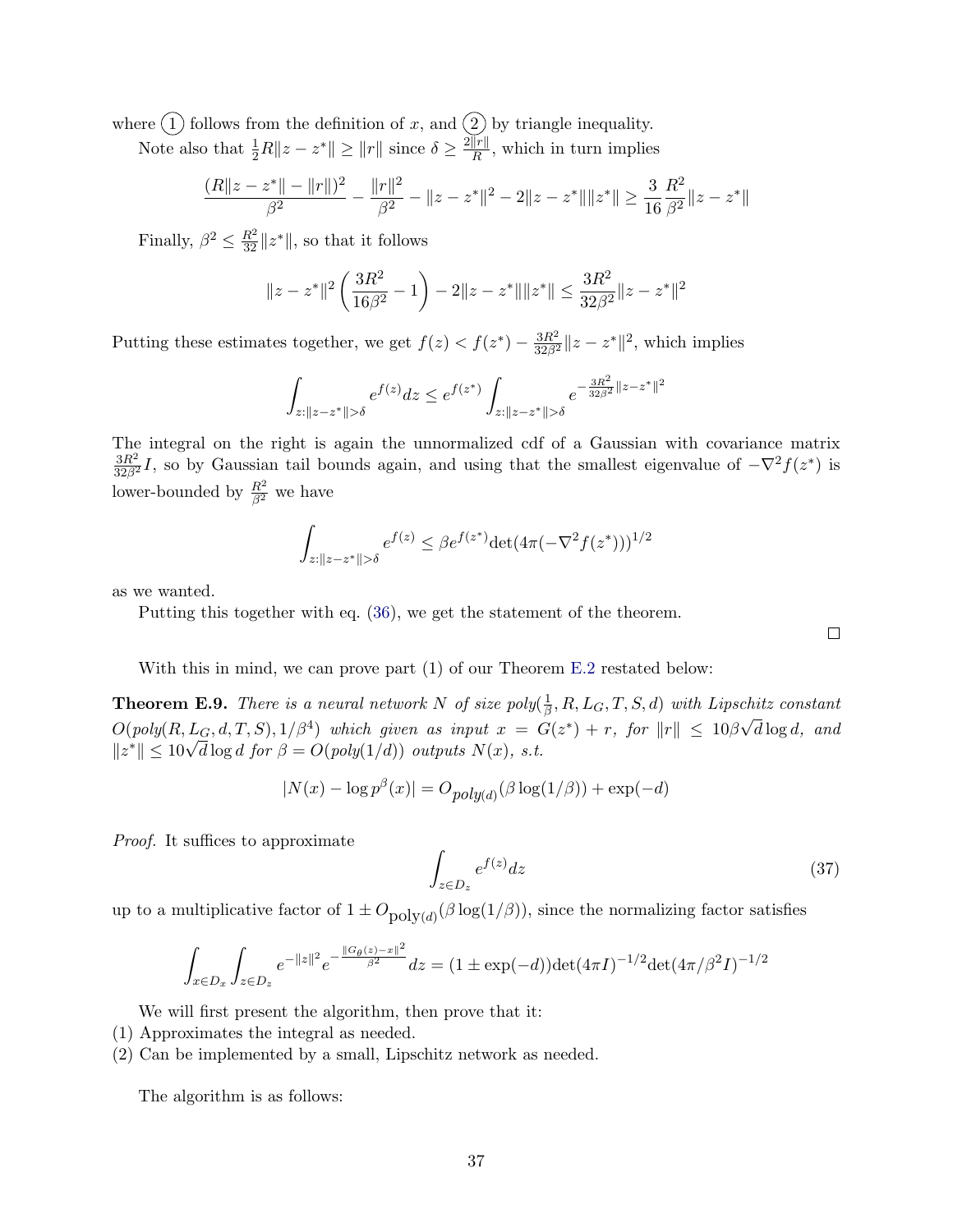Algorithm 1 Discriminator family with restricted approximability for degenerate manifold

- 1: **Parameters:** Matrices  $E_1, E_2, \ldots, E_r \in \mathbb{R}$ , matrices  $W_1, W_2, \ldots, W_l$ .
- 2: Let  $\delta =$  $\frac{100 \frac{L_G}{\beta} \log(1/\beta)}{R^2}$  and let S be the trivial  $\beta^2$ -net of the matrices with spectral norm bounded by  $O(1/\beta^2)$ .
- 3: Let  $\hat{z} = N_{\text{inv}}(x)$  be the output of the "invertor" circuit of Lemma [E.4.](#page-32-1)
- 4: Calculate  $g = \nabla f(\hat{z}), H = \nabla^2 f(\hat{z})$  by the circuit implied in Lemma [E.7.](#page-34-2)
- 5: Let M be the nearest matrix in S to H and  $E_i, i \in [r]$  be s.t.  $M + E_i$  has  $\Omega(\beta)$ -separated eigenvalues. (If there are multiple  $E_i$  that satisfy the separation condition, pick the smallest i.)
- 6: Let  $(e_i, \lambda_i)$  be approximate eigenvector/eigenvalue pairs of  $H + E_i$  calculated by the circuit implied in Lemma [E.6.](#page-34-3)
- 7: Approximate  $I_i = \log \left( \int_{|c_i| \leq \delta} e^{c_i \langle e_i, g \rangle + \sum_i c_i^2 \lambda_i} dc_i \right)$ ,  $i \in [r]$  by subdividing the interval  $(0, \delta)$  into intervals of size  $\beta^2$  and evaluating the resulting Riemannian sum instead of the integral. 8: Output  $\sum_i I_i$ .

First, we will show (1), namely that the Algorithm [1](#page-37-0) approximates the integral of interest. We'll use an approximate version of Lemma [E.8](#page-34-4) – with a slightly different division of where the "bulk" of the integral is located. As in Algorithm [1,](#page-37-0) let  $\hat{z} = N_{\text{inv}}(x)$  be the output of the "invertor" circuit of Lemma [E.4.](#page-32-1) and let  $\delta = \frac{100d\frac{L_G}{\beta}\log(1/\beta)}{R^2}$  and denote by B the set  $B = \{z : |\langle z - \hat{z}, e_i \rangle| \leq \delta\}.$ Furthermore, let's define how the matrices  $E_i, i \in [r]$  are to be chosen. Let S be an  $\beta^2$ -net of the matrices with spectral norm bounded by  $O(1/\beta^2)$ . We claim that there exist matrices  $E_1, E_2, \ldots, E_r$ ,  $r = \Omega(d \log(1/\beta))$ , s.t. if  $M \in \mathcal{S}$ , at least one of the matrices  $M + E_i, i \in [r]$ has eigenvalues that are  $\Omega(\beta)$ -separated and  $||E_i||_2 \leq \frac{\sqrt{d}}{\beta}$  $\frac{\sqrt{d}}{\beta}$ . Indeed, let let E be a random Gaussian matrix with entrywise variance  $\frac{1}{\beta^2}$ . By Theorem 2.6 in [\[22\]](#page-13-16), for any fixed matrix A, with probability  $3/4$ ,  $\min_i |\lambda_i(A+E) - \lambda_{i+1}(A+E)| = \Omega(\beta)$ . The number of matrices in S is bounded by  $2^{O(d \log(1/\beta))}$ , so  $E_i, i \in [r]$  exist by the probabilistic method.

We can write the integral of interest as

<span id="page-37-0"></span>
$$
\int_{z \in B} e^{f(z)} dz + \int_{z \in \bar{B}} e^{f(z)} dz
$$

Note that

$$
||z - z^*|| = ||z - \hat{z} + \hat{z} - z^*||
$$
  
\n
$$
\ge ||z - \hat{z}|| - ||\hat{z} - z^*||
$$
  
\n
$$
\ge \frac{4L_G}{R} ||\hat{z} - z||
$$

This means that  $\{z : ||z - z^*|| \leq \frac{4L_G}{R} \delta\} \subseteq B$ , so by Lemma [E.8,](#page-34-4) we have

$$
\int_{z\in \bar B} e^{f(z)} \leq O(\beta) \int_z e^{f(z)} dz
$$

which means that to prove the statement of the Theorem, it suffices for us to approximate  $\int_{z\in B} e^{f(z)}dz.$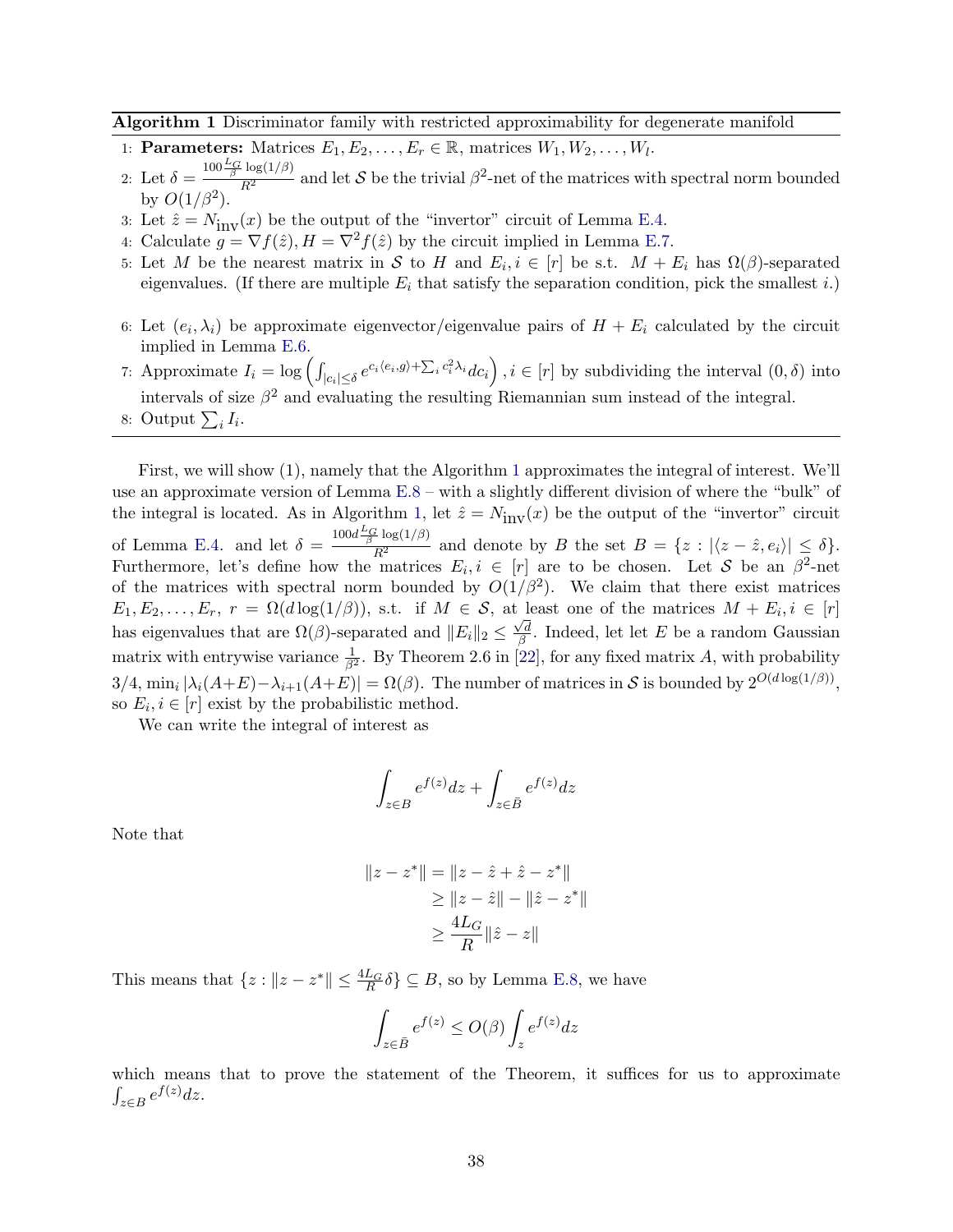Consider the former term first. By Taylor's theorem with remainder, expanding f in a  $\delta$ neighborhood near  $\hat{z}$ , we get

$$
f(z) = f(\hat{z}) + (z - \hat{z})^{\top} \nabla f(\hat{z}) + (z - \hat{z})^{\top} \nabla^{2} f(\hat{z}) (z - \hat{z}) \pm \frac{T}{\beta^{2}} ||z - \hat{z}||^{3}
$$

For notational convenience, same as in Algorithm [1,](#page-37-0) let's denote by  $H := (z - \hat{z})^{\top} \nabla^2 f(\hat{z}) (z - \hat{z})$ , and  $g := \nabla f(\hat{z})$ . Steps 5-8 effectively perform a change of basis in the eigenbasis of H and evaluate the integral in this basis – however to ensure Lipschitzness (which we prove later on), we will need to perturb  $H$  slightly.

Let M be the closest matrix to  $\nabla^2 f(\hat{z})$  in the  $\beta^2$ -net S and let  $e_i$  be approximate eigenvectors of  $\tilde{H} = M + E_i$  in the sense of Lemma [E.6,](#page-34-3) s.t. the eigenvalues of  $M + E_i$  are  $\Omega(\beta)$ -separated.

Since  $||E_i|| \leq \frac{\sqrt{d}}{\beta}$  $\frac{\sqrt{d}}{\beta}$ , we have

$$
|(z-\hat{z})^\top \tilde{H}(z-\hat{z}) - (z-\hat{z})^\top H(z-\hat{z})| = O(\beta)
$$

Hence,

$$
f(z) = f(\hat{z}) + (z - \hat{z})^{\top} \nabla f(\hat{z}) + (z - \hat{z})^{\top} \tilde{H}(z - \hat{z}) \pm \frac{T}{\beta^2} ||z - \hat{z}||^3 \pm O(\beta)
$$

Towards rewriting f in the approximate basis  $e_i$ , let  $z - \hat{z} = \sum_i c_i e_i$  for some scalars  $c_i$ . We have

$$
f(z) = f(\hat{z}) + \sum_{i} c_i \langle e_i, g \rangle + \sum_{i} c_i^2 \lambda_i \pm \frac{T}{\beta^2} (\sum_{i} c_i^2)^{3/2}
$$

By Taylor's theorem with remainder,  $e^x = 1 + x \pm e^{\frac{x^2}{2}}$  $\frac{x^2}{2}$ , if  $x < 1$ . Hence,

$$
\int_{z\in B} e^{f(z)}dz = \left(1 \pm ed^{3/2}\frac{T}{\beta^2}\delta^3\right)e^{f(\hat{z})}\prod_i\int_{|c_i|\leq \delta} e^{c_i\langle e_i,g\rangle + \sum_i c_i^2\lambda_i}.
$$

Calculating the integral by subdividing  $(0, \delta)$  into intervals of size  $\beta^2$ , and approximating the integral by the accompanying Riemannian sum, and taking into account  $|c_i| = O(\beta)$  and  $\lambda_i, \|g\| =$  $O(\frac{1}{\beta^2})$ , we get a multiplicative approximation of

$$
\int_{|c_i| \le \delta} e^{c_i \langle e_i, g \rangle + \sum_i c_i^2 \lambda_i}
$$

of the order  $e^{\beta} = 1 + O(\beta)$ , which is what we want.

We turn to implementing the algorithm by a small neural network with good Lipschitz constant. Both the Lipschitz constant and the size will be handled by the composition Lemma [E.5](#page-33-0) and analyzing each step of Algorithm [1.](#page-37-0) Steps 3 and 4 are handled by our helper lemmas: the invertor circuit by Lemma [E.4](#page-32-1) has Lipschitz constant  $L_G$ ; calculating the Hessian  $\nabla^2 f(\hat{z})$  can be performed by a polynomially sized neural network by Lemma [E.7](#page-34-2) and since the third partial derivatives are bounded, so the output of this network is  $O(\frac{T}{\beta^2})$ -Lipschitz as well. We turn to the remaining steps.

Proceeding to the eigendecomposition, by Lemma [E.6,](#page-34-3) we can perform an approximate eigendecomposition of H with a network of size  $O(poly(d))$  – so we only need to handle the Lipschitzness. We will show that the result of Steps 5-6, the vectors  $u_j$  and scalars  $\lambda_j$  are Lipschitz functions of H.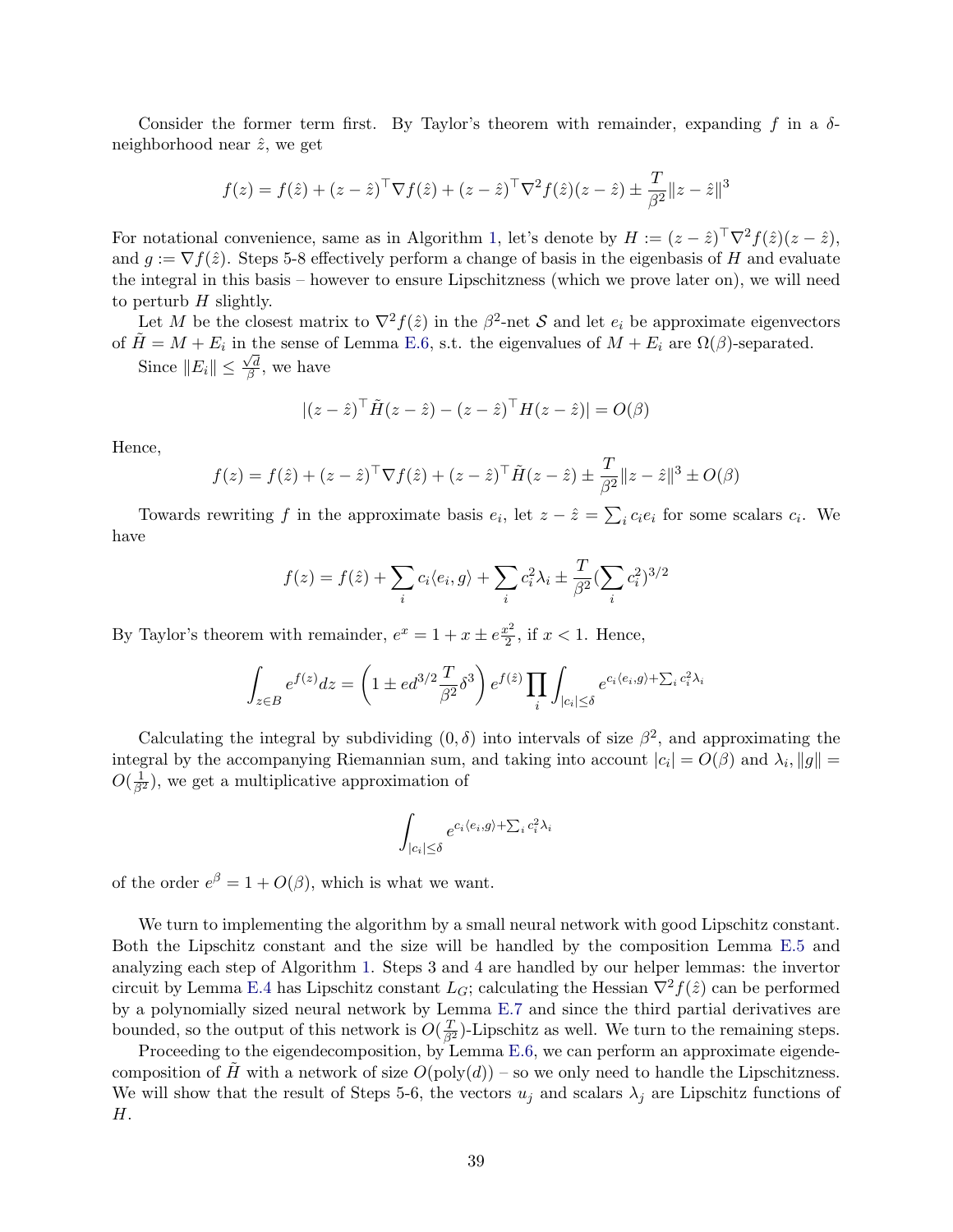Suppose that H and H' are s.t.  $||H - H'|| \leq \beta^2$  first. Then, H, H' are mapped to the same matrix M in S,  $\{u_j\}$  and  $\{u'_j\}$  are the eigenvectors of  $H + E_i$  and  $H' + E_i$  for some  $i \in [r]$ . First, by Weyl's theorem, since  $H + E_i = M + (H - M) + E_i$ , the eigenvalues of  $H + E_i$  are  $\Omega(\beta) - ||H - M|| = \Omega(\beta)$ -separated. Furthermore, since  $H' + E_i = H + E_i + (H' - H)$ , by Wedin's theorem,  $||u_j(H' + E_i) - u_j(H + E_i)|| = O(|H - H'||_2)\frac{1}{\beta}$  $\left(\frac{1}{\beta}\right)$ . If, on the other hand,  $\|H - H'\| > \beta^2$ , and  $E_a, E_b$  are the perturbation matrices used for H and H', since the eigenvalues of  $H + E_a$  are  $\Omega(\beta)$ -separated, by Wedin's theorem,

$$
||u_j(H' + E_b) - u_j(H + E_a)|| \le O\left(\frac{1}{\beta} \left(||H - H'||_2 + ||E_b - E_a||_2\right)\right) = O\left(\frac{1}{\beta} ||H - H'||_2\right)
$$

so we get that the map to the vectors  $u_j$  is  $O(1/\beta)$ -Lipschitz. A similar analysis shows that the map to the eigenvalues  $\lambda_j$  is also Lipschitz.

Finally, we move to calculating the integral in Step 7: the trivial implementation of the integral by a neural network has size  $O(poly(\beta))$  and as a function of  $e_i, g, \lambda_i$  is  $O(1/\beta)$ -Lipschitz, which proves the statement of the theorem.

Moving to Part (2) of Theorem [E.2,](#page-30-3) we prove:

**Theorem E.10.** Let N be the neural network N used in Theorem [E.9.](#page-36-0) The network additionally satisfies  $N(x) \leq \log p(x) + O_{R,L_G,d}(\beta \log(1/\beta)) + \exp(-d)$ ,  $\forall x \in D$ .

Proof. Recalling the proof of Theorem [E.9,](#page-36-0) and reusing the notation there, we can express

$$
q(x) = \int_z \exp(f(z)) = \int_{z \in B} e^{f(z)} dz + \int_{z \in \bar{B}} e^{f(z)} dz
$$

Since the neural network N ignores the latter term, and we need only produce an upper bound, it suffices to show that  $N$  approximates

$$
\int_{z:\|z-\hat{z}\|\leq \delta} e^{f(z)} dz
$$

up to a multiplicative factor of  $1-O(\beta \log(1/\beta))$ . However, if we consider the proof of Theorem [E.9,](#page-36-0) we notice that the approximation consider there indeed serves our purpose: Taylor-expanding same as there, we have

$$
\int_{z \in B} e^{f(z)} dz = \left(1 \pm ed^{3/2}T_{\beta}\delta^3\right) e^{f(\hat{z})} \prod_i \int_{|c_i| \le \delta} e^{c_i \langle e_i, g \rangle + \sum_i c_i^2 \lambda_i}
$$

This integral can be evaluated in the same manner as in Theorem [E.9,](#page-36-0) as our bound on  $T_\beta$  holds universally on neighborhood of radius  $D_x$ .

 $\Box$ 

 $\Box$ 

Finally, part  $(3)$  follows easily from  $(1)$  and  $(2)$ :

Proof of Part 3 of Theorem [E.2.](#page-30-3) For points x, s.t.  $\exists z, ||G(z) - x|| \leq 10\beta\sqrt{2}$  $d \log d$ , it holds that  $p(x) = O(\exp(-d))$ . On the other hand, by the Lipschitzness of N, we have  $||N(x)|| = O_{\frac{1}{\beta^4}}(||x||)$ . Since  $x \in D_x$  implies  $||x|| = O(poly(d))$  the claim follows.  $\Box$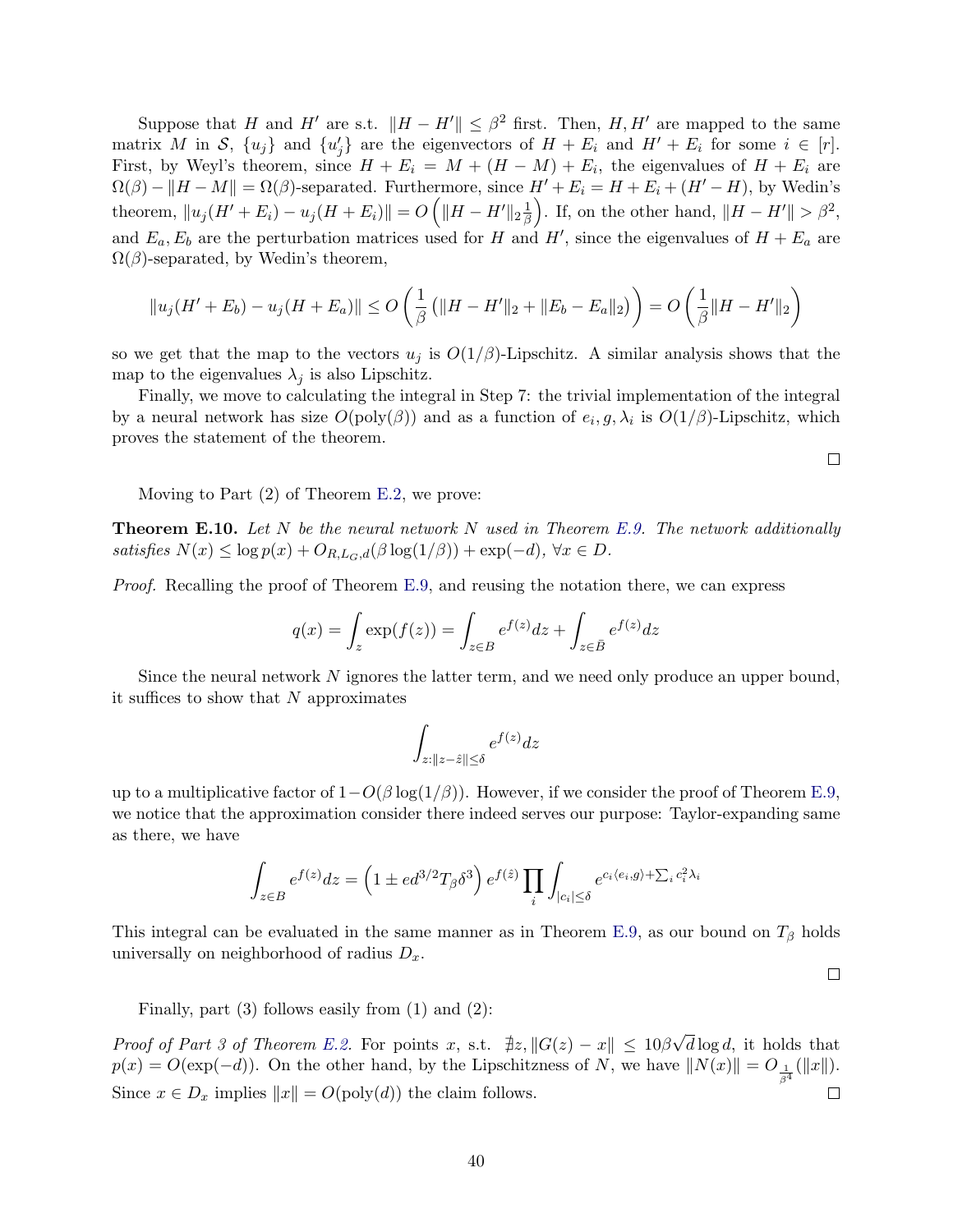<span id="page-40-1"></span>

Figure 2: Experiments on the unit circle dataset. The neural net IPM, the Wasserstein distance, and the sample quality are correlated along training. (a)(b): Sample batches from the ground truth and the learned generator at iteration 500 and 10000. (c): Comparing the F-IPM and the Wasserstein distance. RealG and fakeG denote the ground truth generator and the learned generator, respectively.

# <span id="page-40-2"></span>F Experiments on Synthetic 2d Datasets: Unit Circle

# <span id="page-40-0"></span>G Experiments on Invertible Neural Net Generators

We further perform synthetic WGAN experiments with invertible neural net generators (cf. Section [4.1\)](#page-6-1) and discriminators designed with restricted approximability (Lemma [4.1\)](#page-7-1). In this case, the invertibility guarantees that the KL divergence can be computed, and our goal is to demonstrate that the empirical IPM  $W_{\mathcal{F}}(p,q)$  is well correlated with the KL-divergence between p and q on synthetic data for various pairs of p and  $q$  (The true distribution p is generated randomly from a ground-truth neural net, and the distribution  $q$  is learned using various algorithms or perturbed version of p.)

## G.1 Setup

Data The data is generated from a ground-truth invertible neural net generator (cf. Section [4.1\)](#page-6-1), i.e.  $X = G_{\theta}(Z)$ , where  $G_{\theta}: \mathbb{R}^d \to \mathbb{R}^d$  is a  $\ell$ -layer layer-wise invertible feedforward net, and Z is a spherical Gaussian. We use the Leaky ReLU with negative slope 0.5 as the activation function  $\sigma$ , whose derivative and inverse can be very efficiently computed. The weight matrices of the layers are set to be well-conditioned with singular values in between 0.5 to 2.

We choose the discriminator architecture according to the design with restricted approximability guarantee (Lemma [4.1,](#page-7-1) eq. [\(10\)](#page-7-2) eq. [\(11\)](#page-7-3)). As  $\log \sigma^{-1}$  is a piecewise constant function that is not differentiable, we instead model it as a trainable one-hidden-layer neural network that maps reals to reals. We add constraints on all the parameters in accordance with Assumption [1.](#page-6-6)

Training To train the generator and discriminator networks, we generate stochastic batches (with batch size 64) from both the ground-truth generator and the trained generator, and solve the minmax problem in the Wasserstein GAN formulation. We perform 10 updates of the discriminator in between each generator step, with various regularization methods for discriminator training (specified later). We use the RMSProp optimizer [\[31\]](#page-13-10) as our update rule.

Evaluation metric We evaluate the following metrics between the true and learned generator.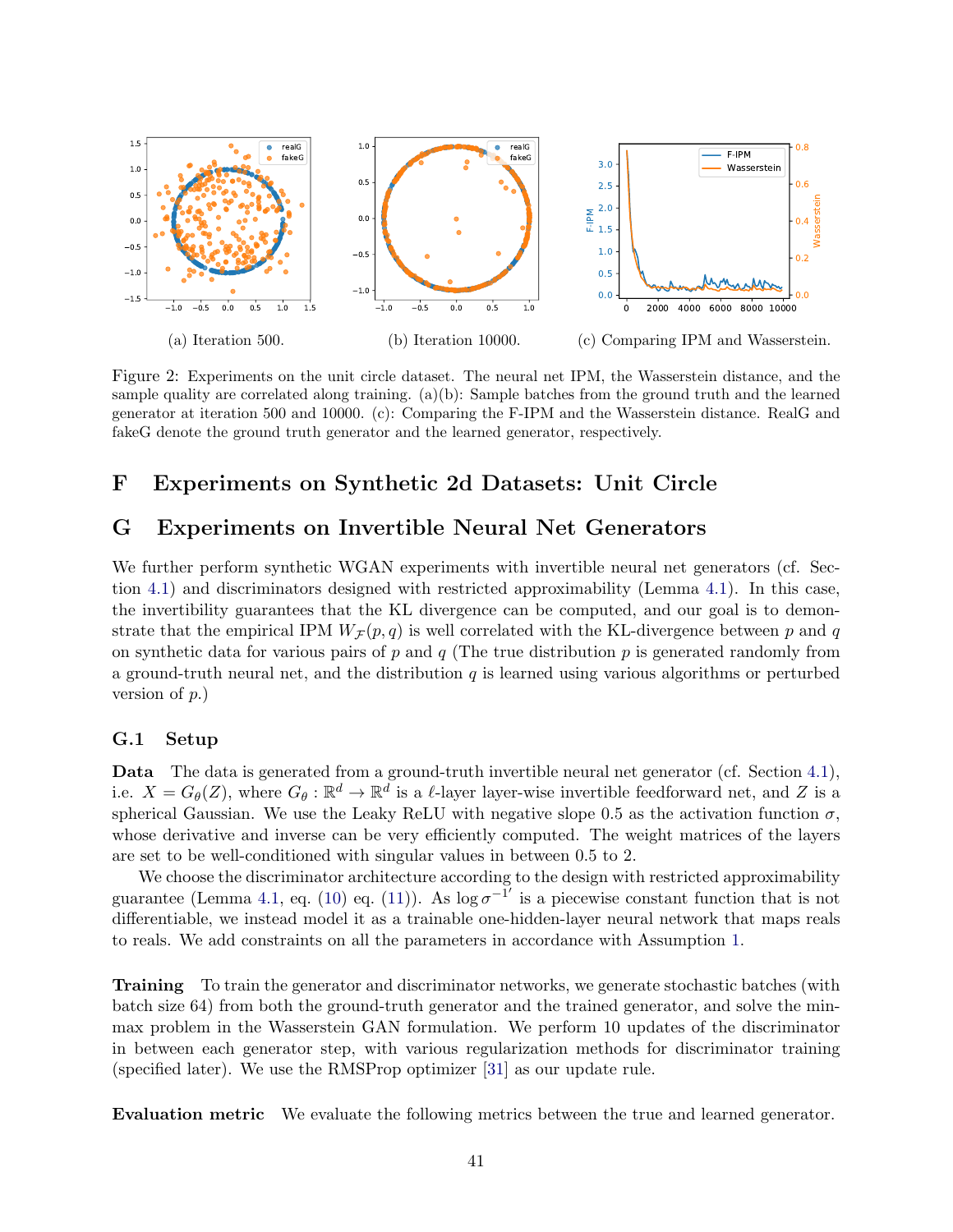(1) The KL divergence. As the density of our invertible neural net generator can be analytically computed, we can compute their KL divergence from empirical averages of the difference of the log densities:

$$
\widehat{D_{\mathrm{kl}}}(p^\star, p) = \mathbb{E}_{X \sim \widehat{p^\star}^n}[\log p^\star(X) - \log p(X)],
$$

where  $p^*$  and p are the densities of the true generator and the learned generator. We regard the KL divergence as the "correct" and rather strong criterion for distributional closeness.

- (2) The training loss (IPM  $W_{\mathcal{F}}$  train). This is the (unregularized) GAN loss during training. Note: as typically in the training of GANs, we balance carefully the number of steps for discriminator and generators, the training IPM is potentially very far away from the true  $W_{\mathcal{F}}$  (which requires sufficient training of the discriminators).
- (3) The neural net IPM ( $W_F$  eval). We report once in a while a separately optimized WGAN loss in which the learned generator is held fixed and the discriminator is trained from scratch to optimality. Unlike the training loss, here the discriminator is trained in norm balls but with no other regularization. By doing this, we are finding  $f \in \mathcal{F}$  that maximizes the contrast and we regard the f found by stochastic optimization an approximate maximizer, and the loss obtained an approximation of  $W_{\mathcal{F}}$ .

Our theory shows that for our choice of  $\mathcal G$  and  $\mathcal F$ , WGAN is able to learn the true generator in KL divergence, and the  $\mathcal{F}\text{-IPM}$  (in evaluation instead of training) should be indicative of the KL divergence. We test this hypothesis in the following experiments.

### <span id="page-41-0"></span>G.2 Convergence of generators in KL divergence

In our first experiment, G is a two-layer net in  $d = 10$  dimensions. Though the generator is only a shallow neural net, the presence of the nonlinearity makes the estimation problem non-trivial. We train a discriminator with the architecture specified in Lemma [4.1\)](#page-7-1), using either Vanilla WGAN (clamping the weight into norm balls) or WGAN-GP [\[13\]](#page-12-13) (adding a gradient penalty). We fix the same ground-truth generator and run each method from 6 different random initializations. Results are plotted in Figure [3.](#page-42-0)

Our main findings are two-fold:

- (1) WGAN training with discriminator design of restricted approximability is able to learn the true distribution in KL divergence. Indeed, the KL divergence starts at around 10 - 30 and the best run gets to KL lower than 1. As KL is a rather strong metric between distributions, this is strong evidence that GANs are finding the true distribution and mode collapse is not happening.
- (2) The  $W_F$  (eval) and the KL divergence are highly correlated with each other, both along each training run and across different runs. In particular, adding gradient penalty improves the optimization significantly (which we see in the KL curve), and this improvement is also reflected by the  $W_{\mathcal{F}}$  curve. Therefore the quantity  $W_{\mathcal{F}}$  can serve as a good metric for monitoring convergence and is at least much better than the training loss curve.

To test the necessity of the specific form of the discriminator we designed, we re-do the same experiment with vanilla fully-connected discriminator nets. Results (in Appendix [G.4\)](#page-43-0) show that IPM with vanilla discriminators also correlate well with the KL-divergence. This is not surprising from a theoretical point of view because a standard fully-connected discriminator net (with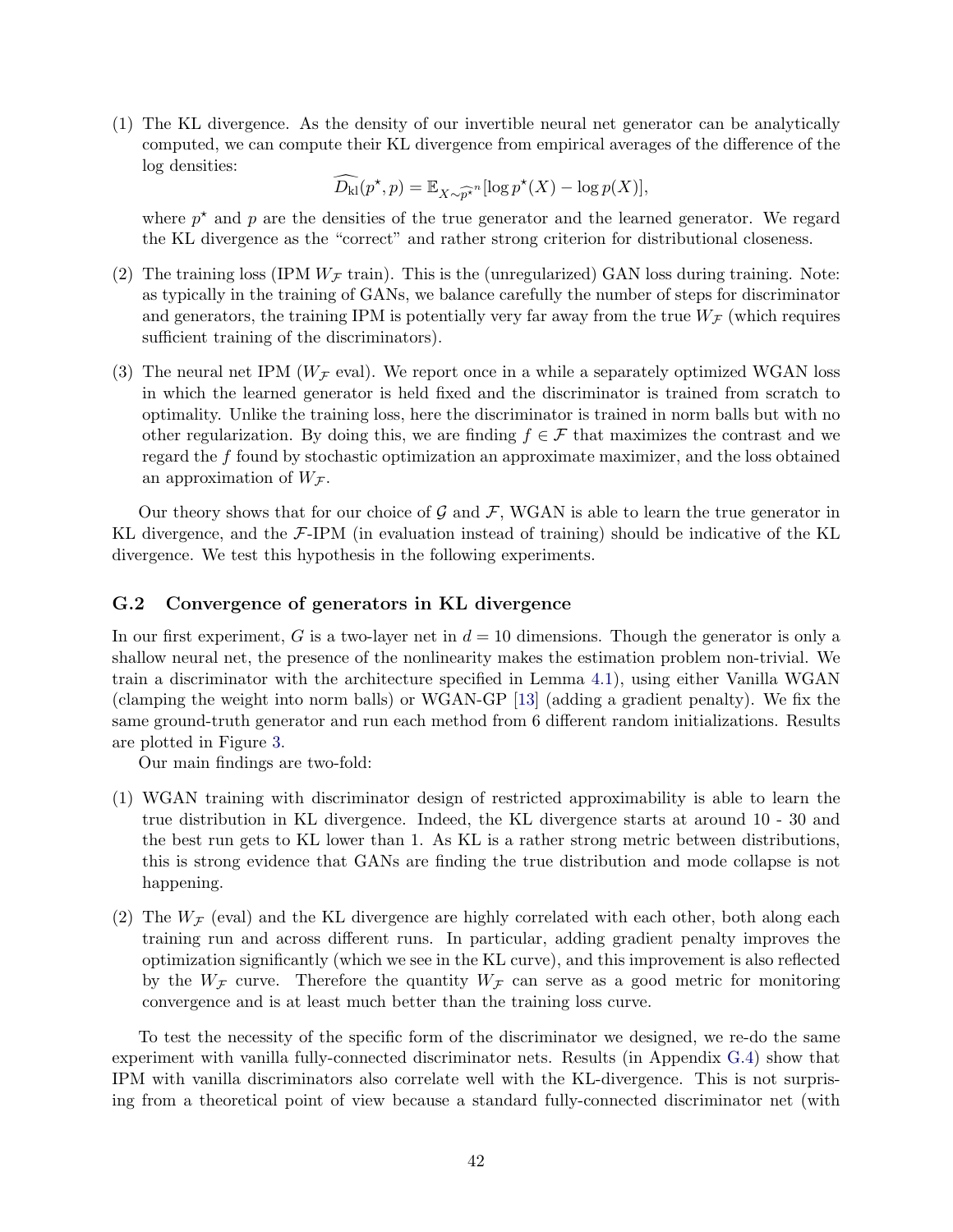<span id="page-42-0"></span>

Figure 3: Learning an invertible neural net generator on synthetic data. The x-axis in all the graphs indicates the number of steps. The left-most figure shows the KL-divergence between the true distribution p and learned distribution  $q$  at different steps of training, the middle the estimated IPM (evaluation) between  $p$  and  $q$ , and the right one the training loss. We see that the estimated IPM in evaluation correlates well with the KL-divergence. Moving average is applied to all curves.

some over-parameterization) is likely to be able to approximate the log density of the generator distributions (which is essentially the only requirement of Lemma [4.3.](#page-8-0))

For this synthetic case, we can see that the inferior performance in KL of the WGAN-Vanilla algorithm doesn't come from the statistical properties of GANs, but rather the inferior training performance in terms of the convergence of the IPM. We conjecture similar phenomenon occurs in training GANs with real-life data as well.

## <span id="page-42-1"></span>G.3 Perturbed generators



Figure 4: Scatter plot of KL divergence and neural net IPM on perturbed generator pairs. Correlation between  $\log(D_{\rm kl}(p||q) + D_{\rm kl}(q||p))$  and  $\log W_{\mathcal{F}}$  is 0.7315. Dashed line is  $W_{\mathcal{F}}(p,q)$  =  $100(D_{\rm kl}(p||q) + D_{\rm kl}(q||p)).$ 

In this section, we remove the effect of the optimization and directly test the correlation between p and its perturbations. We compare the KL divergence and neural net IPM on pairs of perturbed generators. In each instance, we generate a pair of generators  $(G, G')$  (with the same architecture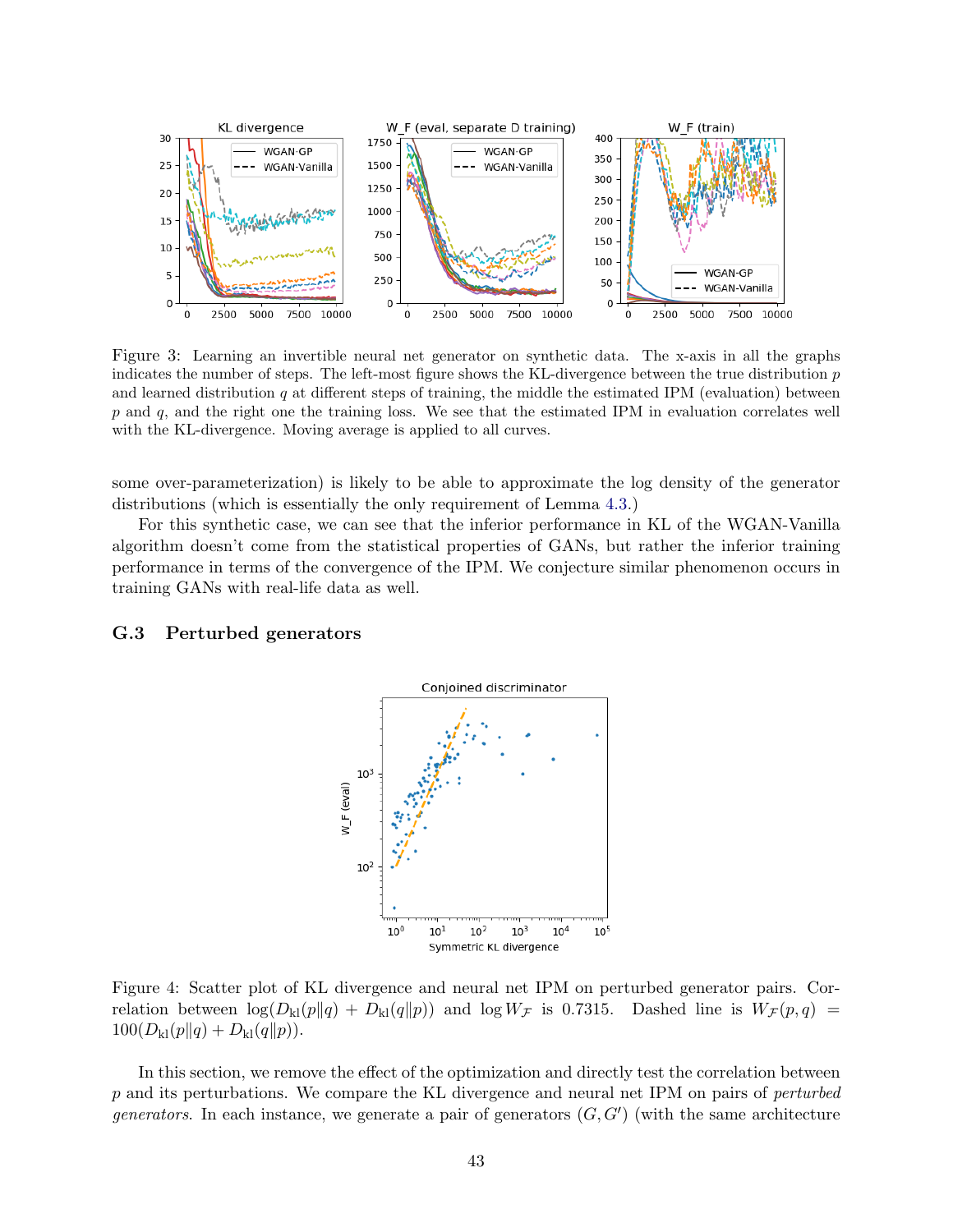as above), where  $G'$  is a perturbation of G by adding small Gaussian noise. We compute the KL divergence and the neural net IPM between  $G$  and  $G'$ . To denoise the unstable training process for computing the neural net IPM, we optimize the discriminator from 5 random initializations and pick the largest value as the output.

As is shown in Figure [4,](#page-42-1) there is a clear positive correlation between the (symmetric) KL divergence and the neural net IPM. In particular, majority of the points fall around the line  $W_{\mathcal{F}} = 100D_{\rm kl}$ , which is consistent with our theory that the neural net distance scales linearly in the KL divergence. Note that there are a few outliers with large KL. This happens mostly due to the perturbation being accidentally too large so that the weight matrices become poorly conditioned – in the context of our theory, they fall out of the good constraint set as defined in Assumption [1.](#page-6-6)

#### <span id="page-43-0"></span>G.4 Experiments with vanilla discriminator

#### G.4.1 Convergence of generators in KL divergence

We re-do the experiments of Section [G.2](#page-41-0) with vanilla fully-connected discriminator nets. We use a three-layer net with hidden dimensions 50-10, which has more parameters than the architecture with restricted approximability. Results are plotted in Figure [5.](#page-43-1) We find that the generators also converge well in the KL divergence, but the correlation is slightly weaker than the setting with restricted approximability (correlation still presents along each training run but weaker across different runs). This suggests that vanilla discriminator structures might be practically quite satisfying for getting a good generator, though specific designs may help improve the quality of the distance  $W_{\mathcal{F}}$ .

<span id="page-43-1"></span>

Figure 5: Learning an invertible neural net generator on synthetic data with vanilla fully-connected discriminator nets. The x-axis in all the graphs indicates the number of steps. The left-most figure shows the KL-divergence between the true distribution  $p$  and learned distribution  $q$  at different steps of training, the middle the estimated IPM (evaluation) between  $p$  and  $q$ , and the right one the training loss. We see that the estimated IPM in evaluation correlates well with the KL-divergence. Moving average is applied to all curves.

## G.4.2 Perturbed generators

Correlation between KL and neural net IPM is computed with vanilla fully-connected discriminators and plotted in Figure [6.](#page-44-0) The correlation (0.7489) is roughly the same as for discriminators with restricted approximability (0.7315).